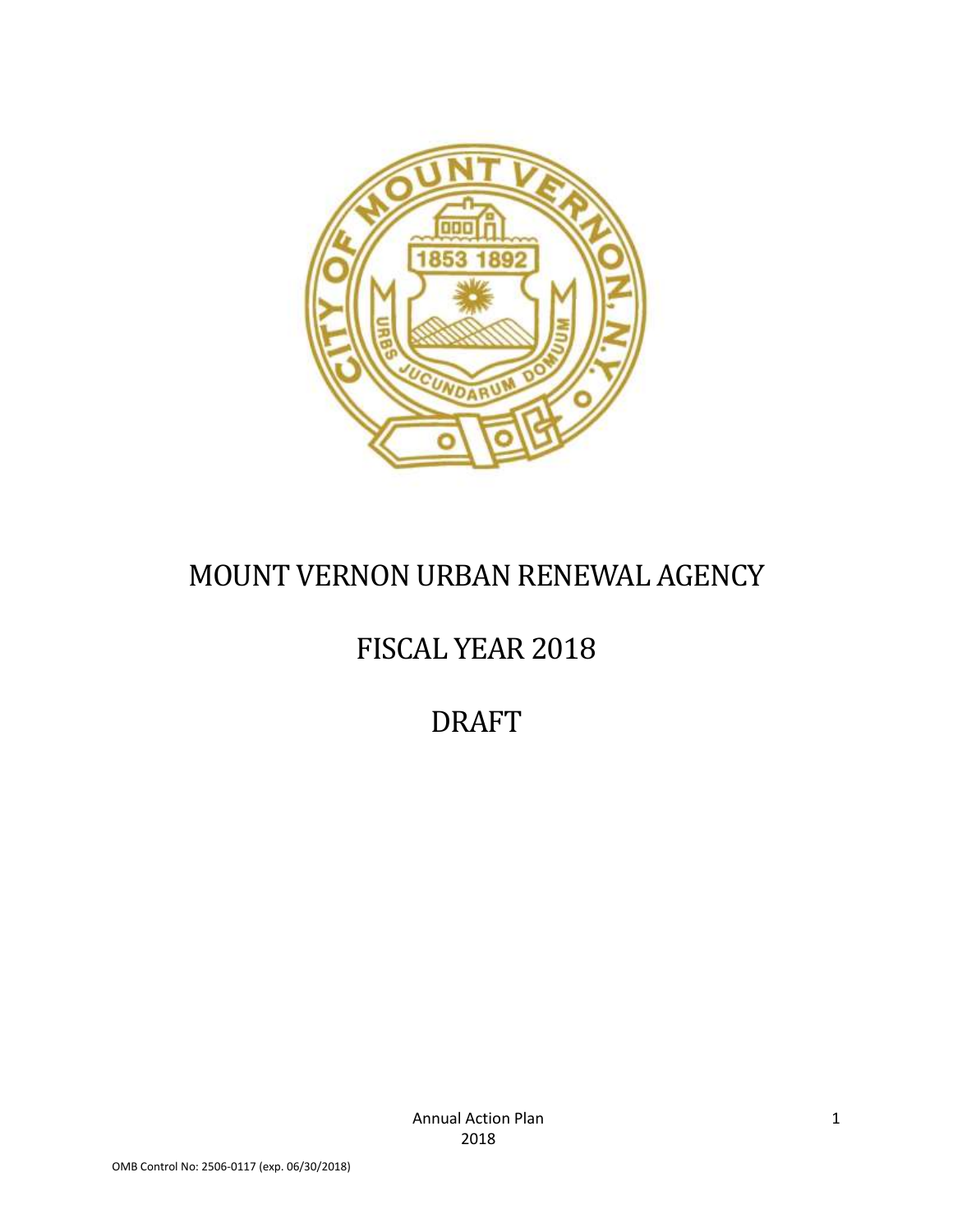### **City of Mount Vernon**

### **Richard Thomas, Mayor**

### <span id="page-1-0"></span>**City of Mount Vernon Council Members 2018**

<span id="page-1-2"></span><span id="page-1-1"></span>City Council President **Lisa A. Copeland** City Council President Pro Tem Andre Wallace City Council Acting President Pro Tem Janice Duarte City Councilperson **Delia M. Farquharson** City Councilperson **Marcus A. Griffith**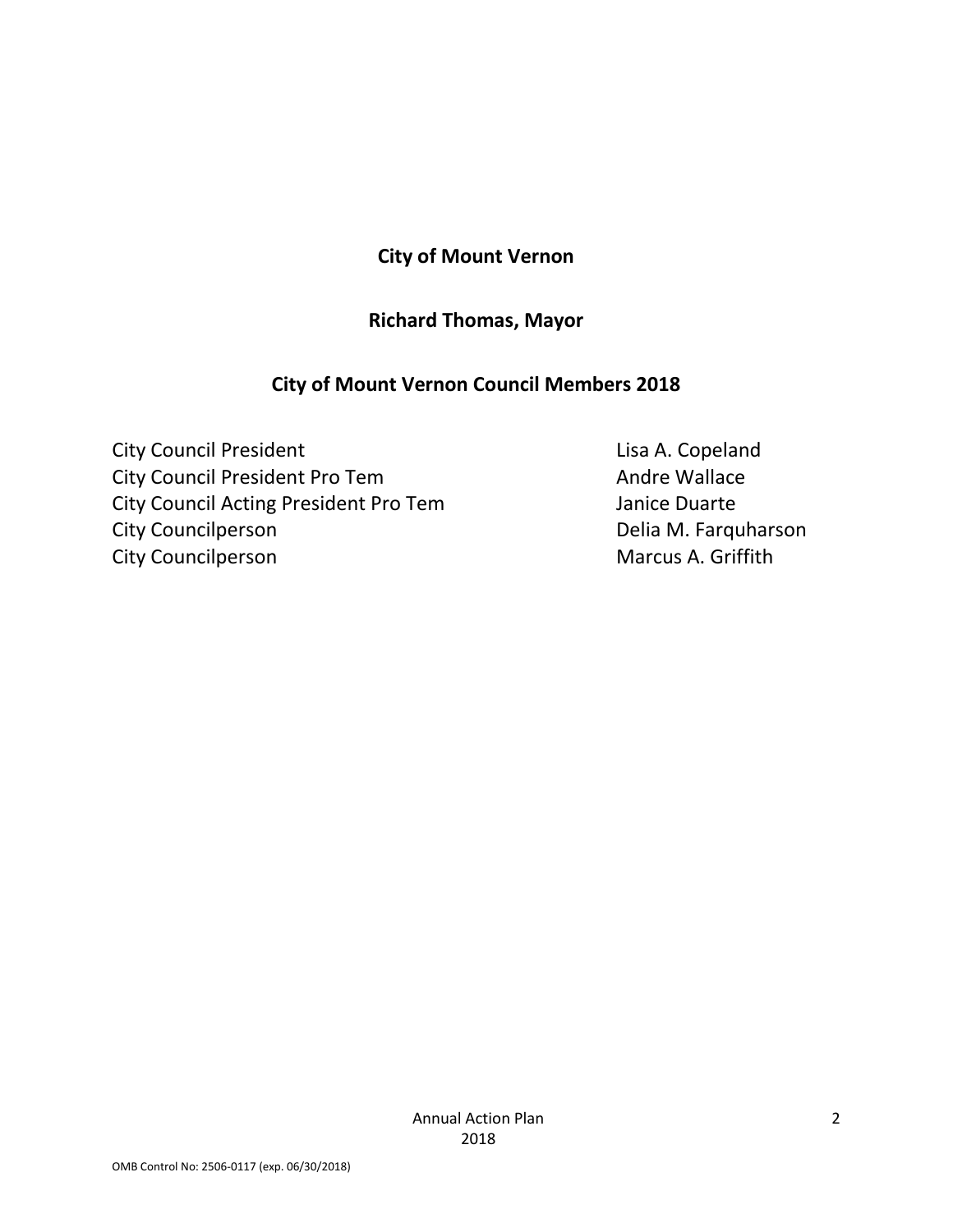# **Table of Contents**

| Summary of comments or views not accepted and the reasons for not accepting them  12 |  |
|--------------------------------------------------------------------------------------|--|
|                                                                                      |  |
|                                                                                      |  |
|                                                                                      |  |
| Agency/entity responsible for preparing/administering the Consolidated Plan13        |  |
|                                                                                      |  |
|                                                                                      |  |
|                                                                                      |  |
|                                                                                      |  |
|                                                                                      |  |
|                                                                                      |  |
|                                                                                      |  |
|                                                                                      |  |
|                                                                                      |  |
|                                                                                      |  |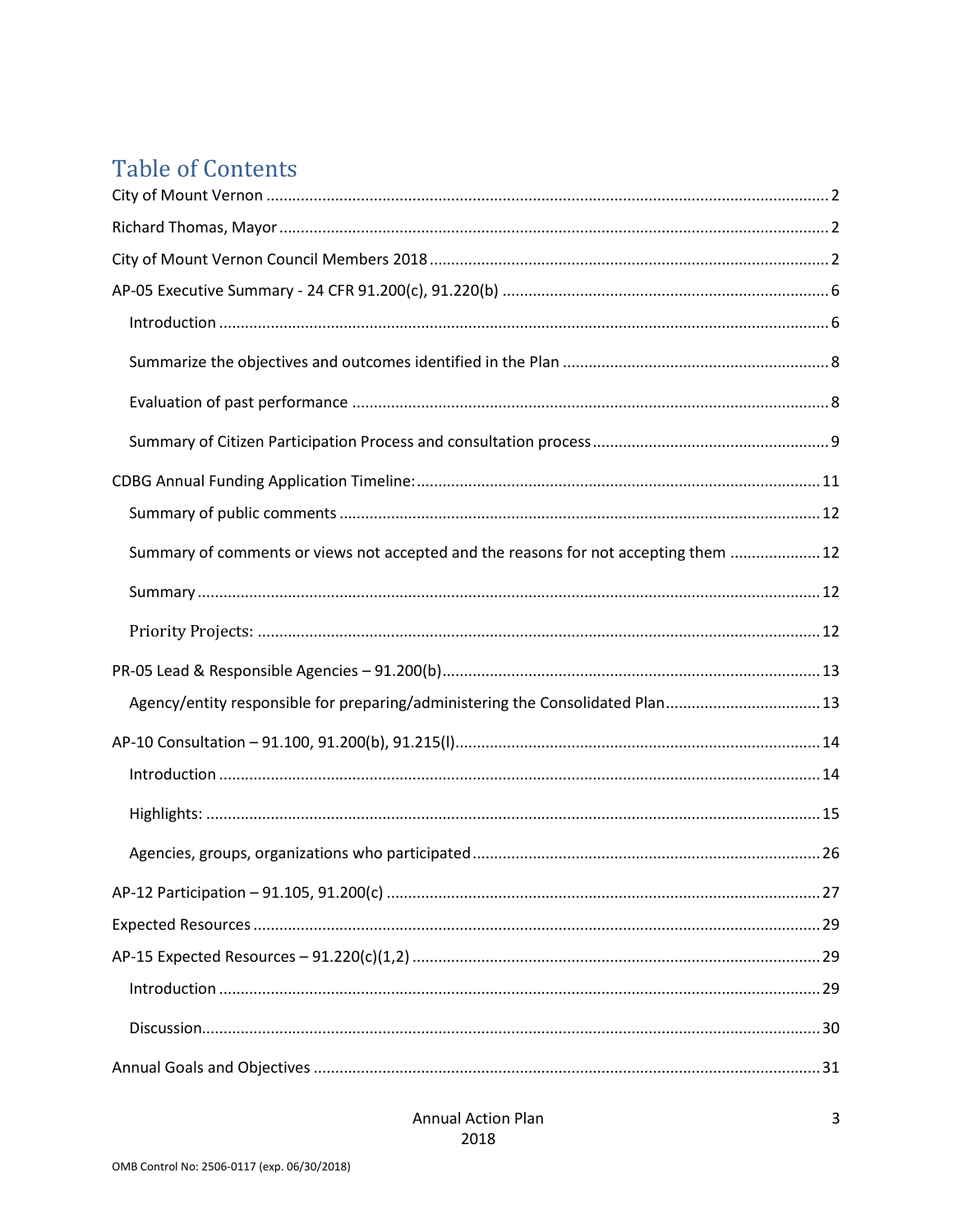| Description of the geographic areas of the entitlement (including areas of low-income and minority |  |
|----------------------------------------------------------------------------------------------------|--|
|                                                                                                    |  |
|                                                                                                    |  |
|                                                                                                    |  |
|                                                                                                    |  |
|                                                                                                    |  |
|                                                                                                    |  |
|                                                                                                    |  |
|                                                                                                    |  |
|                                                                                                    |  |
|                                                                                                    |  |
|                                                                                                    |  |
|                                                                                                    |  |
|                                                                                                    |  |
|                                                                                                    |  |
|                                                                                                    |  |
|                                                                                                    |  |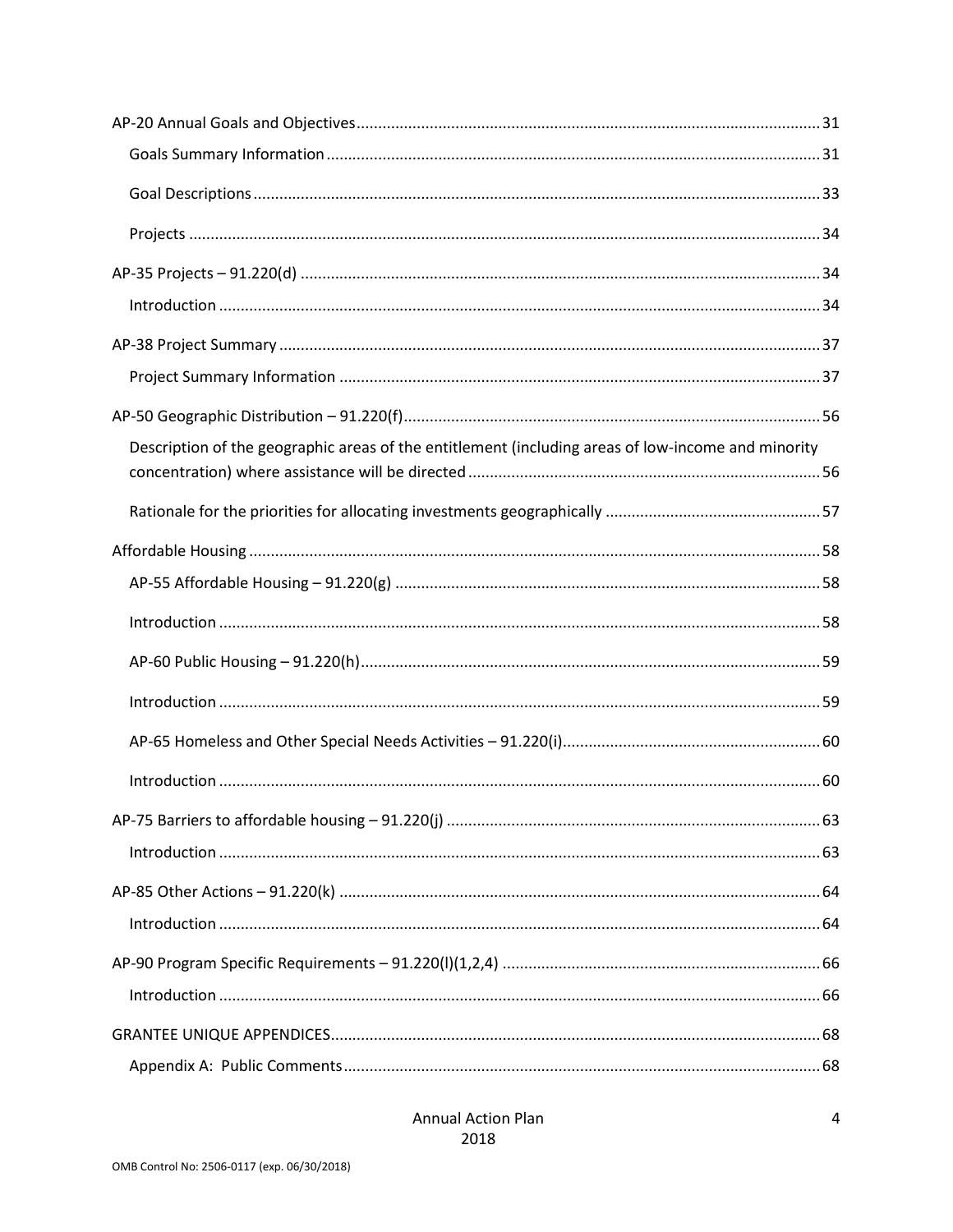|--|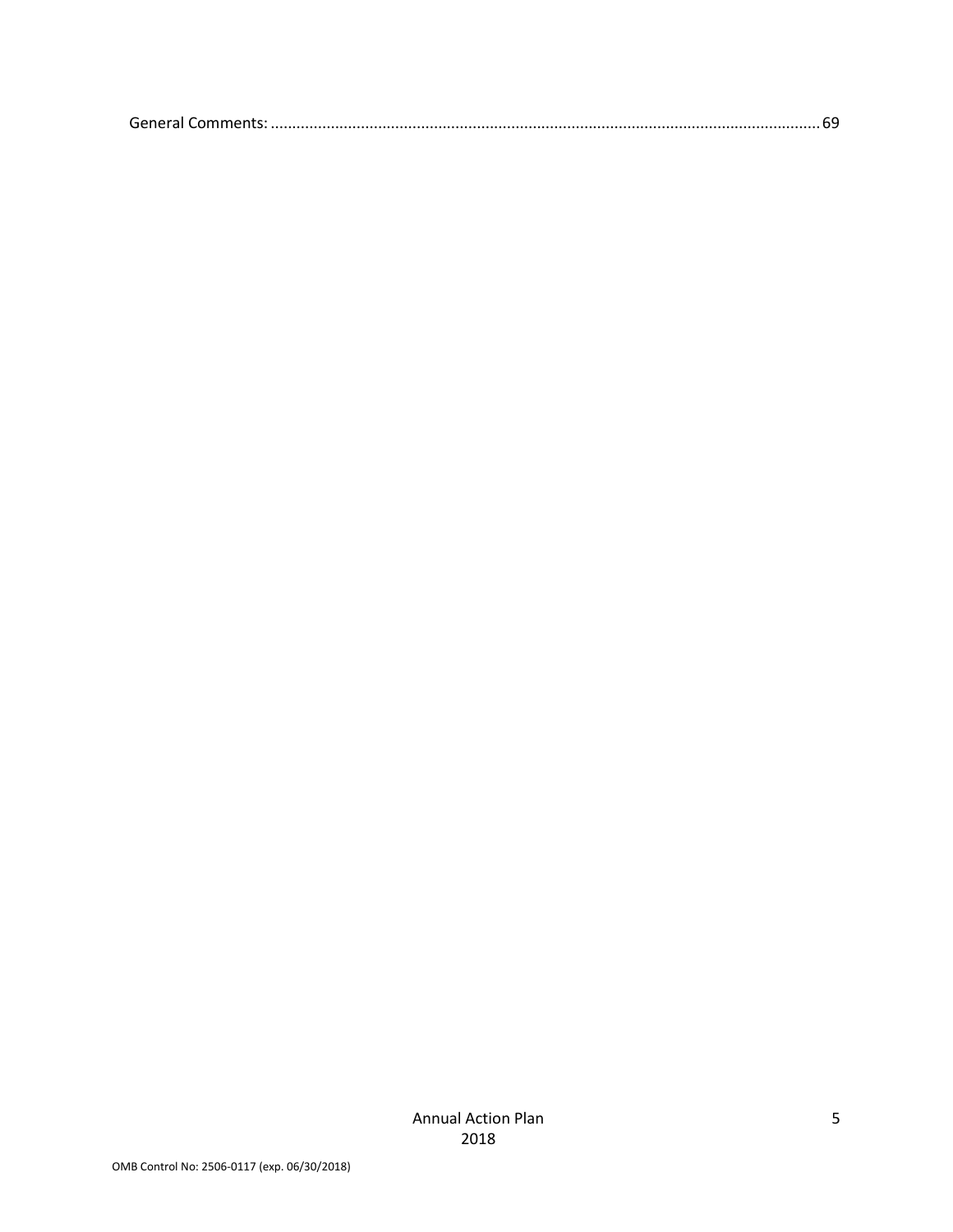## **Executive Summary**

## <span id="page-5-0"></span>**AP-05 Executive Summary - 24 CFR 91.200(c), 91.220(b)**

### <span id="page-5-1"></span>**Introduction**

This Annual Action Plan (AAP) is the fourth of five annual updates to the 2015-2019 City of Mount Vernon, New York Consolidated Plan (ConPlan). Previously, the City of Mount Vernon, New York completed a five (5) year Strategic Plan for the 2015-2019 program year that focuses on issues related to community facilities and improvements, housing preservation and rehabilitation, affordable housing development activities, public services, economic development, and planning and administration. he City of Mount Vernon, New York completed a five (5) year Strategic Plan for the 2015-2019 program year that focuses on issues related to community facilities and improvements, housing preservation and rehabilitation, affordable housing development activities, public services, economic development, and planning and administration.

The AAP outlines the City's current priorities and strategies to address housing and community development goals using 2018 federal community development funds from the U.S. Department of Housing and Urban Development (HUD) and from other federal and state sources. This AAP describes projected HUD 2018 funding levels, state and other resources expected for the year, program operation schedules, goals, objectives, and planned operations for the following five programs:

The City of Mount Vernon, New York completed a five (5) year Strategic Plan for the 2015-2019 program year that focuses on issues related to community facilities and improvements, housing preservation and rehabilitation, affordable housing development activities, public services, economic development, and planning and administration.

For Fiscal Year 2018, the City of Mount Vernon anticipates that it will receive \$1,633,848 in CDBG funds and \$467,855 in HOME funds. A maximum of 15% (245,077.20) of the total CDBG allocation will be made available for public service programs and projects to be administered by the City or by subrecipients. In addition, the City is making available \$52,580 from 2017 program income. The City will utilize CDBG funds to support the following priority areas:

- Employment and Job-Training
- Addressing Recidivism and Supporting Re-Entry
- Addressing the Needs of the Elderly, Including Through Services;
- Closing the Digital Divide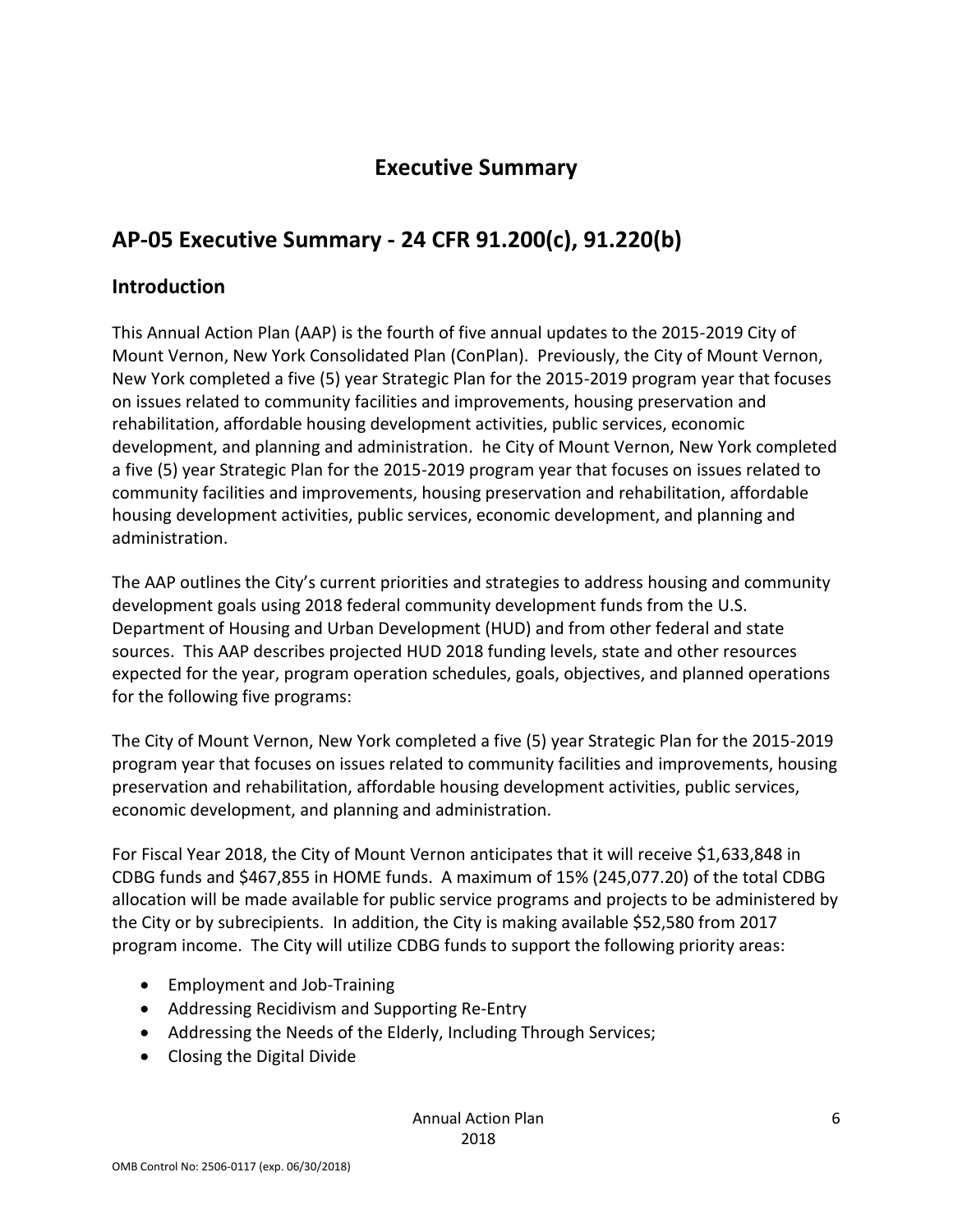The City also has approximately \$1.562 million remaining in unspent HOME funds from prior program years. The City will utilize HOME funds to establish the following programs:

- A home buyers assistance program;
- Owner rental rehabilitation program. The program will prioritize assistance to the elderly, disabled, and veterans.
- Construction or renovation of one to two homes for low moderate income buyers who participate in the home buyer assistance program being established by the City of Mount Vernon. The City will work with a CHDO on this initiative.
- TBRA for Veterans The city is exploring providing rental assistance funds to veterans.

In addition, the City anticipates receiving \$1,056,710 in FY 2017 Continuum of Care grant funds to continue to assist homeless residents by providing housing and supportive services and to prevent homelessness by providing those at-risk of homelessness with supportive services.

Community Development Block Grant funds have greatly impacted our community by providing funds for affordable housing development activities, improving neighborhood walkability, with sidewalk replacement, enhancing low to moderate area playgrounds and parks, utilizing the 15% annually of entitlement funds for the purpose of funding human service agencies, and providing funding opportunities to promote and enhance the local economy.

Funding priorities are based on the following criteria:

- Meeting statutory requirements of the CDBG and HOME Programs
- Meeting the needs of low and moderate income (LMI) residents
- Focusing on LMI areas or neighborhoods
- Impacted areas of concentrated minorities or LMI persons
- Coordination and leveraging of resources
- Links to ongoing planning activities
- Response to expressed need
- Ability to demonstrate measurable progress and success

The City has undergone significant electoral leadership and programmatic staffing changes since the approval of the Consolidated Plan. The challenges have been most significant with respect to the administration of the HOME program. Since 2015, the City has not yet been able to work with a Community Housing Development Organization (CHDO) -- over the last six months, there has been extensive work done in this area, and discussion and negotiations have involved Habitat for Humanity and Allied Community Enterprises.

The Mount Vernon Urban Renewal Agency released an RFP for program review, the development of written policies and procedures, and technical assistance related to the U. S. Department of Housing and Urban Development HOME Investment Partnerships Program. TDA Consulting will provide technical assistance to the City to create protocols, processes, and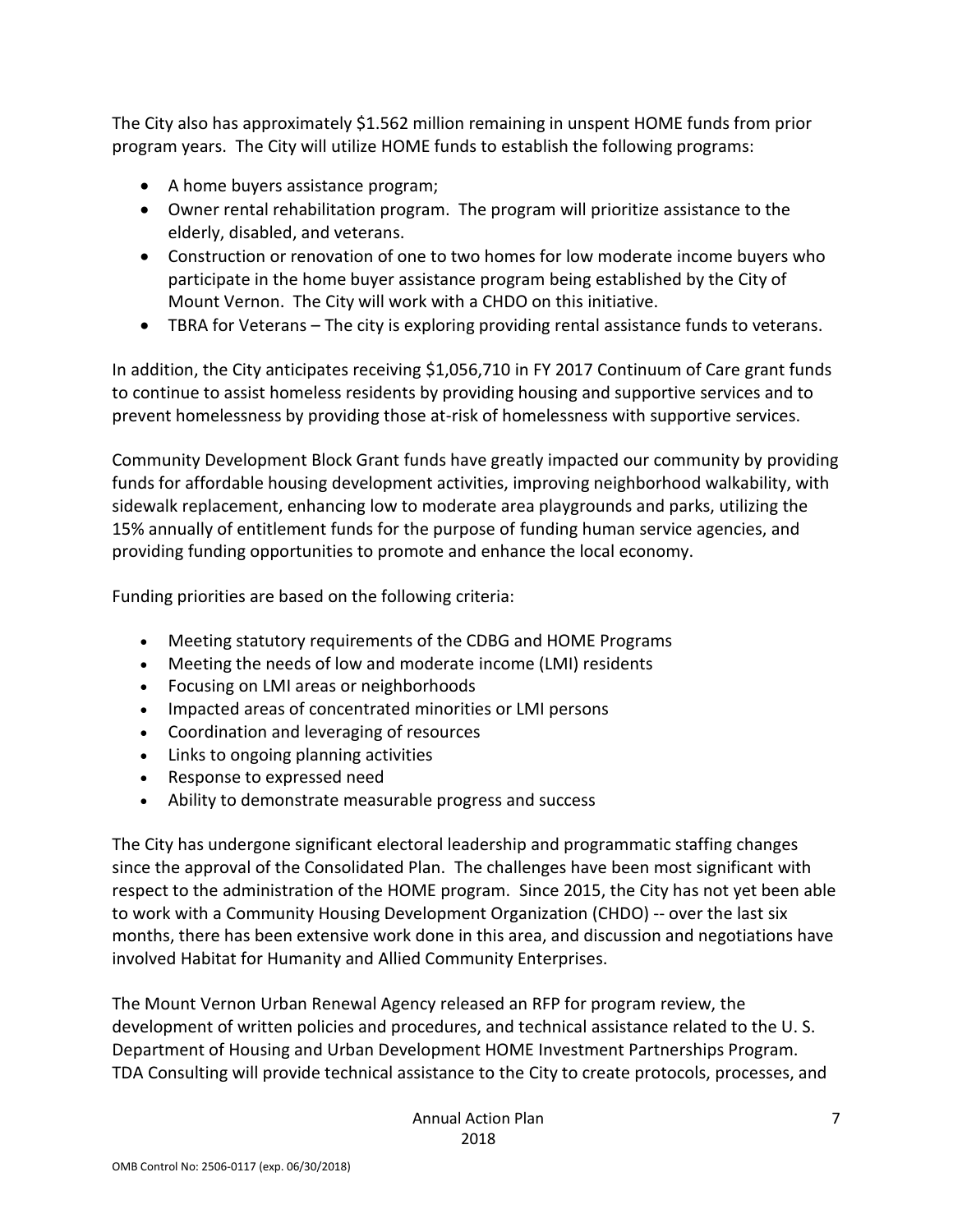templates. The City and TDA Consulting are working closely with Allied Community Enterprise to utilize the CHDO set-aside funds in the upcoming year.

The City of Mount Vernon is committed to using these funds to assist and improve the lives of the low to moderate income individuals/families living in the City of Mount Vernon. The City will utilize CDBG and HOME funds to improve and promote homeownership, home repair, public improvements, public services, neighborhood revitalization, and economic development.

### <span id="page-7-0"></span>*Summarize the objectives and outcomes identified in the Plan*

This could be a restatement of items or a table listed elsewhere in the plan or a reference to another location. It may also contain any essential items from the housing and homeless needs assessment, the housing market analysis or the strategic plan.

The goals and outcomes identified in the 2018-2019 Annual Action Plan are based on the 2015- 2019 Strategic Plan, which describes how federal funds and other resources will be deployed and what actions will be taken to address community development over the next five years. This year, the following goals will be addressed. They are prioritized based on the community engagement process for the 2018-2019 Annual Action Plan.

- Youth Programs
- Employment and Training
- Economic Development
- Public Facilities
- Public Infrastructure
- Recidivism
- Special Code Enforcement
- Small Business Assistance
- Domestic Violence
- Hunger
- Digital Divide
- Foreclosure Counseling
- Fair Housing Counseling
- Senior Services
- Residential Rehabilitation
- Home Buyer Assistance Program
- Homeless Prevention
- Administration

### <span id="page-7-1"></span>*Evaluation of past performance*

This is an evaluation of past performance that helped lead the grantee to choose its goals or projects. The City of Mount Vernon has struggled with performance in the past due to turn over in administration and staff. The current administration is addressing performance by

Annual Action Plan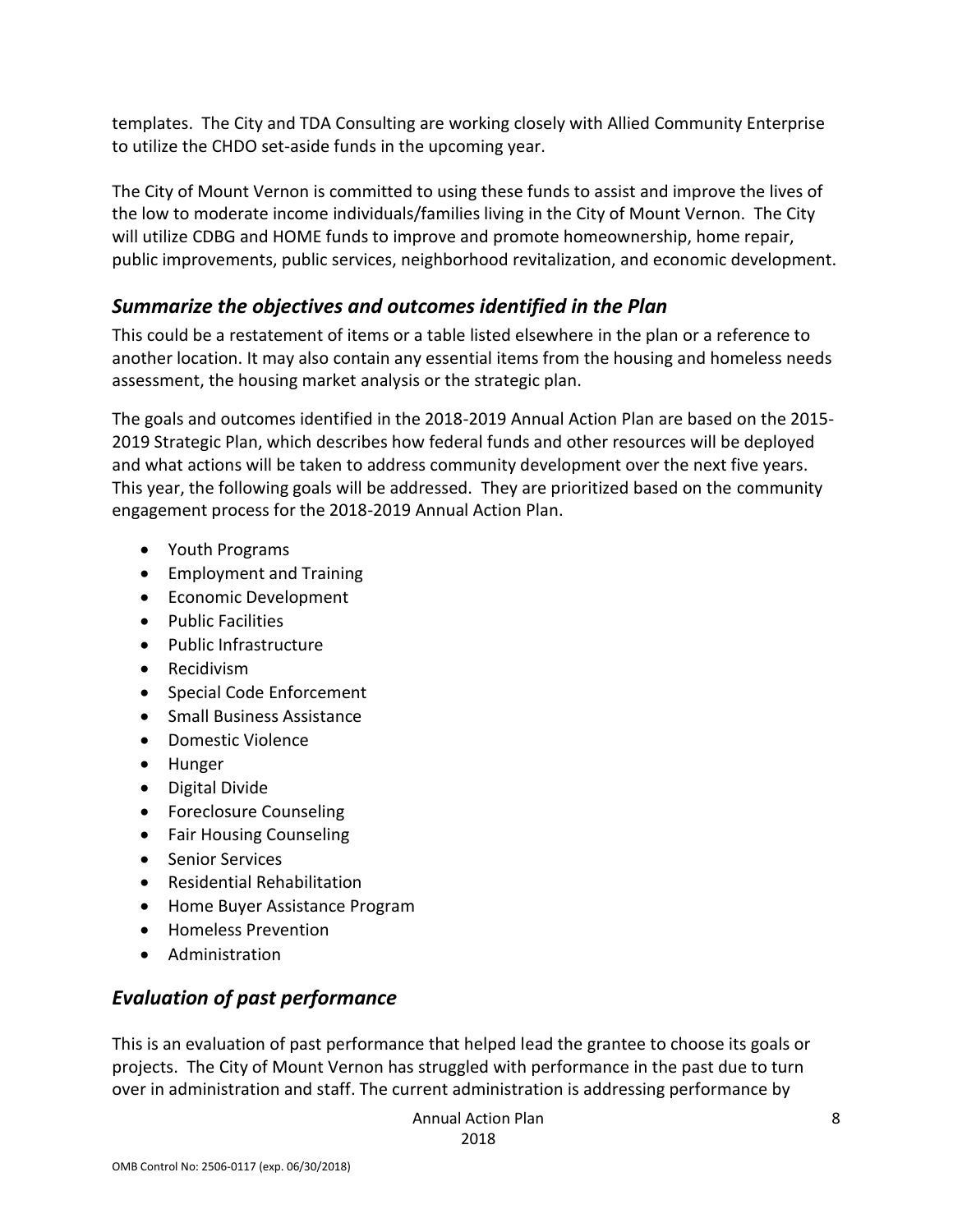instituting several measures to improve performance; seeking and acquiring staff training, working with staff to ensure program compliance and conducting an organizational assessment to ensure adequate staffing to operate the CDBG and HOME Programs. As noted earlier, the City has hired TDA Consulting to assist in this effort.

#### <span id="page-8-0"></span>**Summary of Citizen Participation Process and consultation process**

1. The process for the draft Consolidated and/or Annual Action Plan, begins in January.

2. A public hearing was held on January 31, 2018 from 6:00pm - 8:00pm at City Hall. Over 200 residents attended the public hearing. The purpose of the hearing was to: (1) obtain the views and comments from individuals and organizations regarding the overall housing and community development needs of the City; and (2) receive input on the re-programming of Community Development Block Grant funds from Fiscal Year 2014, Fiscal Year 2015, and Fiscal Year 2016.

3. On January 23, 2018 an online survey is released seeking public input on the 2018 Annual Action Plan. The online survey closed on March 2, 2018. There were 243 individuals who participated in the online survey. Out of the 248 responses: 103 were from Mount Vernon residents, 81 were from Westchester County residents and 59 were from outside of Westchester County.

*4.* On April 27, 2018 the CDBG request for proposals is released. The CDBG application is posted on the City of Mount Vernon's website, distributed to agencies, organizations, individuals/agencies/organizations that have requested via email or postal mail. The City of Mount Vernon also reached out to citizens by posting notices in public places (libraries, post offices), social media, through a local newspaper, postings on community bulletin boards, and in businesses located in low/moderate areas and through postings in non-for-profit agency offices.

5. CDBG Application Deadline: May 29, 2018 at 4:00pm

6. A second public hearing was held on June 7, 2018 at 6:00pm in the City Council Chambers. This was an opportunity for residents to hear from applicants who presented a summary of their application. Applicants that received CDBG funding in the past were also required to report on past performance and outcomes. Over 60 participants attended the hearing.

*7. O*n June 2018, CDBG public service applications were reviewed by a Citizen Review Committee. There were no city staff on the review committee.

8. On July 9, 2018, the draft 2018 Annual Action Plan is released. There will be a 30 day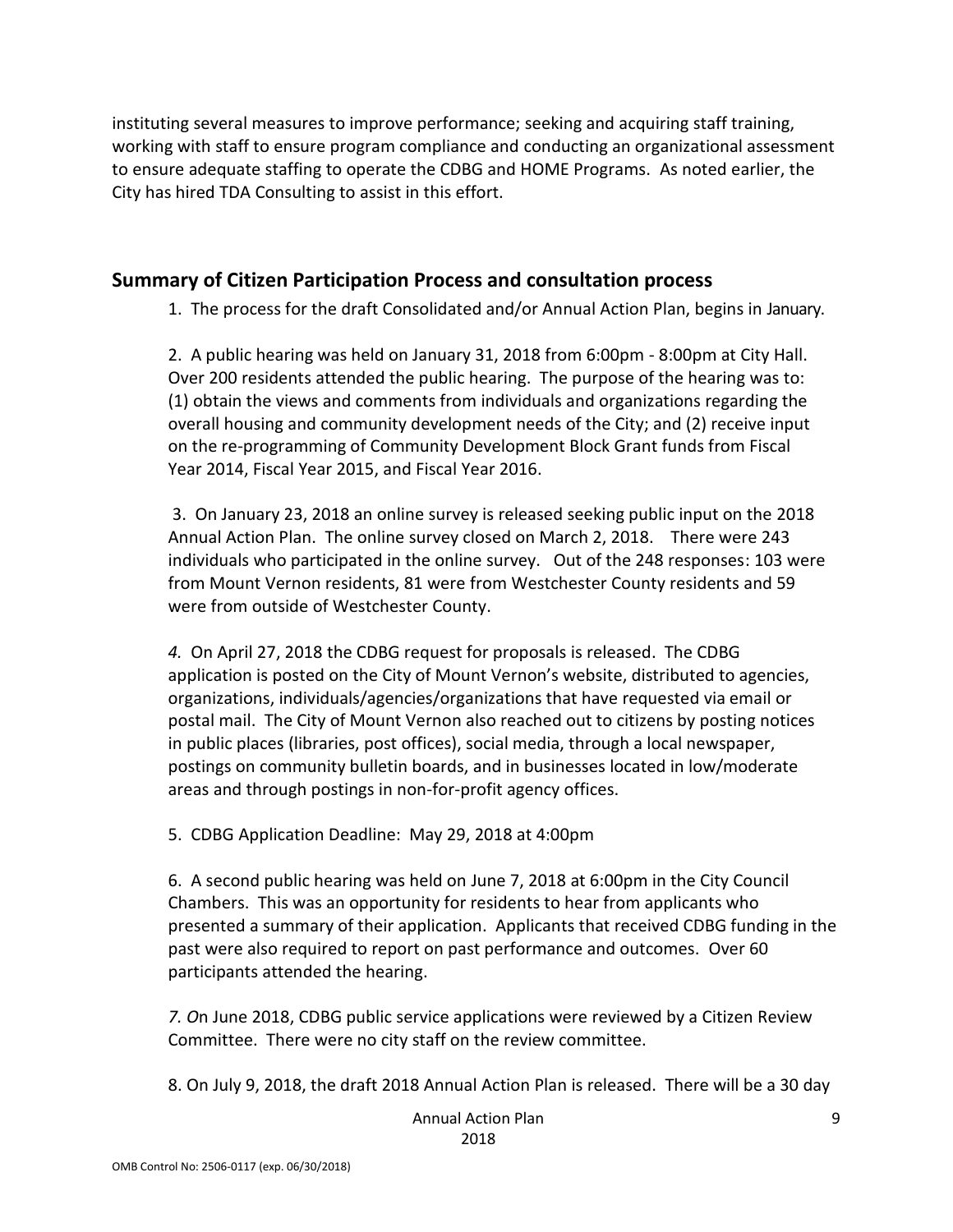public comment period. The public is invited to submit written comments during the comment period. Those comments will be summarized and addressed in the annual plan.

9. There will be a third public hearing on August 2, 2018 at 5:00pm. The City/Agency will hold a Public Hearing on the draft 2018 Annual Action Plan.

10. On August 10, 2018, the City/Agency will submit the 2018 Annual Action Plan to HUD.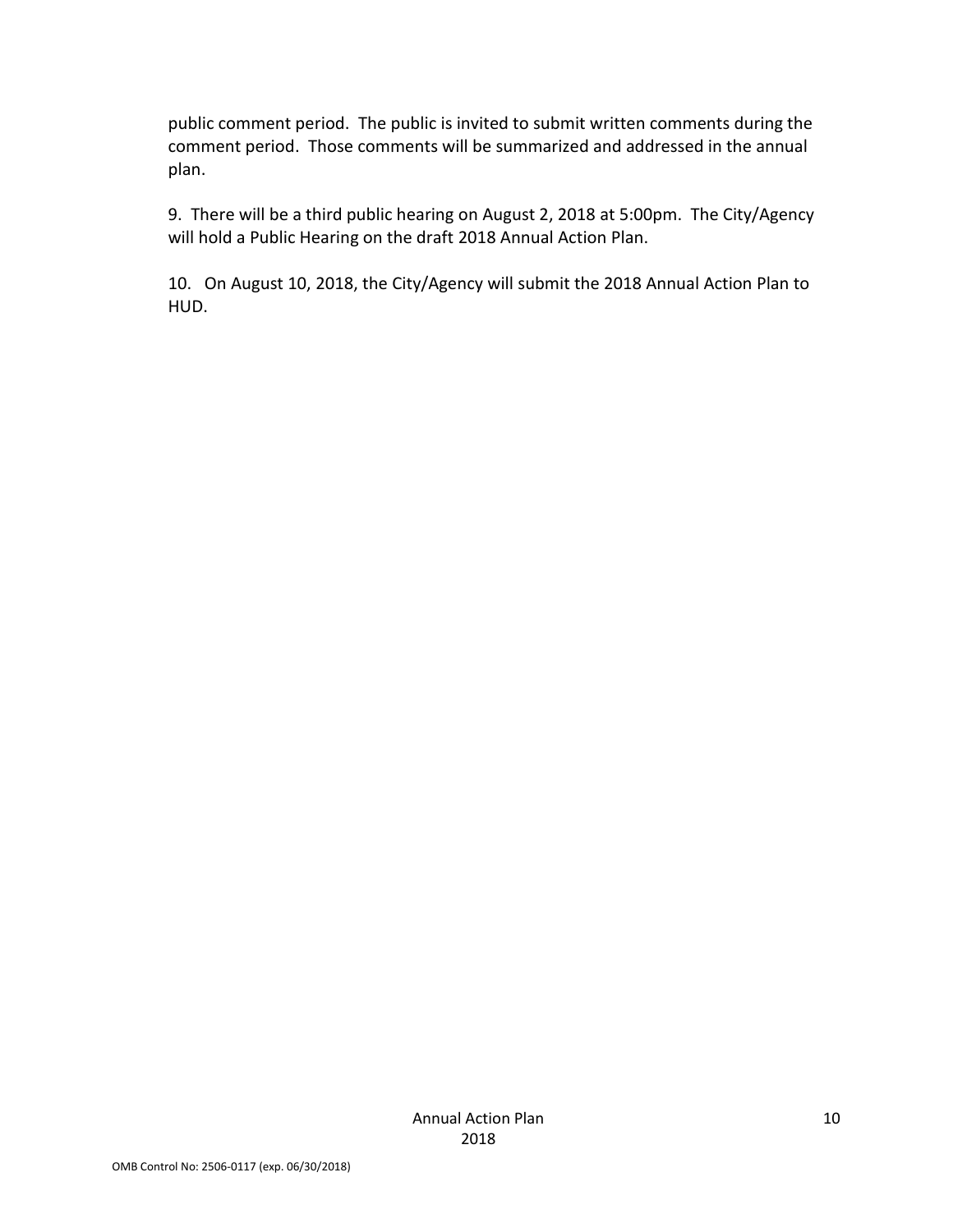### <span id="page-10-0"></span>**CDBG Annual Funding Application Timeline:**

| <b>Task or Event</b>                                                                                                                    | <b>Date/Deadline</b>                                                                                                                             | <b>Where</b>                                                                 |
|-----------------------------------------------------------------------------------------------------------------------------------------|--------------------------------------------------------------------------------------------------------------------------------------------------|------------------------------------------------------------------------------|
| <b>Online Survey Released</b>                                                                                                           | January 23, 2018                                                                                                                                 | www.cmvny.com/cdbg                                                           |
| Public Hearing: 2018-2019<br><b>Annual Action Plan;</b><br>Reprogramming of 2014, 2015,<br>2016 CDBG funds                              | January 31, 2018, 6:00pm-8:00pm                                                                                                                  | <b>City Council Chambers</b><br>1 Roosevelt Square<br>Mount Vernon, NY 10550 |
| <b>Online Survey Closed</b>                                                                                                             | March 2, 2018                                                                                                                                    | www.cmvny.com/cdbg                                                           |
| <b>CDBG Application Released</b>                                                                                                        | April 17, 2018                                                                                                                                   | www.cmvny.com/cdbg                                                           |
| <b>Pre-Application Workshops</b><br>(Mandatory for applicants to<br>attend one workshop)                                                | Session I: April 24, 2018, 5:00pm<br>Session II: April 25, 2018, 6:00pm<br>Session III: May 2, 2018, 10:00am<br>Session IV: May 10, 2018, 3:00pm | City Hall, Memorial Room<br>1 Roosevelt Square<br>Mount Vernon, NY 10550     |
| <b>Applications Due:</b><br><b>CDBG Application Deadline</b><br><b>Extension due to Memorial Day</b><br>Holiday, City Hall closed early | May 25, 2018, 4:00pm<br>May 29, 2018, 4:00pm                                                                                                     | Hand Delivery Recommended                                                    |
| Public Hearing: 2018-2019<br>Annual Action Plan; Past CDBG<br>Performance and Mandatory<br><b>Applicant Presentations</b>               | June 7, 2018<br>6:00pm                                                                                                                           | <b>City Hall</b><br><b>City Council Chambers</b><br>1 Roosevelt Square       |
| Release of Draft FY 2018-19<br>Annual Action Plan for 30 day<br>public review and comment<br>period                                     | July 9, 2018                                                                                                                                     | www.cmvny.com/cdbg                                                           |
| Public Hearing: To hear public<br>comment on the proposed goals<br>and funds allocation of the<br>FY2018-19 Annual Action Plan          | <b>August 1 2018</b><br>10:00am                                                                                                                  | <b>City Hall</b><br><b>City Council Chambers</b><br>1 Roosevelt Square       |
| Conclusion of Public Review and<br>comment period for 2018-19<br><b>Annual Action Plan</b>                                              | July 23, 2018                                                                                                                                    |                                                                              |
| Submission Deadline for 2018<br><b>Annual Action Plan</b>                                                                               | August 16, 2018                                                                                                                                  |                                                                              |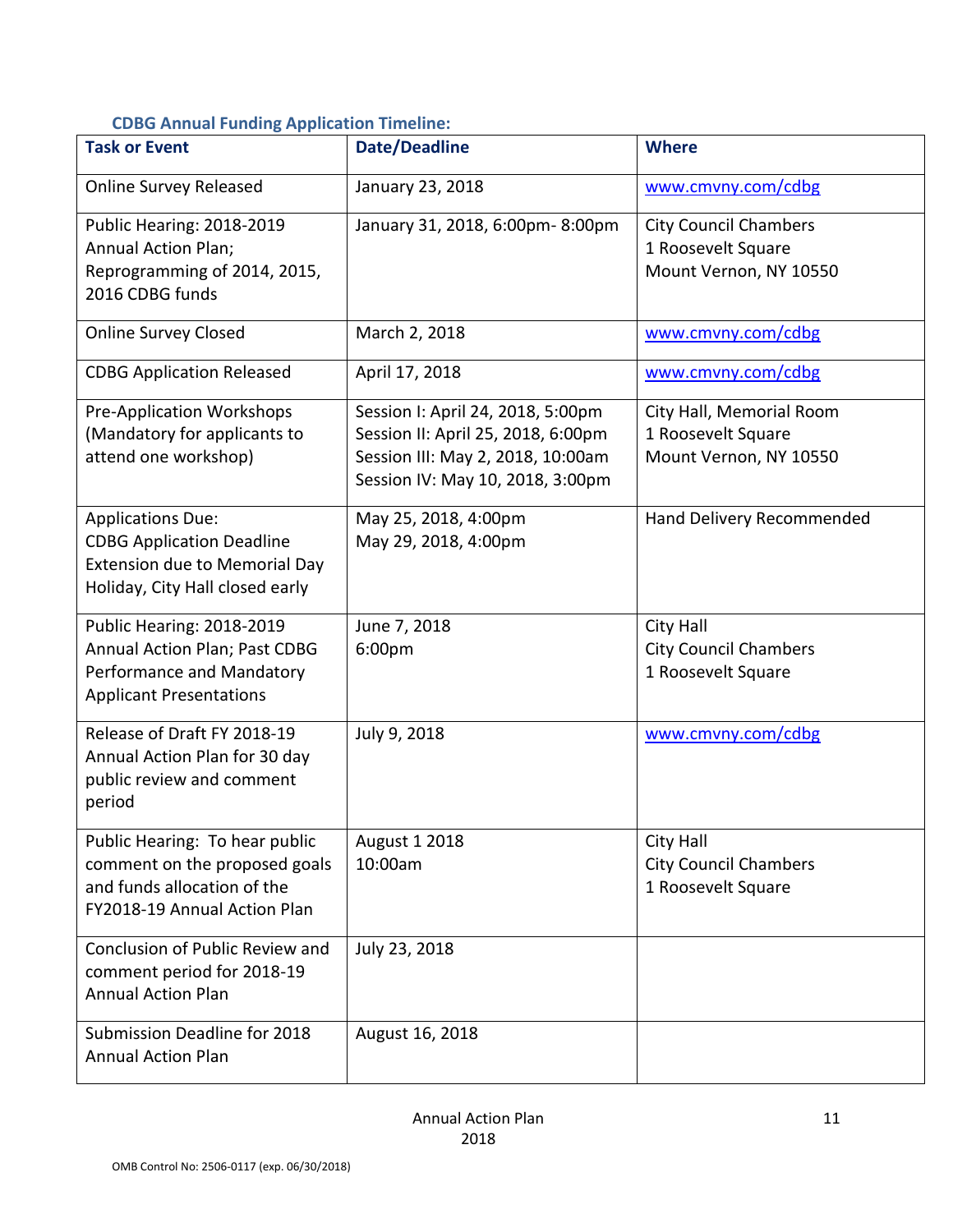| Final Approval of the 2018-19<br>Annual Action Plan by HUD | <b>TBD</b> |  |
|------------------------------------------------------------|------------|--|
| <b>Subrecipient Grant Award</b><br>Notification            | TBD        |  |

### <span id="page-11-0"></span>*Summary of public comments*

All comments can be found in Appendix A.

### <span id="page-11-1"></span>*Summary of comments or views not accepted and the reasons for not accepting them*

All comments relevant to the Community Development Block Grant were taken into consideration in preparing the FY 2018-2019 Annual Action Plan. Comments deemed not relevant were passed on to appropriate departments. All comments can be found in Appendix A.

#### <span id="page-11-2"></span>*Summary*

As noted above all comments from the public meeting, public hearings and the online survey were taken into consideration. Public participation provides the framework for the goals and projects and ultimately shape the funding decisions provided within this Annual Action Plan. The following list of priorities are CDBG eligible project/program areas that are ranked according to community input. 1 being the most important to 14 being the least important. The list of priorities correlates to the Annual Goals and Objectives chart in AP 20 and the Projects Summary in AP 38.

### <span id="page-11-3"></span>*Priority Projects:*

Employment and Training Improving Sidewalks and Curbs Enhancing Parks and Playgrounds Youth Programs Senior Services Reentry Population Small Business Assistance Eviction Prevention Foreclosure Counseling Fair Housing Counseling Hunger Domestic Violence Special Code Enforcement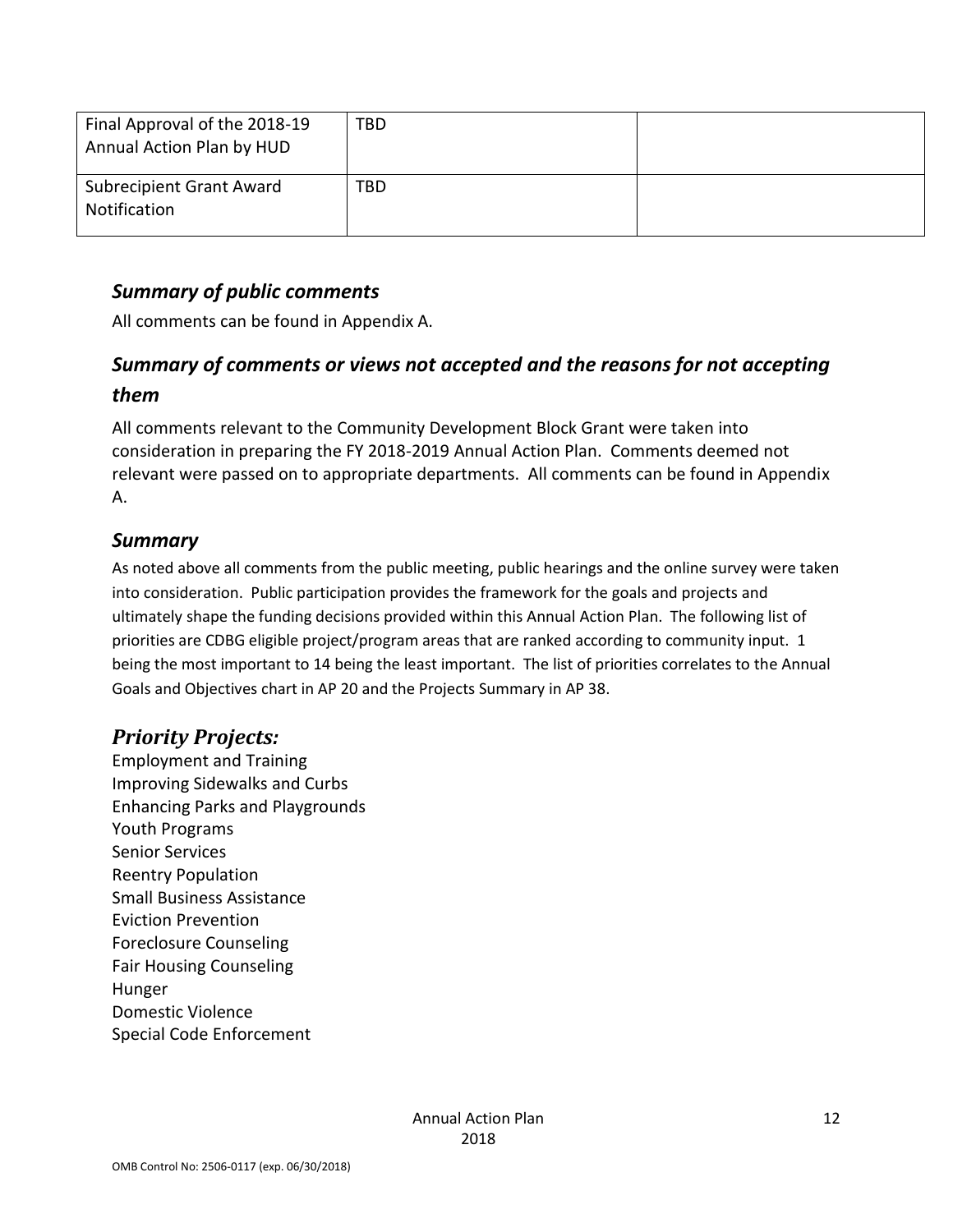## <span id="page-12-0"></span>**PR-05 Lead & Responsible Agencies – 91.200(b)**

#### <span id="page-12-1"></span>*Agency/entity responsible for preparing/administering the Consolidated Plan*

Describe the agency/entity responsible for preparing the Consolidated Plan and those responsible for administration of each grant program and funding source.

| <b>Agency Role</b>        |             | <b>Name</b>         |             | <b>Department/Agency</b>             |
|---------------------------|-------------|---------------------|-------------|--------------------------------------|
|                           |             |                     |             |                                      |
| <b>CDBG Administrator</b> |             | <b>MOUNT VERNON</b> |             | Department of Planning and Community |
|                           | Development |                     |             |                                      |
| <b>HOME Administrator</b> |             | <b>MOUNT VERNON</b> |             | Department of Planning and Community |
|                           |             |                     | Development |                                      |

**Table 1 – Responsible Agencies**

### **Narrative (optional)**

The City of Mount Vernon's Department of Planning & Community Development (City), in conjunction with the Urban Renewal Agency (Agency), is responsible for the administration and implementation of projects funded with Community Development Block Grant (CDBG) and HOME Investment Partnerships Program (HOME) funding from the U.S. Department of Housing and Urban Development (HUD).

The City is also responsible for providing guidance and policy direction for implementing eligible programs that support the City's overall strategy for community revitalization.

The City through the Planning Department and Urban Renewal Agency established priorities, goals and selected projects that were in alignment with the Consolidated Plan to meet the needs of the community.

Within City government, the Planning Department is able to draw on the expertise of other departments to deliver programs and see delivery of identified outcomes. The Department of Public Works assists with public infrastructure and park improvements. The Department of Recreation assists with improving playgrounds and providing scholarships to low-and moderate-income families to increase recreational opportunities. The Youth Bureaus assists with providing summer camp, after-school programs and employment and training to low income youth. Further the City works with a variety of community based organizations to assist with the delivery of programs and services.

#### **Consolidated Plan Public Contact Information:**

Chantelle Okarter Commissioner of Planning and Community Development Executive Director Mount Vernon Urban Agency

> Annual Action Plan 2018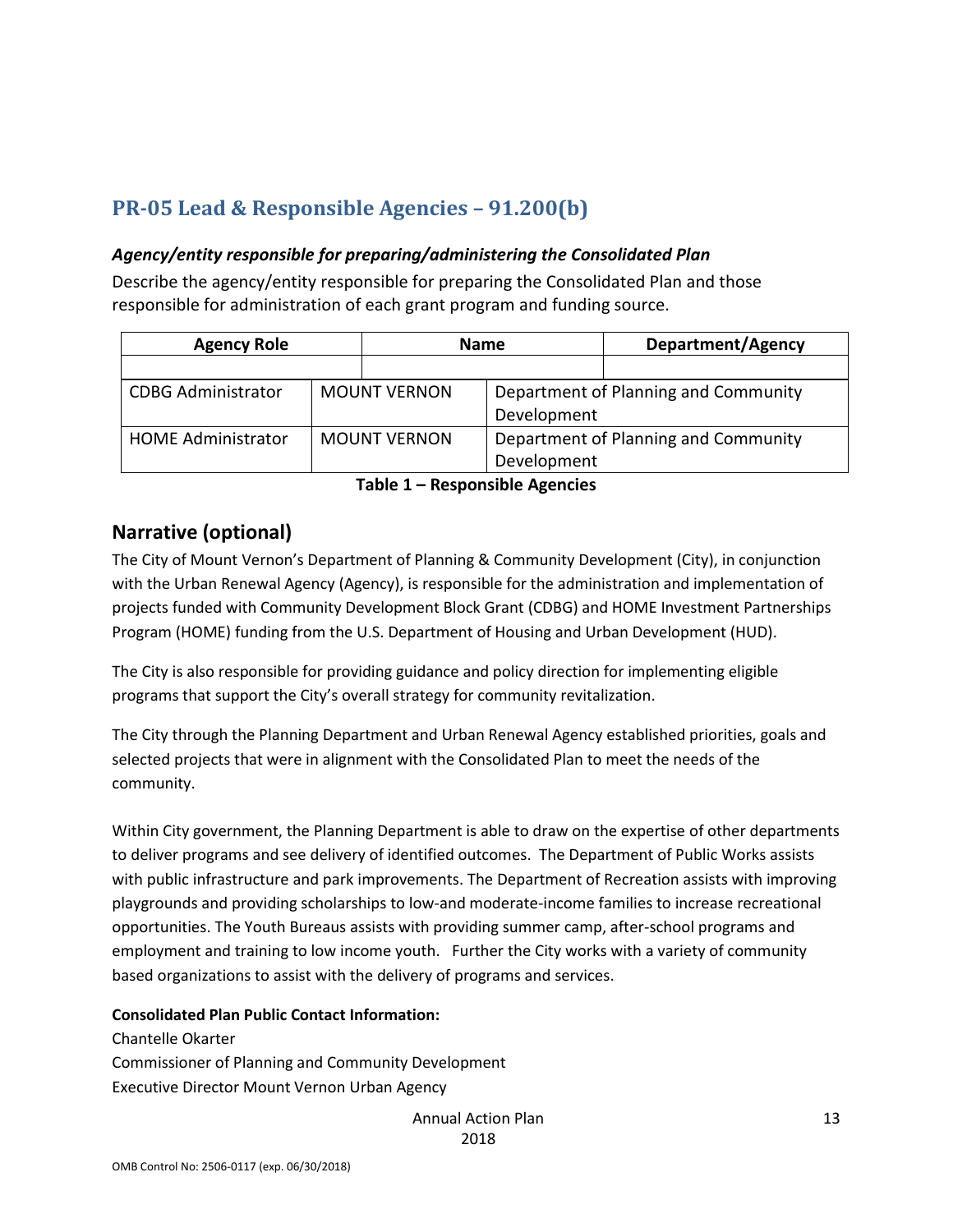Mount Vernon Department of Planning and Community Development City Hall – Room 211 1 Roosevelt Square Mount Vernon, NY 10550 914-699-7230 cokarter@cmvny.com

## <span id="page-13-0"></span>**AP-10 Consultation – 91.100, 91.200(b), 91.215(l)**

### <span id="page-13-1"></span>*Introduction*

The City of Mount Vernon's Department of Planning & Community Development/Urban Renewal Agency has made extensive efforts to consult with other public and private entities that provide assisted housing, health services, and social services in the development of this Plan. On April 16, 2015 and April 20, 2015 public, private and non-profit organizations, whose missions is to focus on providing affordable housing and human services to low-and moderateincome persons, were invited to participate in a series of stakeholder meetings that assisted in identifying and refining the priorities and strategies of the 2015- 2019 Consolidated Plan.

The City, in coordination with its Consultant, facilitated the meetings with small groups of stakeholders, including the City's housing, community development, and Continuum of Care providers. The first session of the meetings references the Housing and Homeless Needs Assessment and Strategic Plan. Activities were identified which the City could undertake to enhance coordination among public and assisted housing providers, including private, governmental health, mental health and service agencies. The second session of the meetings focused on the barriers to obtaining and the creating of affordable rental and ownership housing in the City. Methods and strategies were identified to mitigate or eliminate these barriers. The second session also references the *Analysis of Impediments to Fair Housing* (AI) which is attached to this Plan.

**Provide a concise summary of the jurisdiction's activities to enhance coordination between public and assisted housing providers and private and governmental health, mental health and service agencies (91.215(l))**

The City of Mount Vernon's Urban Renewal Agency partnered with Westchester Residential Opportunities (WRO), Legal Services of the Hudson Valley (LSHV), Neighborhood Health Center, the Guidance Center, and the Mount Vernon United Tenants Association (MVUTA) to assist lowincome families at risk of becoming displaced, and potentially homeless, due to foreclosure and/or eviction proceedings.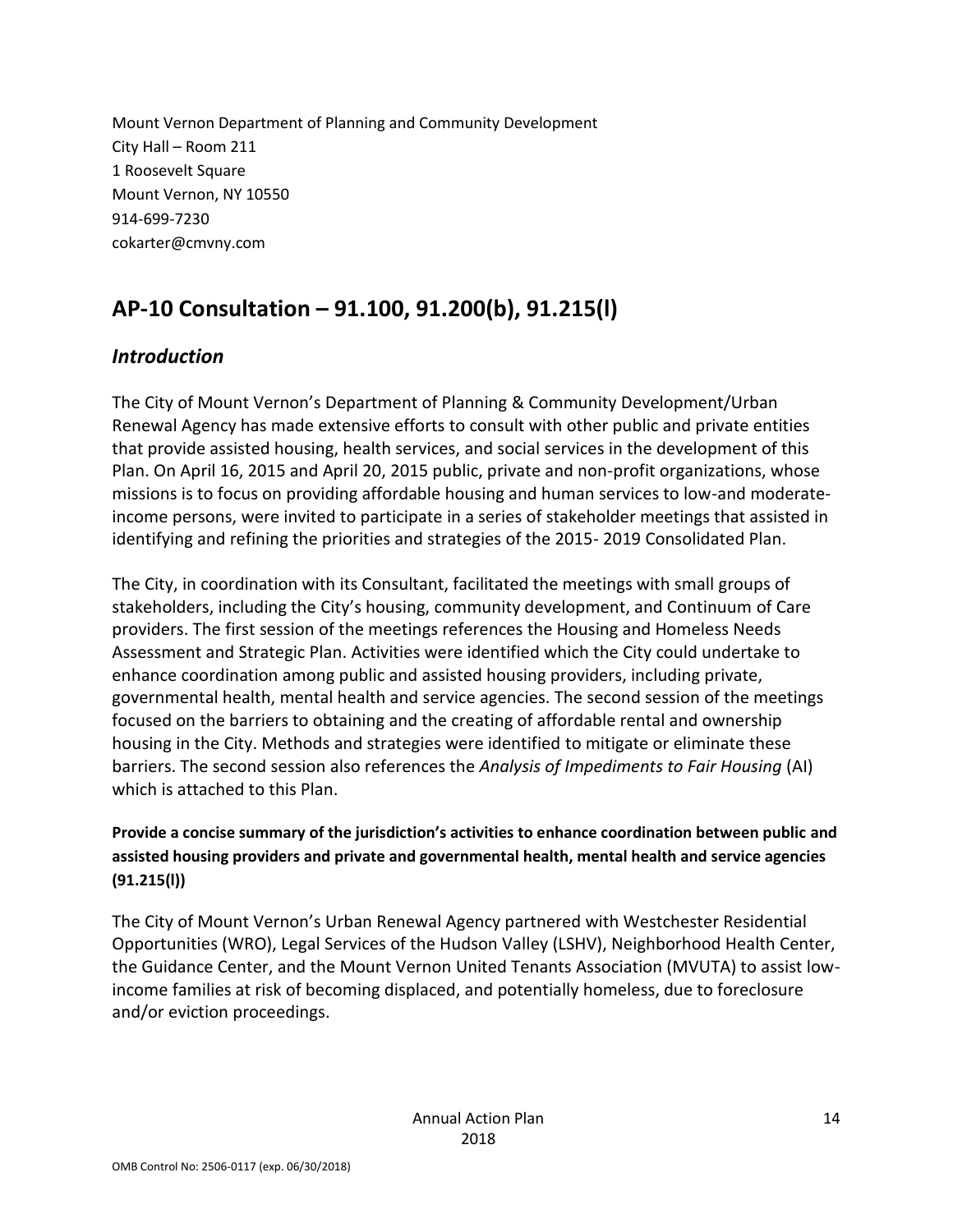### <span id="page-14-0"></span>*Highlights:*

#### **Legal Services of the Hudson Valley (LSHV)**

LSHV entered into agreement with the Mount Vernon Urban Renewal Agency on August 21,2017 and quickly organized to provide Mount Vernon residents HUD ESG \$11,273.99 of services and financial assistance until the expiration of the contract, ending September 30, 2017.

During this period, LSHV prevented an incident of homelessness for six (6) of Mount Vernon's neediest households with annual incomes under 30% of the Average Median Income as published by HUD for Westchester County. Homelessness was spared for a total of 9 household members.

Four of the six households were headed by females. One household, headed by a senior 69 year old female, was comprised of 3 members and another household affected two family members. One of the four households assisting individuals living alone included a 60 year old head of household physically disabled female. All 6 clients identified as African-American.

#### **Mount Vernon Neighborhood Health Center**

As of result of the ESG Grant, the Mount Vernon Neighborhood Health Center was able to provide medical, dental, and specialty care to 42 homeless Mount Vernon residents within a five-week period. The Neighborhood Health Center provided access to care to over 98 residents as well as created closer partnerships and collaborative efforts with the following Homeless locations:

Westchester Youth Shelter 220 East 3<sup>rd</sup> Street Mount Vernon, NY Which houses approximately 20 at risk adolescents

Vann Glenton Family Shelter 17 East 3<sup>rd</sup> Street Mount Vernon, NY Which houses approximately 30 families

Salvation Army Adult Rehabilitation Center 745 South 3rd Avenue Mount Vernon, NY Which houses approximately 70 single men

Through the use of the 2010 ESG funds, the Neighborhood Health Center was able to expand their efforts to provide medical, dental, and specialty care to some of the most vulnerable residents within the City of Mount Vernon.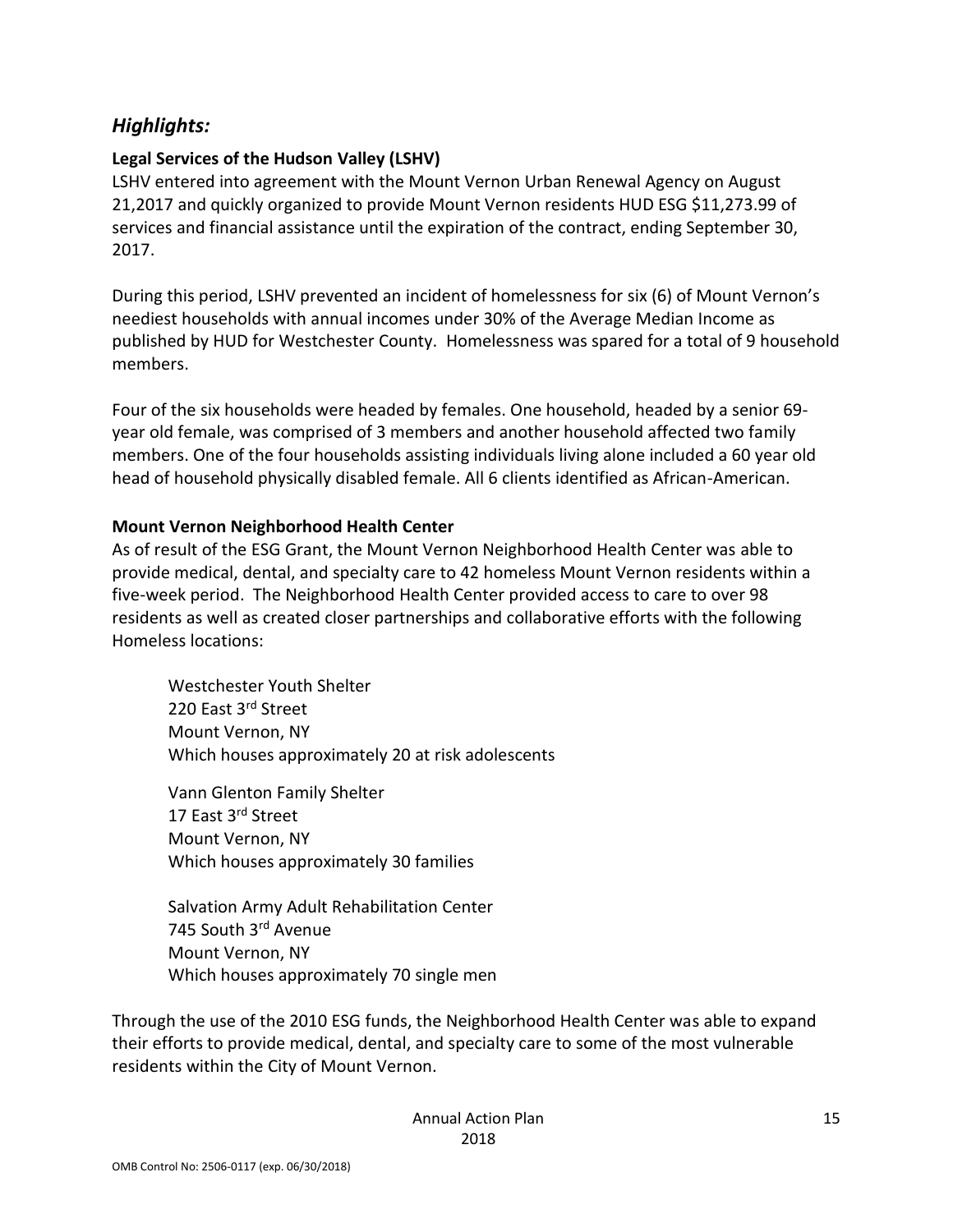#### **The Guidance Center of Westchester**

With the ESG funds, The Guidance Center of Westchester rehoused four (4) formerly homeless individuals within the City of Mount Vernon. The Guidance Center located four (4) one bedroom apartments in an elevator-equipped building. Each participant received a security deposit to secure the unit in addition to the first and last month's rent. Five (5) participants also received utility assistance to help them pay for overdue bills that were on the verge of termination of services or who needed restoration of services.

#### **Mount Vernon United Tenants (MVUTA)**

MVUTA maintained tenants in their permanent homes, successfully re-housed tenants, improved and maintained essential services in tenants' apartments, limited rent increases and maintained affordability for clientele, and provided a safer, code-compliance, and more dignified housing experience. MVUTA also held monthly tenant meetings.

Sent out bi-monthly mailing to their local Mount Vernon member families of more than 230 members and delivered flyers to buildings in Mount Vernon outlining United Tenants' services.

Client intake was performed in MVUTA offices, helped clients prepare documents, and conducted case-management services for at-risk tenants. In addition, MVUTA worked closely with Legal Services of the Hudson Valley and Westchester Residential Opportunities, including regularly co-sponsoring public forums with both organizations.

#### **Describe coordination with the Continuum of Care and efforts to address the needs of homeless persons (particularly chronically homeless individuals and families, families with children, veterans, and unaccompanied youth) and persons at risk of homelessness.**

#### **Continuum of Care (CoC) Program**

Homeless services in the Westchester CoC are delivered by a network of local and Federal government, non-profit agencies, mental-health service organizations, affordable housing developers, public housing authorities, youth homeless providers, school administrators, victim service providers, and veterans service organizations.

The City of Mount Vernon sits on the Westchester CoC Board. The City participates in monthly CoC Board meetings. Members of the URA staff meet with officials of the Westchester County Continuum of Care consortia on a monthly basis to discuss mutual needs, resources and services that maximize and coordinate programs and services to the homeless.

Westchester County Department of Social Services (DSS) operates four district offices that act as access points for households in housing crisis. Homeless households are placed by DSS into 24-hour emergency shelters for single adults, homeless families, victims of domestic violence, and youth. Overnight drop-in shelters house 180-200 homeless men and women who are unable or unwilling to comply with DSS requirements to access the 24-hour shelters. Westchester also has seven (7) outreach teams that cover the entire CoC and target different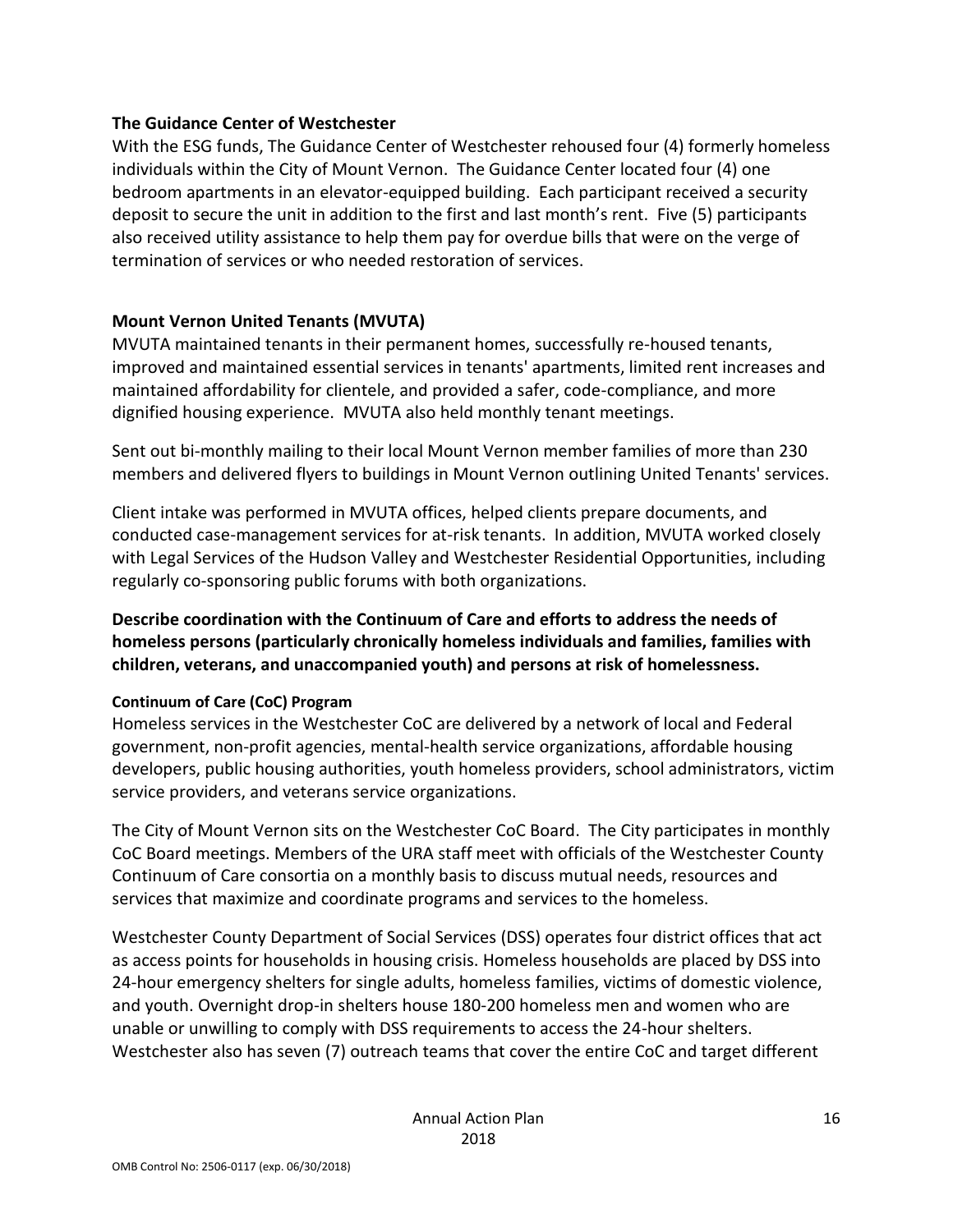populations. These outreach teams refer homeless persons contacted to housing without shelter entry.

The General Membership of the Westchester CoC is open and includes all interested parties in the community concerned with the development and coordination of homeless assistance programs. The CoC Board includes 18 recipients and subrecipients of HUD COC grant funds, plus six (6) representatives from a number of community sectors including formerly homeless, ESG recipient, employment services, education, health care, veteran services, and three (3) at-large members.

The Westchester Continuum of Care assists in the coordination of these various stakeholders and the development and planning of services and housing for homeless and low-income persons with housing needs. Westchester County Department of Community Mental Health is the lead applicant and coordinates CoC planning.

The Westchester CoC implemented a Coordinated Entry system beginning December 2017. Homeless households can access Coordinated Entry at DSS District Offices, DSS emergency and overnight shelters, and through street outreach workers. Homeless persons in Coordinated Entry are assessed for severity of need, length of time homeless, and specific disabilities and barriers.

The Coordinated Entry Administrator then identifies the type of housing assistance appropriate to each household and refers homeless to available beds in priority order so that those with highest needs and length of time homeless are housed first.

In addition, the County provides homeless outreach teams that work with local police departments to identify and shelter homeless persons on the streets. The Veterans Administration, an active member of the CoC, also has mobile workers who conduct outreach in shelters and on the streets. Temporary and transitional housing and supportive services for single men and families are provided by several local not-for-profit organizations.

Westchester County as the lead agency for the Continuum of Care, administers the Homeless Management Information System (HMIS) to track multiple shelter entries over time and accurately identify people who potentially meet HUD's definition of chronically homeless.

The City of Mount Vernon administers CoC Permanent Supportive Housing (PSH) projects, including beds targeted to Veterans and families with children. Participants in these PSH project receive housing plus supportive services including case management and linkages to community services and benefits.

Mount Vernon also provides funding to several community-based organizations which provide outreach and referral services to the homeless or those at-risk of homelessness including recently released female inmates, pregnant teens, families with housing problems and immigration needs and the elderly.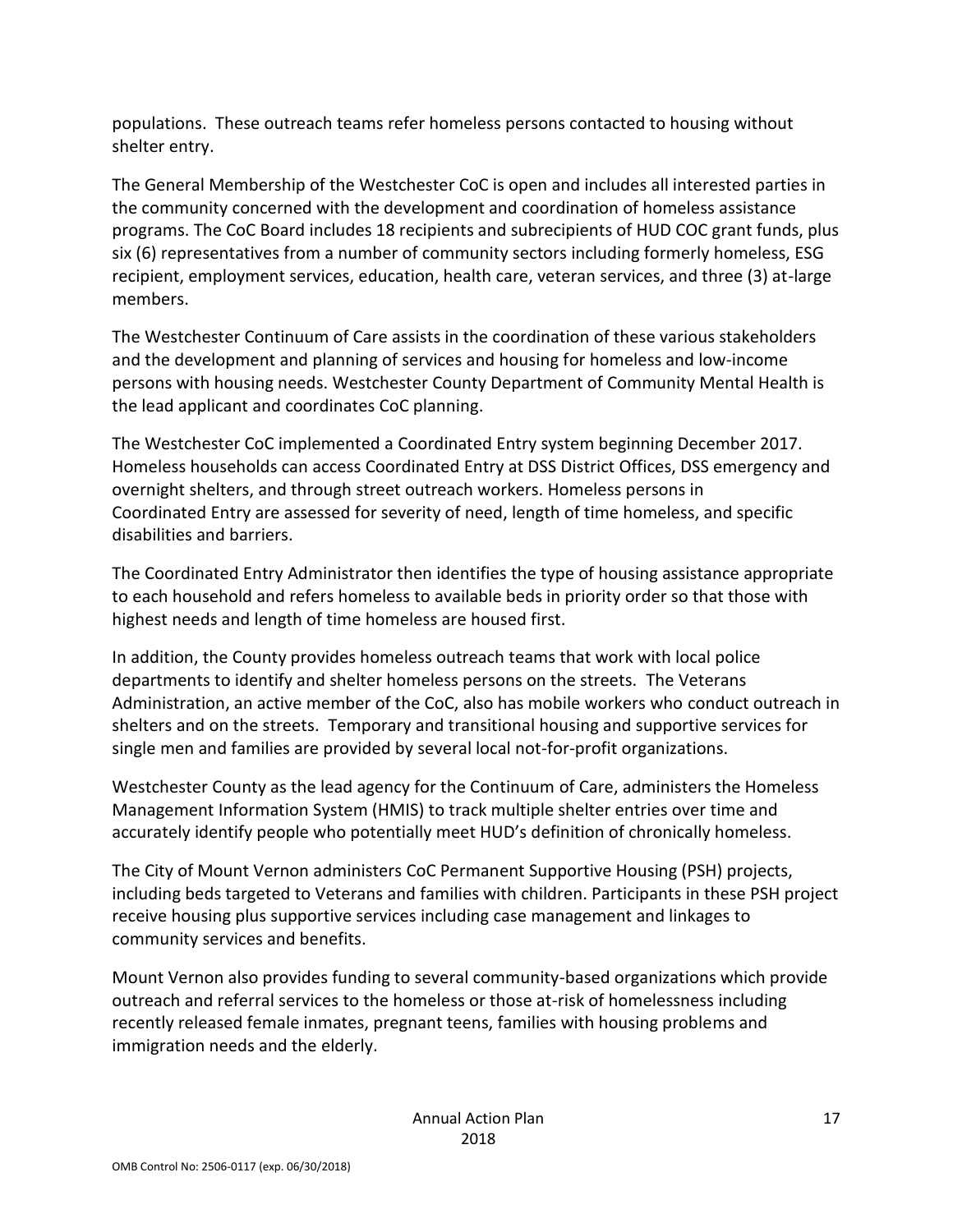**Describe consultation with the Continuum(s) of Care that serves the jurisdiction's area in determining how to allocate ESG funds, develop performance standards for and evaluate outcomes of projects and activities assisted by ESG funds, and develop funding, policies and procedures for the operation and administration of HMIS**

Westchester County, as lead agency for the Continuum of Care, administers the Homeless Management Information System (HMIS) to track multiple shelter entries over time that accurately identify people who potentially meet HUD's definition of chronically homeless. The Westchester County CoC is responsible for managing HMIS software licenses, training all users, developing, implementing and enforcing security policies and data quality standards, and providing data reports. All CoC funded agencies are users of the HMIS system.

The City of Mount Vernon does not receive Emergency Shelter Grant (ESG) funds.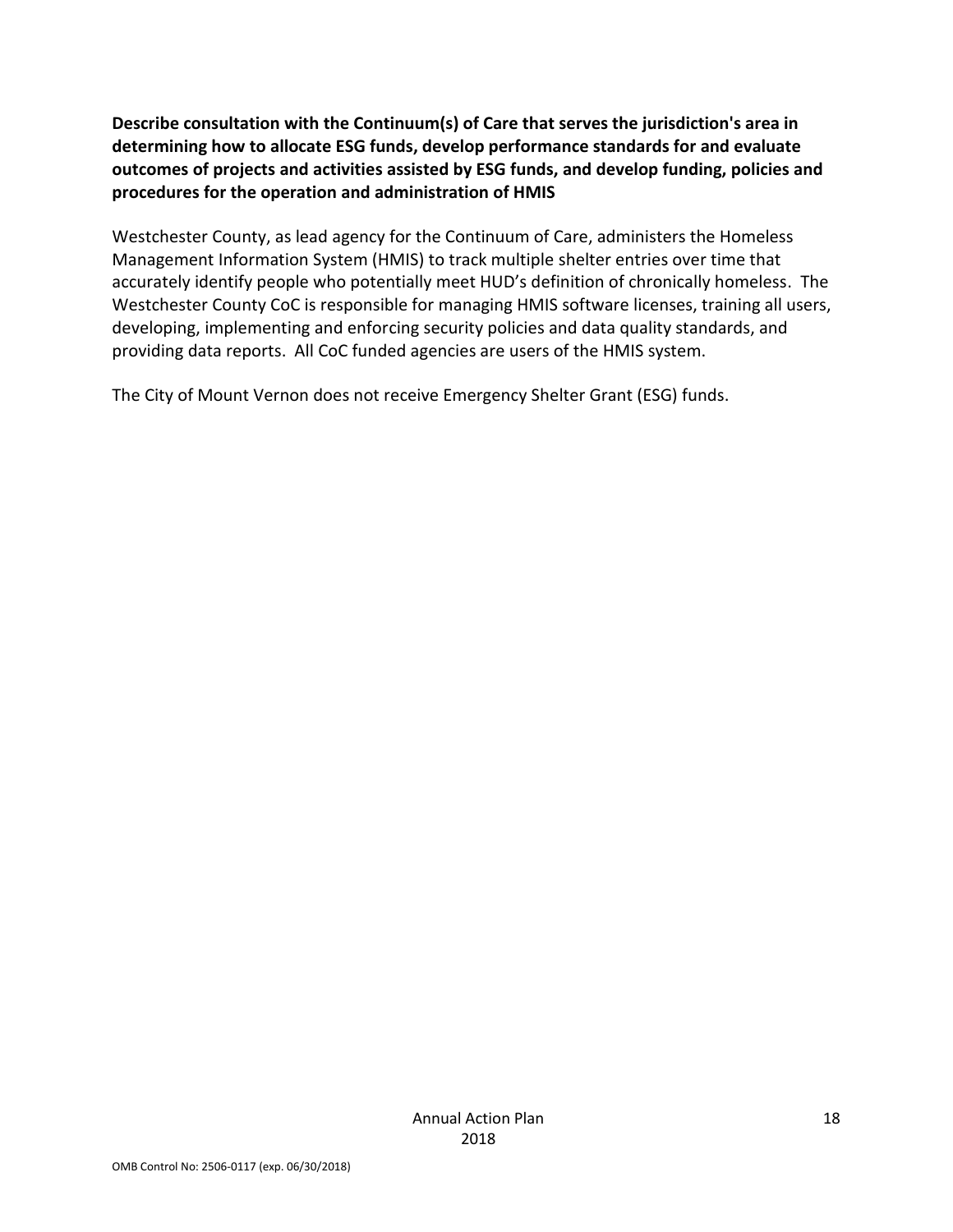**Describe Agencies, groups, organizations and others who participated in the process and describe the jurisdiction's consultations with housing, social service agencies and other entities**

| Agency/Group/Organization                                                 | <b>COMMUNITY HOUSING</b><br>INNOVATIONS, INC. |
|---------------------------------------------------------------------------|-----------------------------------------------|
|                                                                           |                                               |
| Agency/Group/Organization Type                                            | Housing                                       |
|                                                                           | Services - Housing                            |
|                                                                           | Service-Fair Housing                          |
|                                                                           | Regional organization                         |
| What section of the Plan was addressed by<br>Consultation?                | <b>Housing Need Assessment</b>                |
|                                                                           | <b>Market Analysis</b>                        |
| Briefly describe how the<br>Agency/Group/Organization was consulted. What | Deborah Post - met in April 2016              |
| are the anticipated outcomes of the consultation or                       |                                               |
| areas for improved coordination?                                          |                                               |
| Agency/Group/Organization                                                 | <b>Community Services Associates</b>          |
| Agency/Group/Organization Type                                            | Services-homeless                             |
|                                                                           |                                               |
| What section of the Plan was addressed by                                 | <b>Housing Need Assessment</b>                |
| Consultation?                                                             | <b>Public Housing Needs</b>                   |
|                                                                           | Homeless Needs - Chronically<br>homeless      |
|                                                                           | Homeless Needs - Families with<br>children    |
|                                                                           | Homelessness Needs - Veterans                 |
|                                                                           | <b>Homelessness Needs -</b>                   |
|                                                                           | Unaccompanied youth                           |
|                                                                           | <b>Homelessness Strategy</b>                  |
| Briefly describe how the                                                  | Roberta attended the CDBG/needs               |
| Agency/Group/Organization was consulted. What                             | assessment forum                              |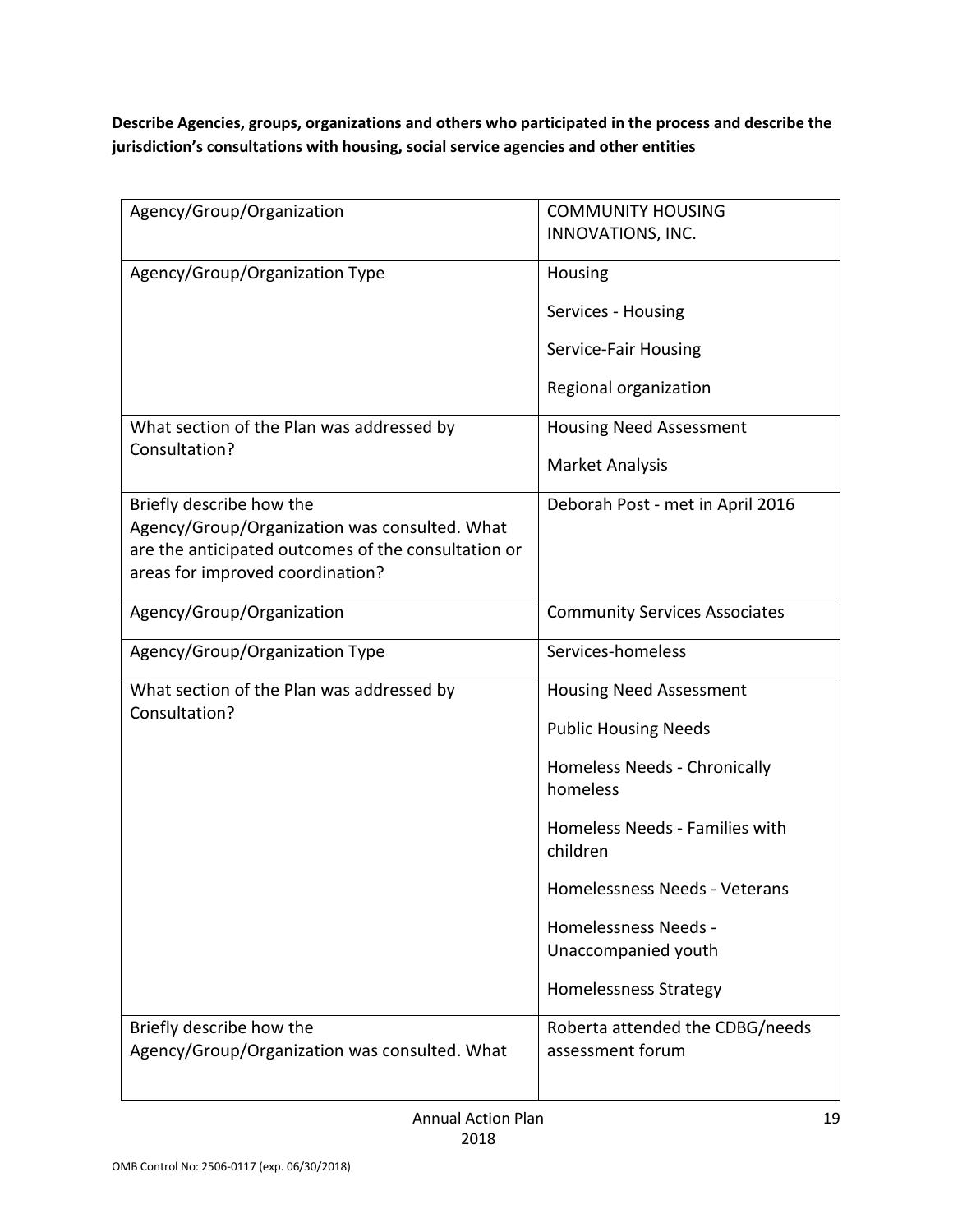| are the anticipated outcomes of the consultation or<br>areas for improved coordination? |                                |
|-----------------------------------------------------------------------------------------|--------------------------------|
| Agency/Group/Organization                                                               | Lifting Up Westchester         |
| Agency/Group/Organization Type Housing                                                  | Services - Housing             |
|                                                                                         | Services-Children              |
|                                                                                         | Services-Elderly Persons       |
|                                                                                         | Services-Persons with HIV/AIDS |
|                                                                                         | Services-homeless              |
|                                                                                         | Regional organization          |

| What section of the Plan was addressed by<br>Consultation? | <b>Housing Need Assessment</b>             |
|------------------------------------------------------------|--------------------------------------------|
|                                                            | Homeless Needs - Chronically<br>homeless   |
|                                                            | Homeless Needs - Families with<br>children |
|                                                            | Homelessness Needs -                       |
|                                                            | Unaccompanied youth                        |
|                                                            | Homelessness Strategy                      |
|                                                            | Non-Homeless Special Needs                 |
|                                                            | Market Analysis                            |
| Briefly describe how the Agency/Group/                     | Barbara Bento-Fleming consulted in         |
| Organization was consulted. What are the                   | two individual meetings in March           |
| anticipated outcomes of the consultation or areas          | 2016                                       |
| for improved coordination?                                 |                                            |
| Agency/Group/Organization                                  | <b>GREATER CENTENNIAL COMMUNITY</b>        |
|                                                            | DEVELOPMENT CORP.                          |
| Agency/Group/Organization Type                             | Housing                                    |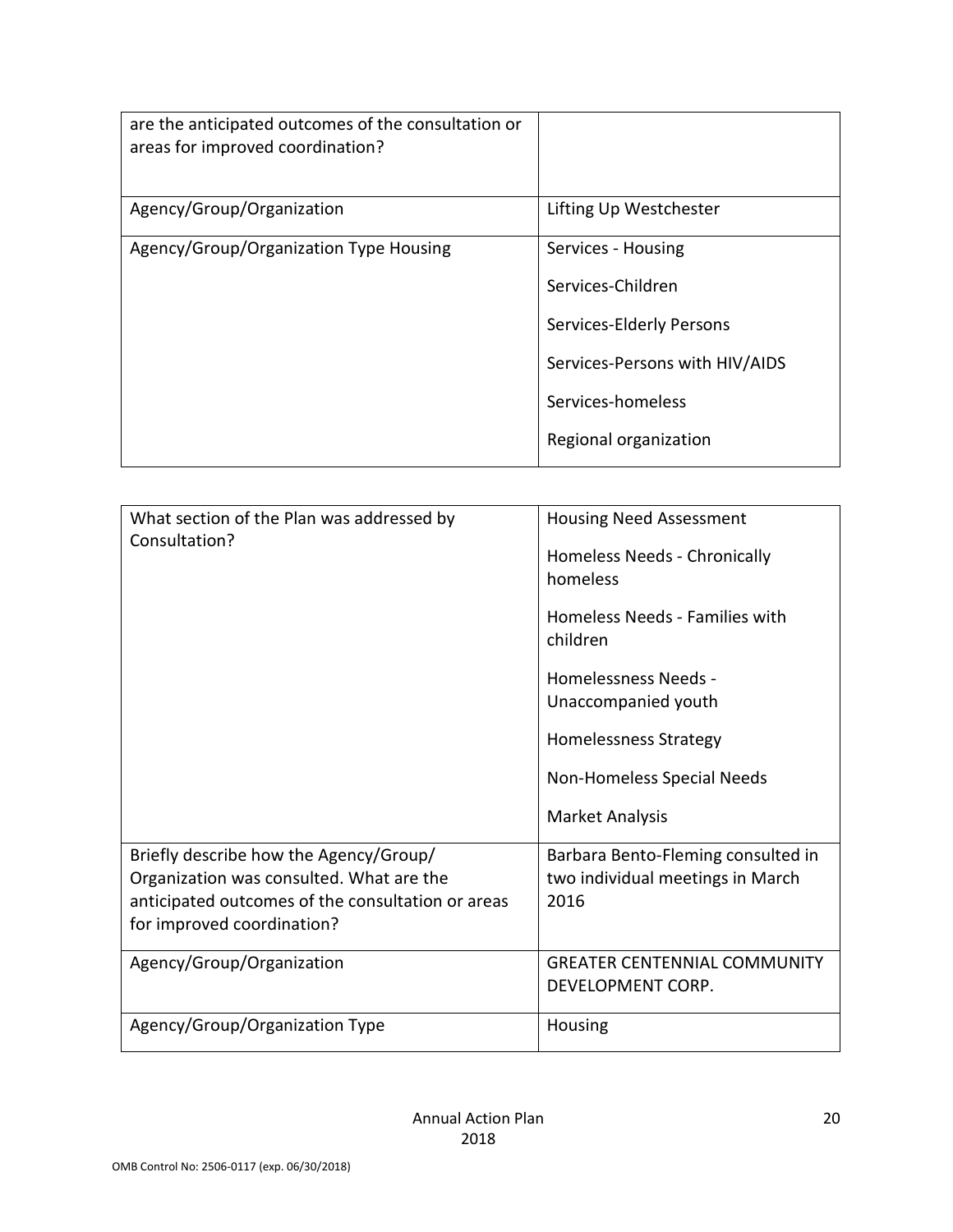| What section of the Plan was addressed by<br>Consultation?                                                                                                           | <b>Housing Need Assessment</b><br><b>Public Housing Needs</b><br><b>Market Analysis</b>                                  |
|----------------------------------------------------------------------------------------------------------------------------------------------------------------------|--------------------------------------------------------------------------------------------------------------------------|
| Briefly describe how the<br>Agency/Group/Organization was consulted. What<br>are the anticipated outcomes of the consultation or<br>areas for improved coordination? | Rev. Julius Walls Jr. attended the<br>CDBG/needs assessment workshop                                                     |
| Agency/Group/Organization Montefiore Mount<br>Vernon Hospital                                                                                                        |                                                                                                                          |
| Agency/Group/Organization Type                                                                                                                                       | Services-Health<br>Publicly Funded Institution/System of<br>Care                                                         |
| What section of the Plan was addressed by<br>Consultation?                                                                                                           | Homeless Needs - Chronically<br>homeless<br>Homelessness Strategy<br>Non-Homeless Special Needs<br><b>HOPWA Strategy</b> |
| Briefly describe how the<br>Agency/Group/Organization was consulted. What<br>are the anticipated outcomes of the consultation or<br>areas for improved coordination? | Jaccel Kouns, Executive Director,<br>attended the Not-for-profit summit<br>at the Wartburg, Mount Vernon.                |
| Agency/Group/Organization                                                                                                                                            | MOUNT VERNON NEIGHBORHOOD<br><b>HEALTH CENTER</b>                                                                        |
| Agency/Group/Organization Type                                                                                                                                       | Services-homeless<br>Services-Health                                                                                     |

| Homeless Needs - Chronically homeless                                    |
|--------------------------------------------------------------------------|
| Homeless Needs - Families with children<br>Homelessness Needs - Veterans |
|                                                                          |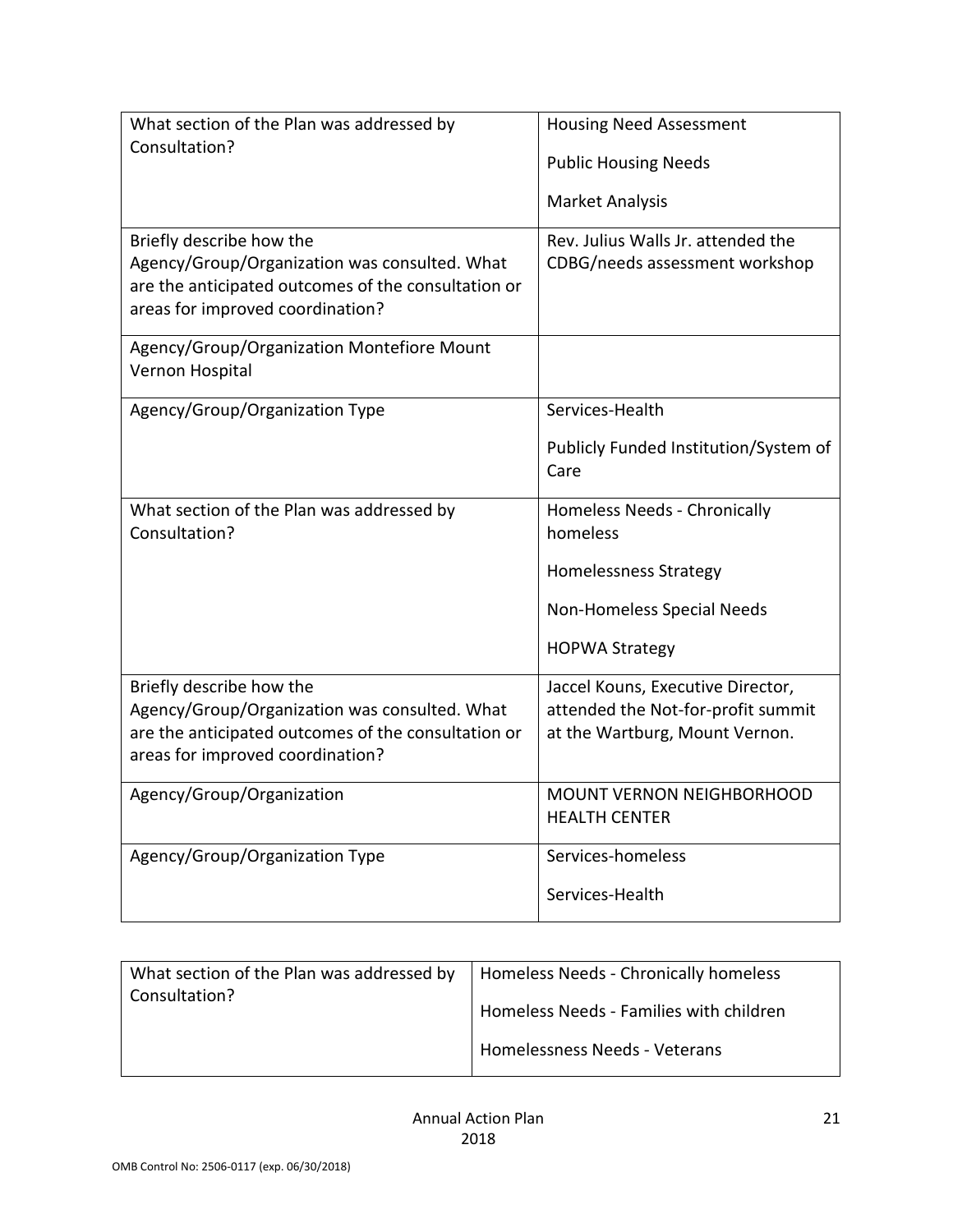|                                                                                                                                                                         | Homelessness Needs - Unaccompanied youth                                          |
|-------------------------------------------------------------------------------------------------------------------------------------------------------------------------|-----------------------------------------------------------------------------------|
|                                                                                                                                                                         | Non-Homeless Special Needs                                                        |
|                                                                                                                                                                         | <b>HOPWA Strategy</b>                                                             |
| Briefly describe how the<br>Agency/Group/Organization was consulted.<br>What are the anticipated outcomes of the<br>consultation or areas for improved<br>coordination? | Opal Dunstan attended the Not-for-profit<br>summit at the Wartburg, Mount Vernon. |
| Agency/Group/Organization                                                                                                                                               | <b>MOUNT VERNON UNITED TENANT</b>                                                 |
| Agency/Group/Organization Type                                                                                                                                          | Services - Housing                                                                |
|                                                                                                                                                                         | Services-homeless                                                                 |
|                                                                                                                                                                         | Service-Fair Housing                                                              |
| What section of the Plan was addressed by                                                                                                                               | <b>Housing Need Assessment</b>                                                    |
| Consultation?                                                                                                                                                           | <b>Public Housing Needs</b>                                                       |
|                                                                                                                                                                         | Homelessness Strategy                                                             |
|                                                                                                                                                                         | <b>Market Analysis</b>                                                            |
| Briefly describe how the<br>Agency/Group/Organization was consulted.<br>What are the anticipated outcomes of the<br>consultation or areas for improved<br>coordination? | Dennis Hanratty attended the CDBG/needs<br>assessment workshop.                   |
| Agency/Group/Organization                                                                                                                                               | The Guidance Center of Westchester                                                |
| Agency/Group/Organization Type                                                                                                                                          | Services - Housing                                                                |
|                                                                                                                                                                         | Services-Children                                                                 |
|                                                                                                                                                                         | Services-Elderly Persons                                                          |
|                                                                                                                                                                         | Services-Health                                                                   |
|                                                                                                                                                                         | Services-Education                                                                |
|                                                                                                                                                                         | Regional organization                                                             |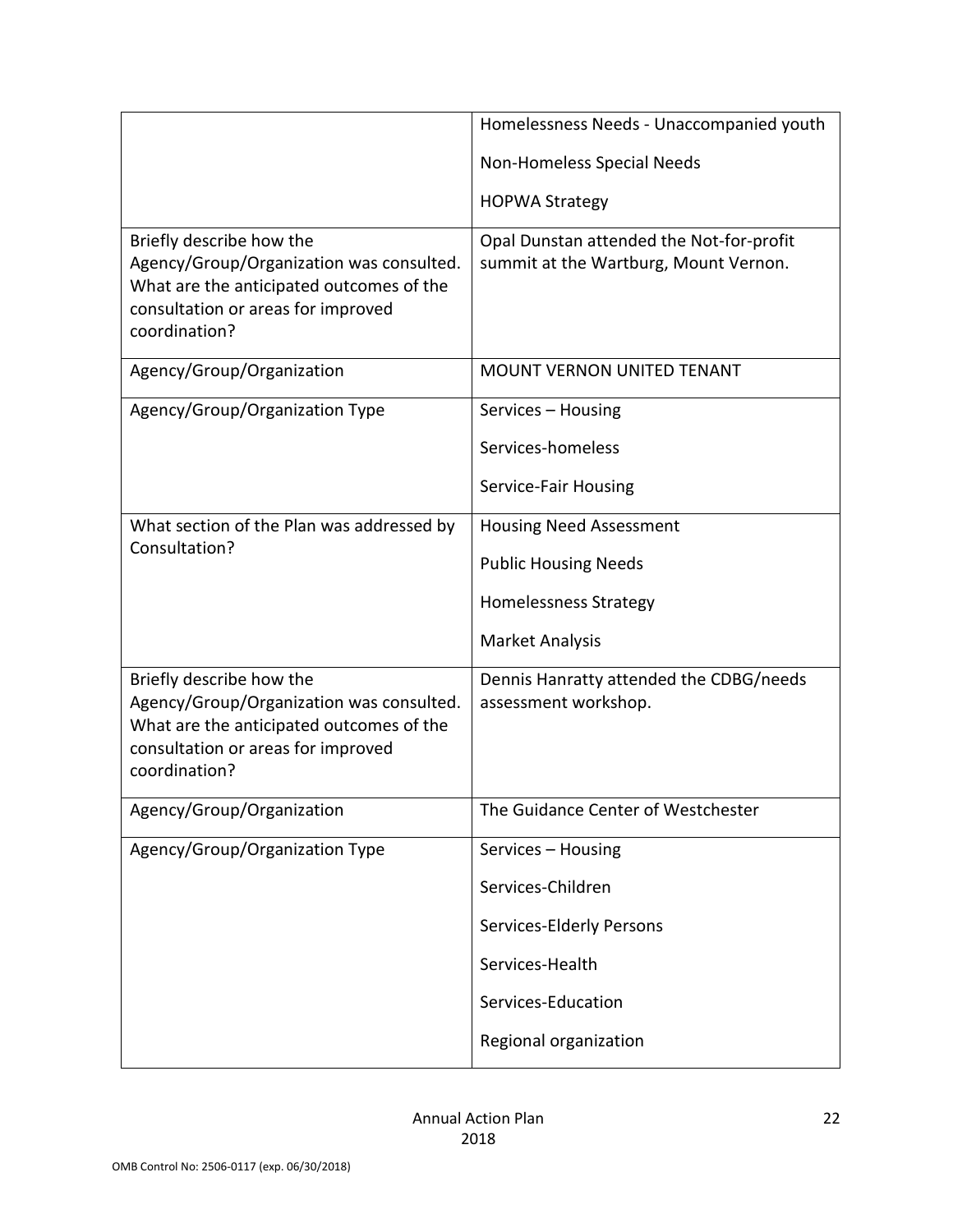| What section of the Plan was addressed by                                                                                                                               | <b>Housing Need Assessment</b>                                                    |
|-------------------------------------------------------------------------------------------------------------------------------------------------------------------------|-----------------------------------------------------------------------------------|
| Consultation?                                                                                                                                                           | Non-Homeless Special Needs                                                        |
| Briefly describe how the<br>Agency/Group/Organization was consulted.<br>What are the anticipated outcomes of the<br>consultation or areas for improved<br>coordination? | Camille Webb, Director of Housing attended<br>monthly Continuum of Care meetings. |

| Agency/Group/Organization                                                                                                                                               | URBAN LEAGUE OF WESTCHESTER COUNTY,<br>INC.                                                                         |
|-------------------------------------------------------------------------------------------------------------------------------------------------------------------------|---------------------------------------------------------------------------------------------------------------------|
| Agency/Group/Organization Type                                                                                                                                          | Housing<br>Services-Children<br>Services-Health<br>Services-Education<br>Services-Employment                        |
|                                                                                                                                                                         | Service-Fair Housing<br>Regional organization                                                                       |
| What section of the Plan was addressed by<br>Consultation?                                                                                                              | Non-Homeless Special Needs<br><b>Market Analysis</b><br><b>Economic Development</b><br><b>Anti-poverty Strategy</b> |
| Briefly describe how the<br>Agency/Group/Organization was consulted.<br>What are the anticipated outcomes of the<br>consultation or areas for improved<br>coordination? | Sharon Thomas attended the CDBG/needs<br>assessment workshop.                                                       |
| Agency/Group/Organization                                                                                                                                               | WESTCHESTER COALITION FOR THE HUNGRY<br>& HOMELESS, INC.                                                            |
| Agency/Group/Organization Type                                                                                                                                          | Services-homeless                                                                                                   |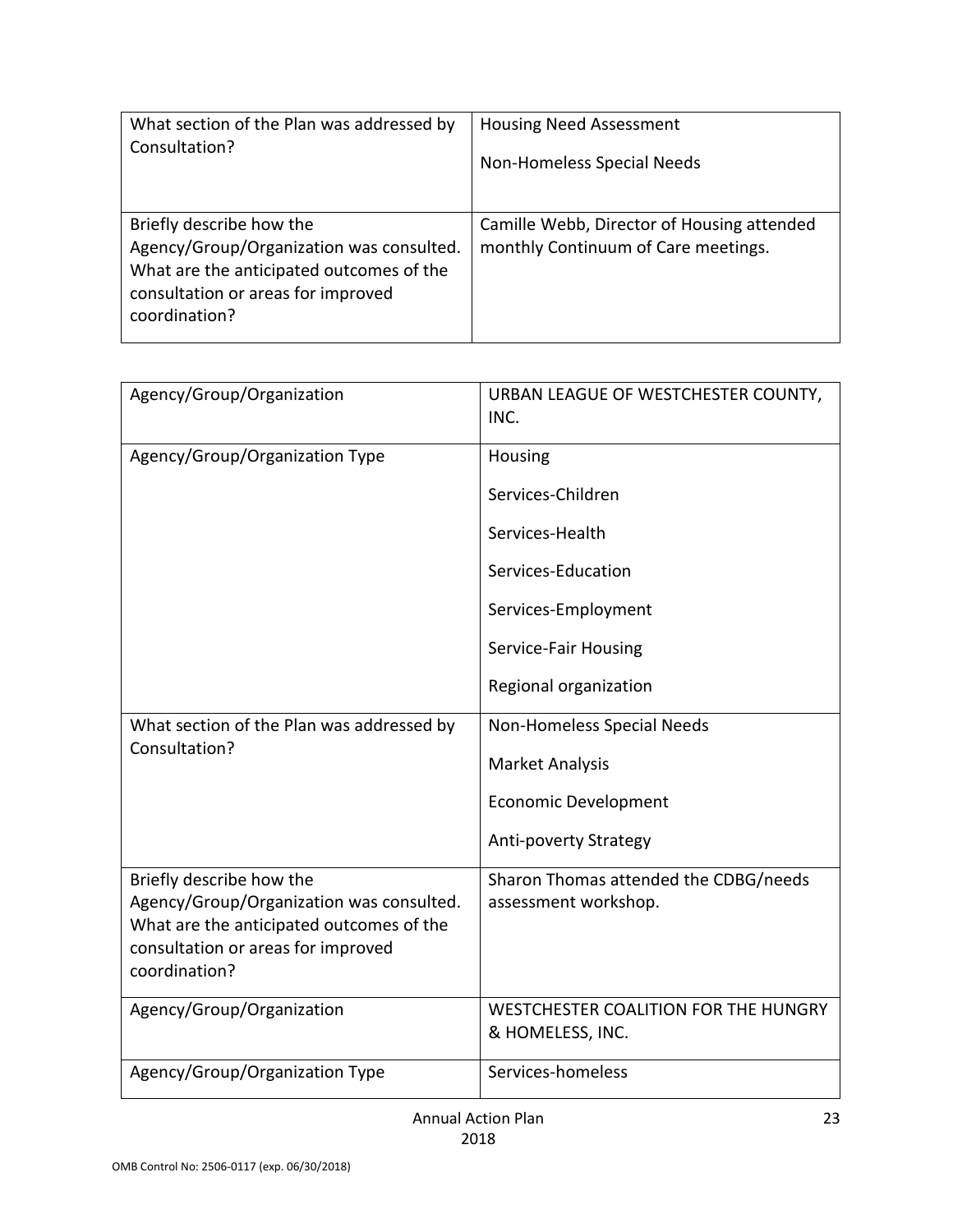|                                                                                                                                                                         | Regional organization                                                        |
|-------------------------------------------------------------------------------------------------------------------------------------------------------------------------|------------------------------------------------------------------------------|
| What section of the Plan was addressed by<br>Consultation?                                                                                                              | Homeless Needs - Chronically homeless                                        |
|                                                                                                                                                                         | Homeless Needs - Families with children                                      |
|                                                                                                                                                                         | Homelessness Needs - Veterans                                                |
|                                                                                                                                                                         | Homelessness Needs - Unaccompanied<br>youth                                  |
|                                                                                                                                                                         | Homelessness Strategy                                                        |
| Briefly describe how the<br>Agency/Group/Organization was consulted.<br>What are the anticipated outcomes of the<br>consultation or areas for improved<br>coordination? | S. Davis attended the not-for-profit summit<br>at the Wartburg, Mount Vernon |
| Agency/Group/Organization                                                                                                                                               | WESTCHESTER COMMUNITY OPPORTUNITY<br><b>PROGRAM</b>                          |
| Agency/Group/Organization Type                                                                                                                                          | Services - Victims                                                           |
|                                                                                                                                                                         | Regional organization                                                        |
| What section of the Plan was addressed by<br>Consultation?                                                                                                              | <b>Housing Need Assessment</b>                                               |
|                                                                                                                                                                         | Homeless Needs - Families with children                                      |
|                                                                                                                                                                         | <b>Homelessness Strategy</b>                                                 |
|                                                                                                                                                                         | <b>Non-Homeless Special Needs</b>                                            |

| Briefly describe how the<br>Agency/Group/Organization was consulted.<br>What are the anticipated outcomes of the<br>consultation or areas for improved<br>coordination? | Kiron Dawkins attended the not-for-profit<br>summit at the Wartburg, Mount Vernon. |
|-------------------------------------------------------------------------------------------------------------------------------------------------------------------------|------------------------------------------------------------------------------------|
| Agency/Group/Organization                                                                                                                                               | WESTCHESTER DISABLED ON THE MOVE                                                   |
| Agency/Group/Organization Type                                                                                                                                          | Services-Persons with Disabilities                                                 |
| What section of the Plan was addressed by<br>Consultation?                                                                                                              | <b>Housing Need Assessment</b>                                                     |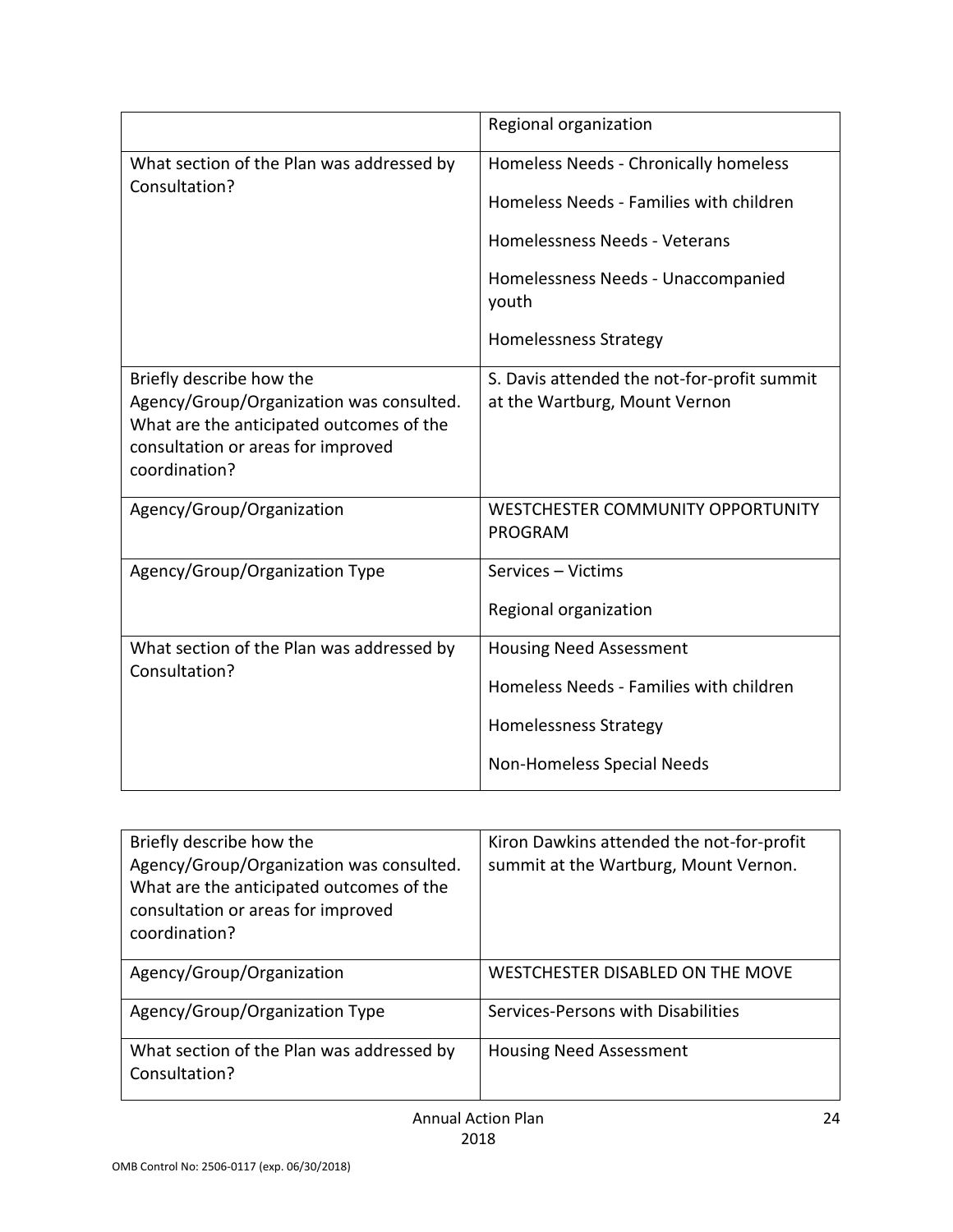|                                                     |                                           | <b>Public Housing Needs</b>                                                             |  |
|-----------------------------------------------------|-------------------------------------------|-----------------------------------------------------------------------------------------|--|
|                                                     |                                           | Non-Homeless Special Needs                                                              |  |
|                                                     |                                           | <b>Market Analysis</b>                                                                  |  |
| Briefly describe how the                            | Agency/Group/Organization was consulted.  | Achille Lolascon attended the not-for-profit<br>summit                                  |  |
| consultation or areas for improved<br>coordination? | What are the anticipated outcomes of the  | at the Wartburg, Mount Vernon.                                                          |  |
| Agency/Group/Organization                           |                                           | WESTCHESTER RESIDENTIAL OPPORTUNITIES                                                   |  |
| Agency/Group/Organization Type                      |                                           | Housing                                                                                 |  |
|                                                     |                                           | Services - Housing                                                                      |  |
|                                                     |                                           | Service-Fair Housing                                                                    |  |
|                                                     | What section of the Plan was addressed by | <b>Housing Need Assessment</b>                                                          |  |
| Consultation?                                       |                                           | <b>Public Housing Needs</b>                                                             |  |
|                                                     |                                           | Non-Homeless Special Needs                                                              |  |
|                                                     |                                           | <b>Market Analysis</b>                                                                  |  |
| Briefly describe how the                            | Agency/Group/Organization was consulted.  | Geofrey Anderson, Executive Director<br>attended the                                    |  |
|                                                     | What are the anticipated outcomes of the  | CDBG/needs assessment workshop.                                                         |  |
| consultation or areas for improved<br>coordination? |                                           |                                                                                         |  |
| Name of Plan                                        | <b>Lead Organization</b>                  | How do the goals of your Strategic Plan overlap                                         |  |
|                                                     |                                           | with the goals of each plan?                                                            |  |
| Continuum of<br>Care                                | <b>Westchester County</b>                 | Mount Vernon is a participant in the<br>Westchester Continuum of Care in its efforts to |  |
|                                                     |                                           | address homelessness and priority needs of<br>homeless individual and families,         |  |
|                                                     |                                           | including sub-populations. The CoC addresses                                            |  |
|                                                     | the housing and supportive service        |                                                                                         |  |
|                                                     |                                           | needs in each stage of the process to help                                              |  |
|                                                     |                                           | homeless persons make the transition to                                                 |  |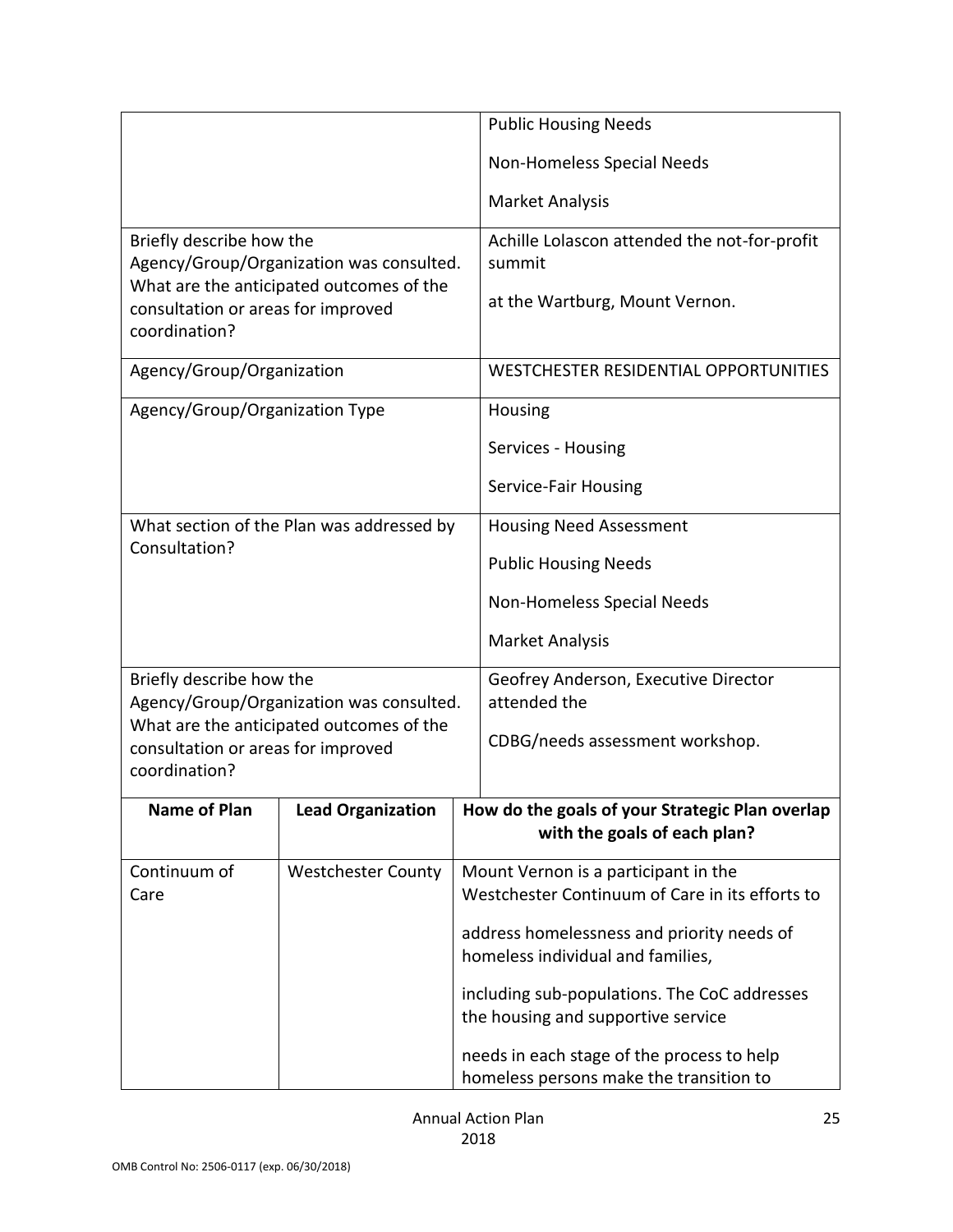|                                                     |                                                                  | permanent housing and independent living.<br>Mount Vernon will continue to support the CoC<br>strategy to meet the needs of the homeless<br>persons and those at risk of becoming homeless<br>by providing entitlement funding for programs<br>that emphasize support services to the<br>homeless, in an effort to move the homeless<br>toward self-sufficiency.  |
|-----------------------------------------------------|------------------------------------------------------------------|-------------------------------------------------------------------------------------------------------------------------------------------------------------------------------------------------------------------------------------------------------------------------------------------------------------------------------------------------------------------|
| Mount Vernon<br>Comprehensive<br>Plan               | City of Mount<br>Vernon                                          | Development of this Consolidated Plan will<br>coordinate with the City's<br>Comprehensive Plan Update. Recent and<br>proposed changes to the City's zoning<br>code, which will be examined as part of the<br>Comprehensive Plan Update, permit<br>higher density mixed-use development which<br>will impact the development of<br>affordable housing in the City. |
| Communities that<br>Care                            | <b>Mount Vernon</b><br>Youth<br>Bureau/Westchester<br>County     | Department of Probation Mount Vernon<br>participated in the Communities that Care<br>Network to employ a community based change<br>process to reduce homelessness,<br>tobacco/alcohol use and delinquency among<br>youth.                                                                                                                                         |
| The Mount<br>Vernon Mental<br><b>Health Network</b> | <b>County Department</b><br>of Community<br><b>Mental Health</b> | Participated in the Mental Health Network to<br>ensure the coordination of mental health<br>services to engage mentally ill individuals in<br>efforts to prevent them from entering the<br>homeless system.                                                                                                                                                       |

### <span id="page-25-0"></span>*Agencies, groups, organizations who participated*

**Identify any Agency Types not consulted and provide rationale for not consulting**

The City previously reached out to a wide range of agencies and not-for-profits as part of its Consultation for the Needs Assessment, Housing Market Analysis and Strategic Plan development process. Please refer to the 2015-2019 Consolidated Plan at: [www.cmvny.com/cdbg](http://www.cmvny.com/cdbg)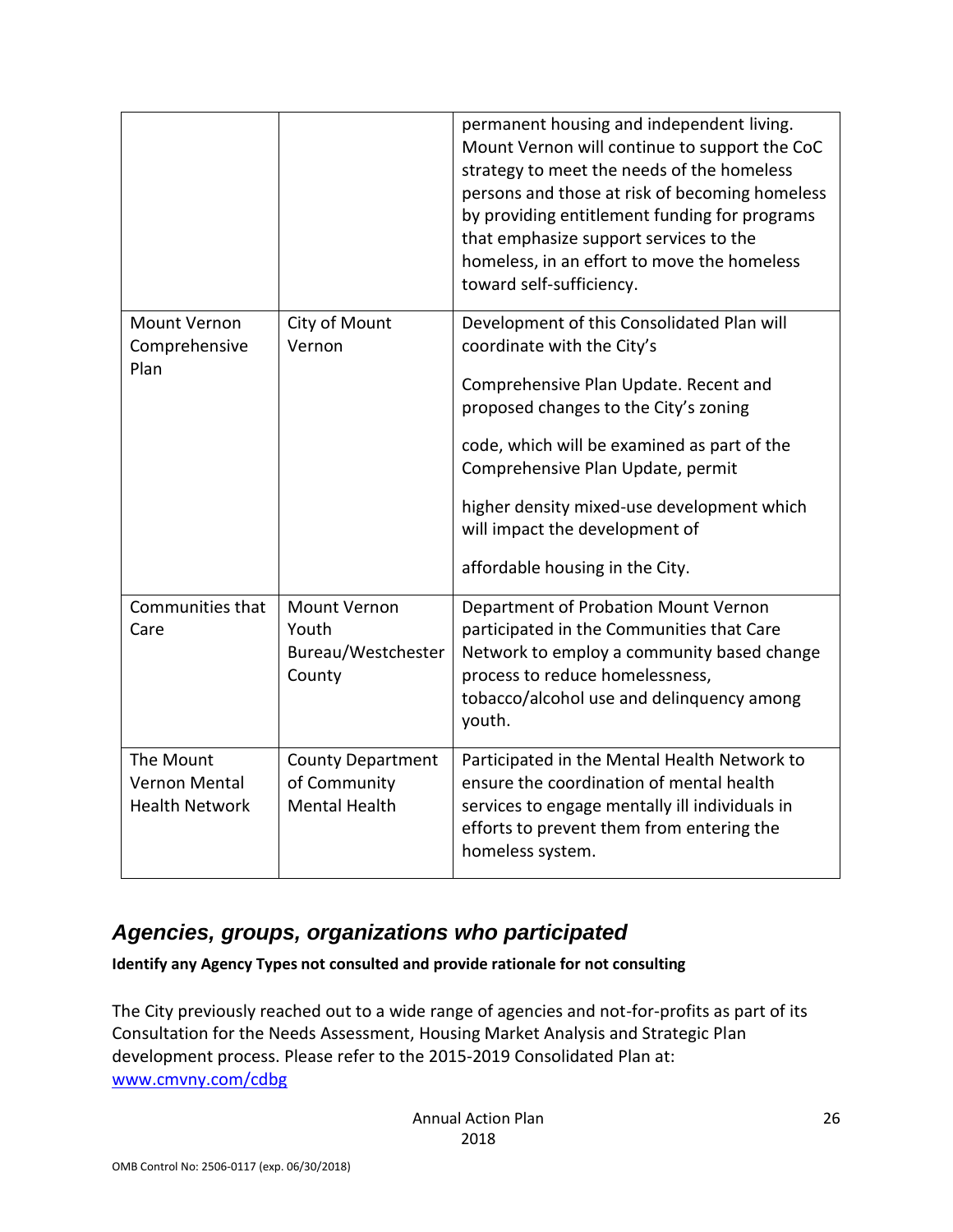| Name of Plan      | <b>Lead Organization</b>  | How do the goals of your<br><b>Strategic Plan overlap with</b><br>the goals of each plan? |
|-------------------|---------------------------|-------------------------------------------------------------------------------------------|
| Continuum of Care | <b>Westchester County</b> |                                                                                           |

*Other local/regional/state/federal planning efforts considered when preparing the Plan*

**Narrative (optional)**

## <span id="page-26-0"></span>**AP-12 Participation – 91.105, 91.200(c)**

### **Summary of citizen participation process/Efforts made to broaden citizen participation Summarize citizen participation process and how it impacted goal-setting**

The process for the draft Consolidated and/or Annual Action Plan, begins in January. A public hearing was held on January 31, 2018 from 6:00pm- 8:00pm at City Hall. Over 200 residents attended the public hearing. The purpose of the hearing was to: (1) obtain the views and comments from individuals and organizations regarding the overall housing and community development needs of the City; and (2) receive input on the re-programming of Community Development Block Grant funds from Fiscal Year 2014, Fiscal Year 2015, and Fiscal Year 2016. The majority of the Mount Vernon residents in attendance requested funding for youth programs. There is a need for after-school programs and employment and training.

On January 23, 2018 an online survey is released seeking public input on the 2018 Annual Action Plan. The online survey closed on March 2, 2018. There were 243 individuals who participated in the online survey. Out of the 248 responses: 103 were from Mount Vernon residents, 81 were from Westchester County residents and 59 were from outside of Westchester County. See Appendix A for survey attachment with all responses.

On April 27, 2018 the CDBG request for proposals is released. The CDBG application is posted on the City of Mount Vernon's website. The City of Mount Vernon also reached out to citizens by posting notices in public places (libraries, post offices), social media, through a local newspaper, postings on community bulletin boards, and in businesses located in low/moderate areas and through postings in non-profit agency offices. CDBG applications were due on May 29, 2018 at 4:00pm.

A second public hearing was held on June 7, 2018 at 6:00pm in the City Council Chambers. This was an opportunity for residents to hear from applicants who presented a summary of their application. Applicants that received CDBG funding in the past were also required to report on past performance and outcomes. Over 60 participants attended the hearing.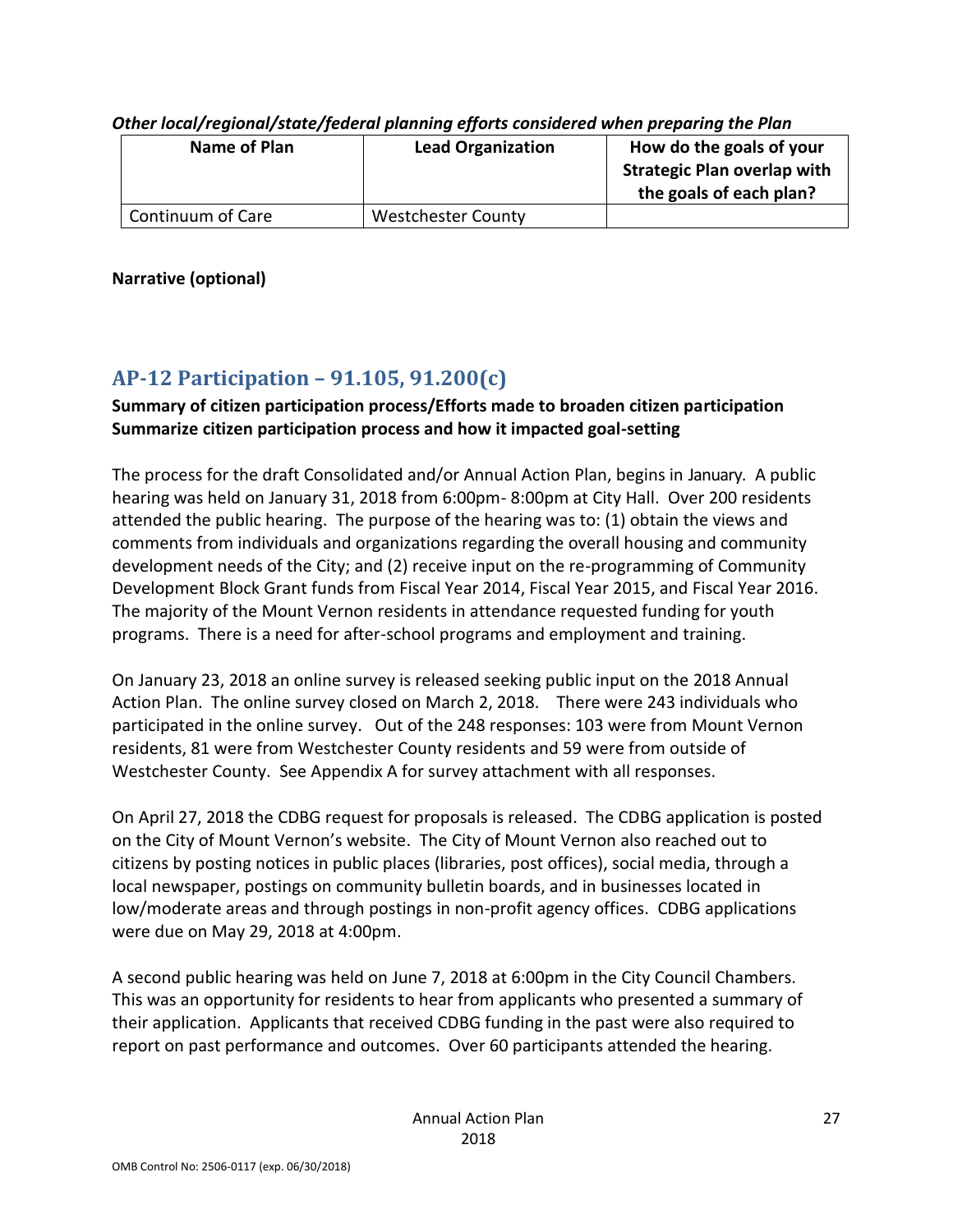*O*n June 2018, CDBG public service applications were reviewed by a Citizen Review Committee. There were no city staff on the review committee.

On July 9, 2018, the draft 2018 Annual Action Plan is released. There will be a 30 day public comment period. The public is invited to submit written comments during the comment period. Those comments will be summarized and addressed in the annual plan.

A third public hearing will be held on August 1, 2018 at 10:00am on the 2018 Annual Action Plan. The City/ Agency will reach out to citizens by posting notices in public places (libraries, post offices), social media, through local newspapers, postings on community bulletin boards and in businesses located in low-and moderate-income areas and through postings in non for profit agency offices.

The draft Annual Action Plan is available for public review at the following public locations:

#### **City of Mount Vernon Department of Planning and Community Development**

City Hall – Room 211 One Roosevelt Square, Mount Vernon, NY 10550

#### **City of Mount Vernon City Clerk's Office**

City Hall, Room #104 One Roosevelt Square, Mount Vernon, NY 10550

#### **City of Mount Vernon Public Library** 28 South First Avenue, Mount Vernon, NY 10550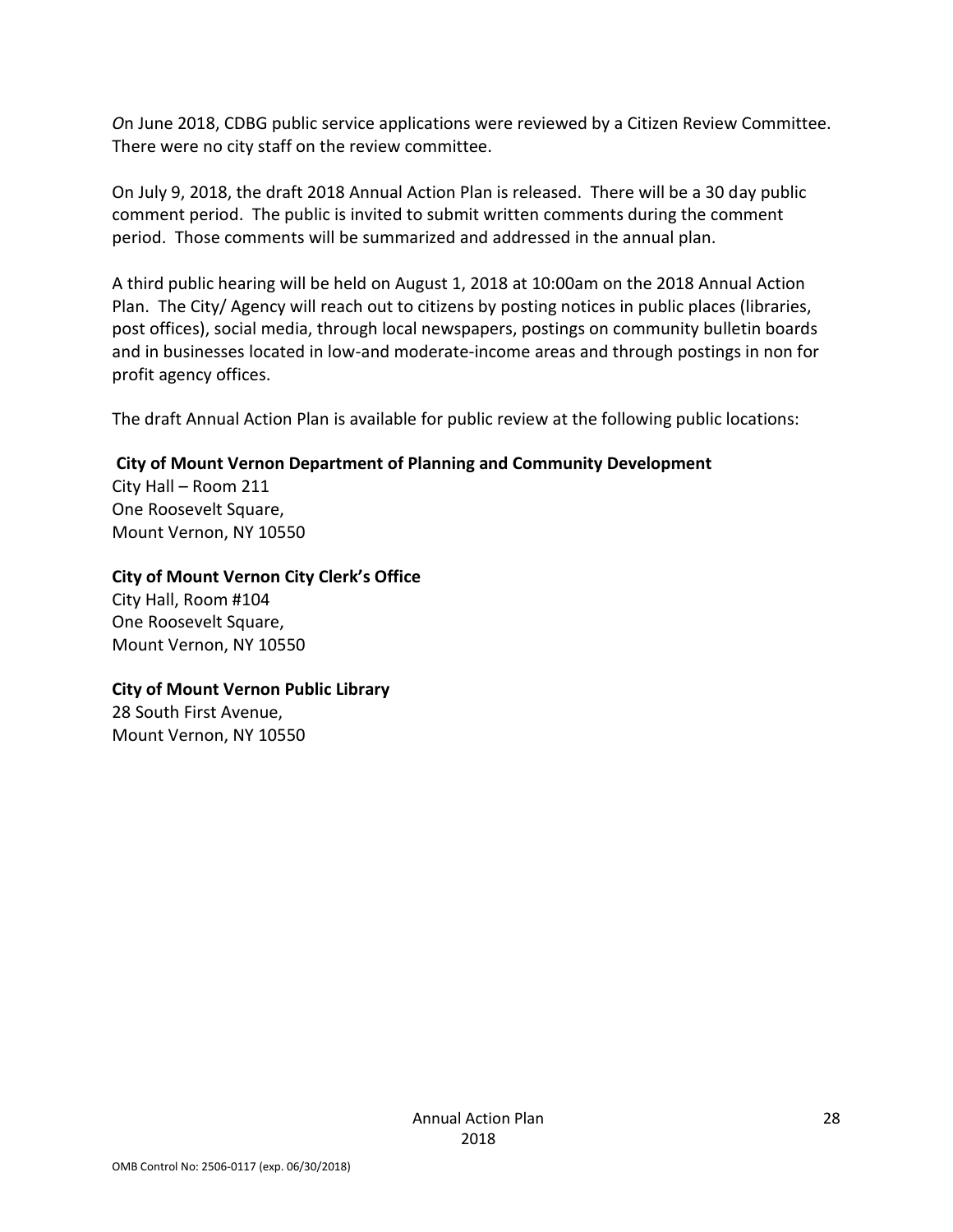### **Expected Resources**

## <span id="page-28-1"></span><span id="page-28-0"></span>**AP-15 Expected Resources – 91.220(c)(1,2)**

### <span id="page-28-2"></span>*Introduction*

For Fiscal Year 2018, the City of Mount Vernon anticipates that it will receive \$1,633,848 in CDBG funds and \$467,855 in HOME funds. A maximum of 15% (245, 077.20) of the total CDBG allocation will be made available for public service programs and projects to be administered by the City or by subrecipients. In addition, the City is making available \$52,580 from 2017 program income. The City also has \$950,000 remaining in unspent HOME funds from prior years.

In addition, the City anticipates receiving \$1,056,710 in FY 2017 Continuum of Care grant funds to continue to assist homeless residents by providing housing and supportive services and to prevent homelessness by providing those at-risk of homelessness with supportive services.

#### **Explain how federal funds will leverage those additional resources (private, state and local funds), including a description of how matching requirements will be satisfied**

In addition to the Federal funding sources for the City's home-ownership and rental housing programs, sources of financial support are often granted to developers including but not limited to the New York State Development Corporation, Westchester County New Homes Land Acquisition Fund, Westchester County Housing Implementation Fund and New York State Affordable Housing Corporation.

To achieve the City's economic development goals and objectives the City coordinates with local merchants and developers to assist with facilitating funding opportunities and tax incentives which are available from a number of city agencies, including the Mount Vernon Urban Renewal Agency (URA) and the Mount Vernon Industrial Development Agency (IDA) among others.

In addition, the City of Mount Vernon combines HUD homeless funding with services provided by many community agencies that include: Montefiore Mount Vernon hospital, Family Service Society of Yonkers, The Guidance Center of Westchester, Lexington Center for Recovery, Mount Vernon Neighborhood Health Center, St. Johns Riverside Hospital, and Westchester County Department of Social Services.

**If appropriate, describe publicly owned land or property located within the jurisdiction that may be used to address the needs identified in the plan**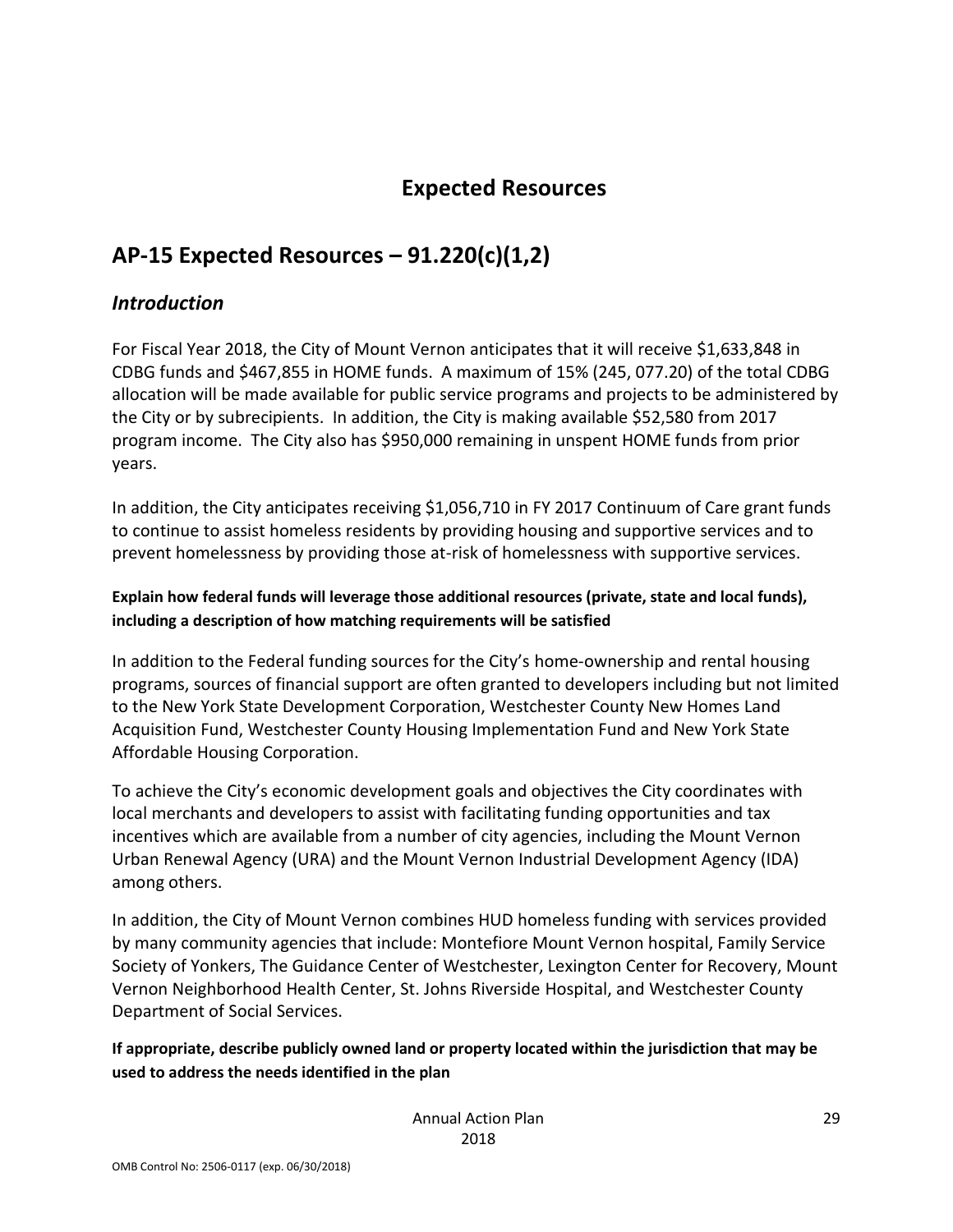### <span id="page-29-0"></span>*Discussion*

The City of Mount Vernon owns a number of parcels throughout the City which it has acquired through numerous avenues including condemnation and acquisition for back taxes owed. A significant portion of these properties are located in the distressed south side of the City. In the recently designated South Fourth Avenue-East Third Street Urban Renewal Area alone, the City owns 17 properties. The Mount Vernon Urban Renewal Agency (URA) and City Council designated a developer for these parcels which are anticipated to be utilized for a public/private parking garage, mixed use and affordable housing for families and ground floor retail. Construction is expected to begin in late 2018 early 2019.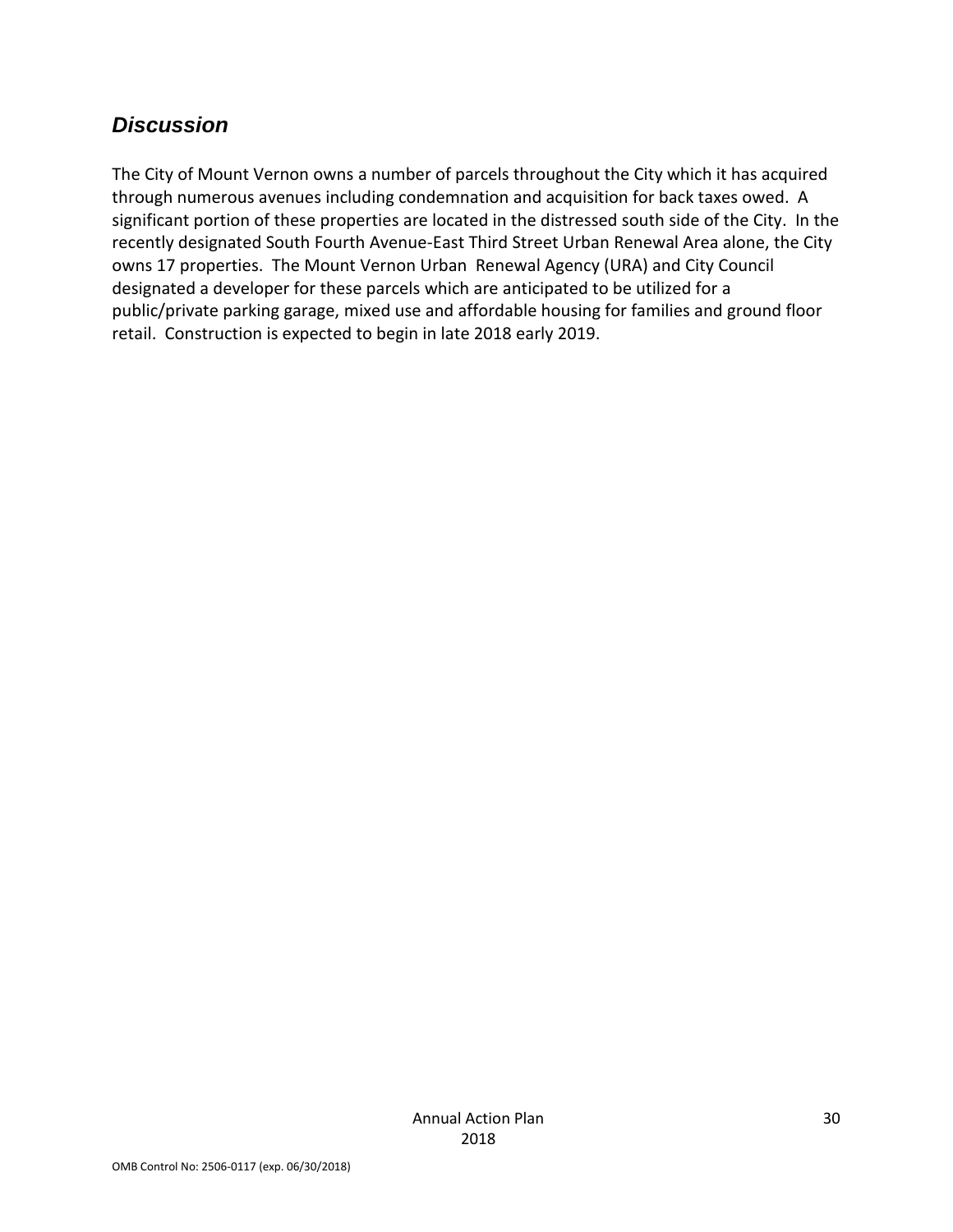#### **Annual Goals and Objectives**

#### **AP-20 Annual Goals and Objectives**

#### *Goals Summary Information*

<span id="page-30-2"></span><span id="page-30-1"></span><span id="page-30-0"></span>

| Sort         | <b>Goal Name</b> | <b>Start</b> | End  | Category   | Geographic | <b>Needs Addressed</b>     | <b>Funding</b> | <b>Goal Outcome Indicator</b>      |
|--------------|------------------|--------------|------|------------|------------|----------------------------|----------------|------------------------------------|
| Order        |                  | Year         | Year |            | Area       |                            |                |                                    |
| $\mathbf{1}$ | Affordable       | 2015         | 2019 | Affordable | CD target  | Accessible Housing for     | CDBG:          | Public Facility or                 |
|              | Housing          |              |      | Housing    | Area       | Seniors/Disabled           | \$20,000       | Infrastructure Activities for      |
|              |                  |              |      |            | Downtown   | New Affordable Housing     | HOME:          | Low/Moderate Income                |
|              |                  |              |      |            | Southside  | for LMI Households         | \$421,070      | Housing Benefit: 1000              |
|              |                  |              |      |            | Mount      | Residential Rehabilitation |                | <b>Households Assisted</b>         |
|              |                  |              |      |            | Vernon     | Housing & Services for     |                | Public service activities for      |
|              |                  |              |      |            | West       | Persons with HIV/AIDS      |                | Low/Moderate Income                |
|              |                  |              |      |            |            | Services for the Homeless  |                | Housing Benefit: 200               |
|              |                  |              |      |            |            |                            |                | <b>Households Assisted</b>         |
|              |                  |              |      |            |            |                            |                | Rental units rehabilitated:        |
|              |                  |              |      |            |            |                            |                | 100 Household Housing              |
|              |                  |              |      |            |            |                            |                | Unit                               |
|              |                  |              |      |            |            |                            |                | <b>Homeowner Housing</b>           |
|              |                  |              |      |            |            |                            |                | Rehabilitated: 100                 |
|              |                  |              |      |            |            |                            |                | Household Housing Unit             |
|              |                  |              |      |            |            |                            |                | <b>Direct Financial Assistance</b> |
|              |                  |              |      |            |            |                            |                | to Homebuyers: 100                 |
|              |                  |              |      |            |            |                            |                | <b>Households Assisted</b>         |
|              |                  |              |      |            |            |                            |                | <b>Homelessness Prevention:</b>    |
|              |                  |              |      |            |            |                            |                | 100 Persons Assisted               |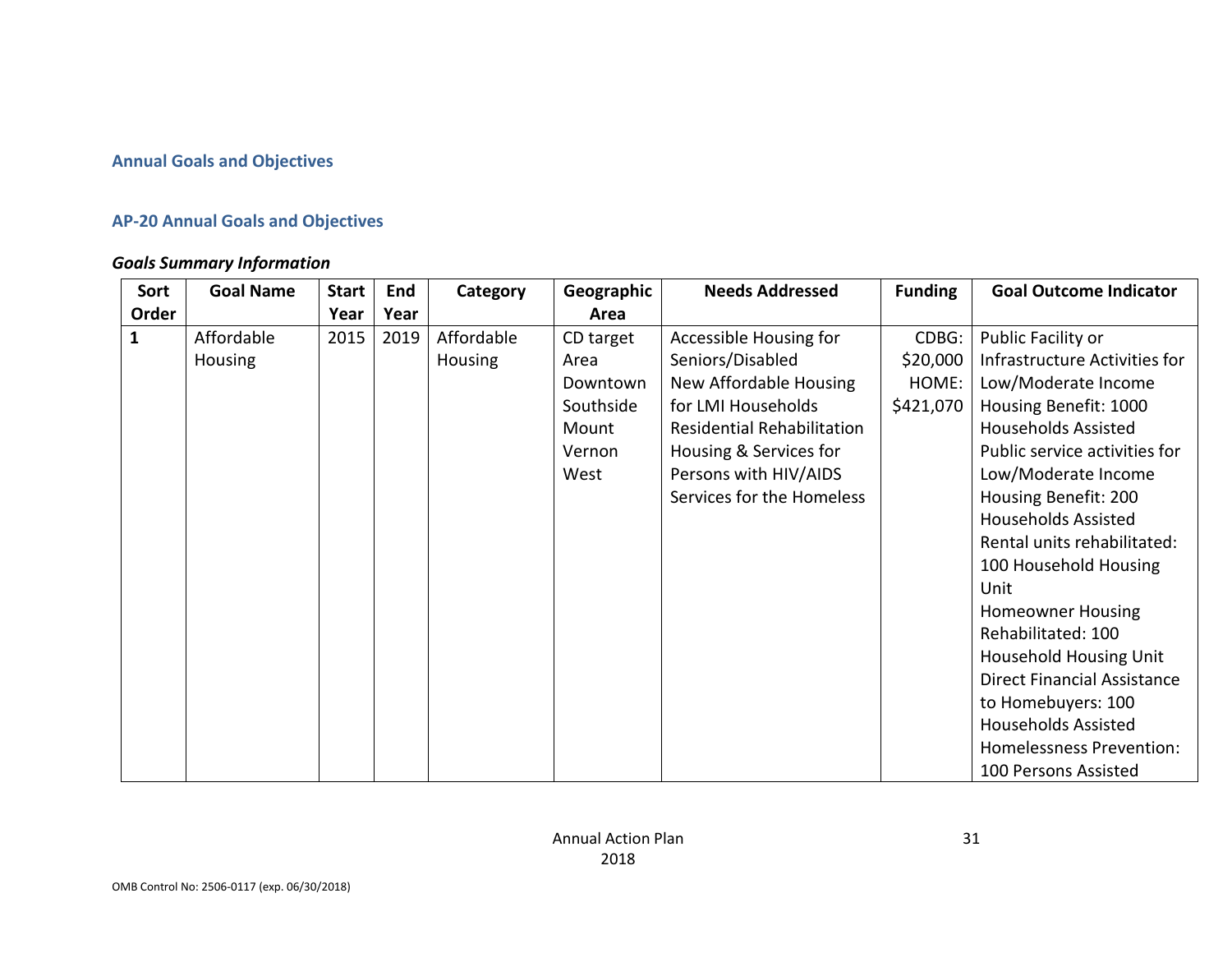| Sort           | <b>Goal Name</b>               | <b>Start</b> | End  | Category                                                                                                                                                    | Geographic                                                            | <b>Needs Addressed</b>                                                                                                                                                                                                                   | <b>Funding</b>                          | <b>Goal Outcome Indicator</b>                                                                                                                                                                                     |
|----------------|--------------------------------|--------------|------|-------------------------------------------------------------------------------------------------------------------------------------------------------------|-----------------------------------------------------------------------|------------------------------------------------------------------------------------------------------------------------------------------------------------------------------------------------------------------------------------------|-----------------------------------------|-------------------------------------------------------------------------------------------------------------------------------------------------------------------------------------------------------------------|
| Order          |                                | Year         | Year |                                                                                                                                                             | Area                                                                  |                                                                                                                                                                                                                                          |                                         |                                                                                                                                                                                                                   |
| $\overline{2}$ | Economic<br>Development        | 2015         | 2019 | Non-Housing<br>Community<br>Development                                                                                                                     | CD target<br>Area<br>Downtown<br>Southside<br>Mount<br>Vernon<br>West | <b>Employment, Job Training</b><br>Small Business Assistance,<br><b>Construction Trades,</b><br>Mayor's Scholarship,<br><b>Crime Prevention</b>                                                                                          | CDBG:<br>\$325,000                      | Public Facility or<br>Infrastructure Activities for<br>Low/Moderate Income<br>Housing Benefit: 20<br><b>Households Assisted</b>                                                                                   |
| 3              | Neighborhood<br>Revitalization | 2015         | 2019 | Non-Housing<br>Community<br>Development                                                                                                                     | CD target<br>Area<br>Downtown<br>Southside<br>Mount<br>Vernon<br>West | Public<br>Infrastructure/Public<br>Improvements                                                                                                                                                                                          | CDBG:<br>\$700,001                      | Public Facility/ Public<br>Infrastructure Activities for<br>Low/Moderate Income<br>Housing Benefit: 1000<br><b>Housing Code</b><br>Enforcement/Foreclosed<br>Property Care: 100<br><b>Household Housing Units</b> |
| 4              | Program<br>Administration      | 2015         | 2019 | Affordable<br>Housing<br>Public<br>Housing<br><b>Homeless</b><br>Non-<br><b>Homeless</b><br><b>Special Needs</b><br>Non-Housing<br>Community<br>Development | CD target<br>Area<br>Downtown<br>Southside<br>Mount<br>Vernon<br>West | Accessible Housing for<br>Seniors/Disabled<br>New Affordable Housing<br>for LMI Households<br><b>Residential Rehabilitation</b><br>Employment/Job Training<br>Streetscape/Commercial<br>Facade Improvements<br>Services for the Homeless | CDBG:<br>\$326,770<br>HOME:<br>\$46,786 | Public Facility or<br>Infrastructure Activities for<br>Low/Moderate Income<br>Housing Benefit: 100<br><b>Households Assisted</b>                                                                                  |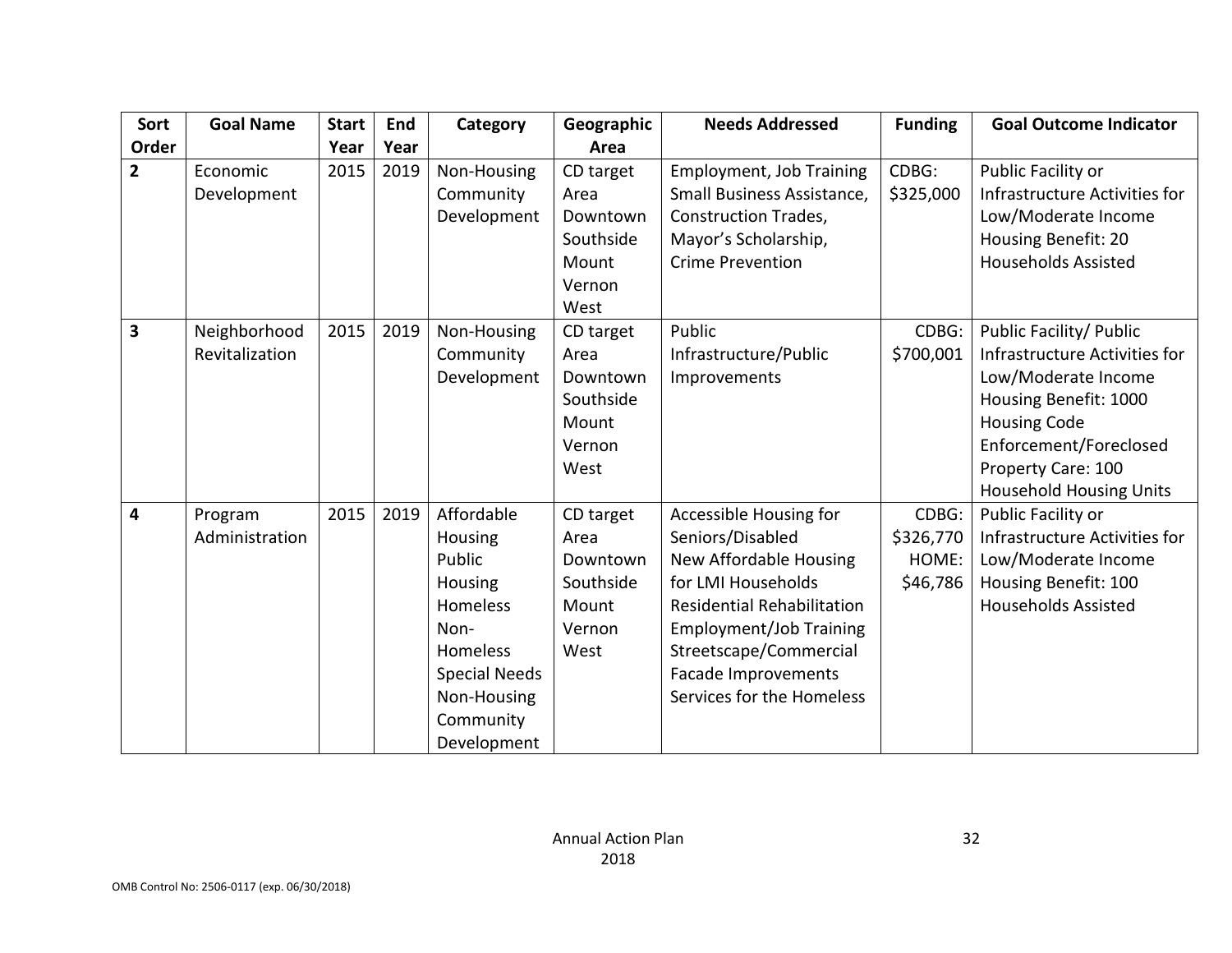## *Goal Descriptions*

<span id="page-32-0"></span>

| 1 | <b>Goal Name</b>        | <b>Affordable Housing</b>   |
|---|-------------------------|-----------------------------|
|   | <b>Goal Description</b> |                             |
| 2 | <b>Goal Name</b>        | <b>Economic Development</b> |
|   | <b>Goal Description</b> |                             |
| 3 | <b>Goal Name</b>        | Neighborhood Revitalization |
|   | <b>Goal Description</b> |                             |
| 4 | <b>Goal Name</b>        | Program Administration      |
|   | <b>Goal Description</b> |                             |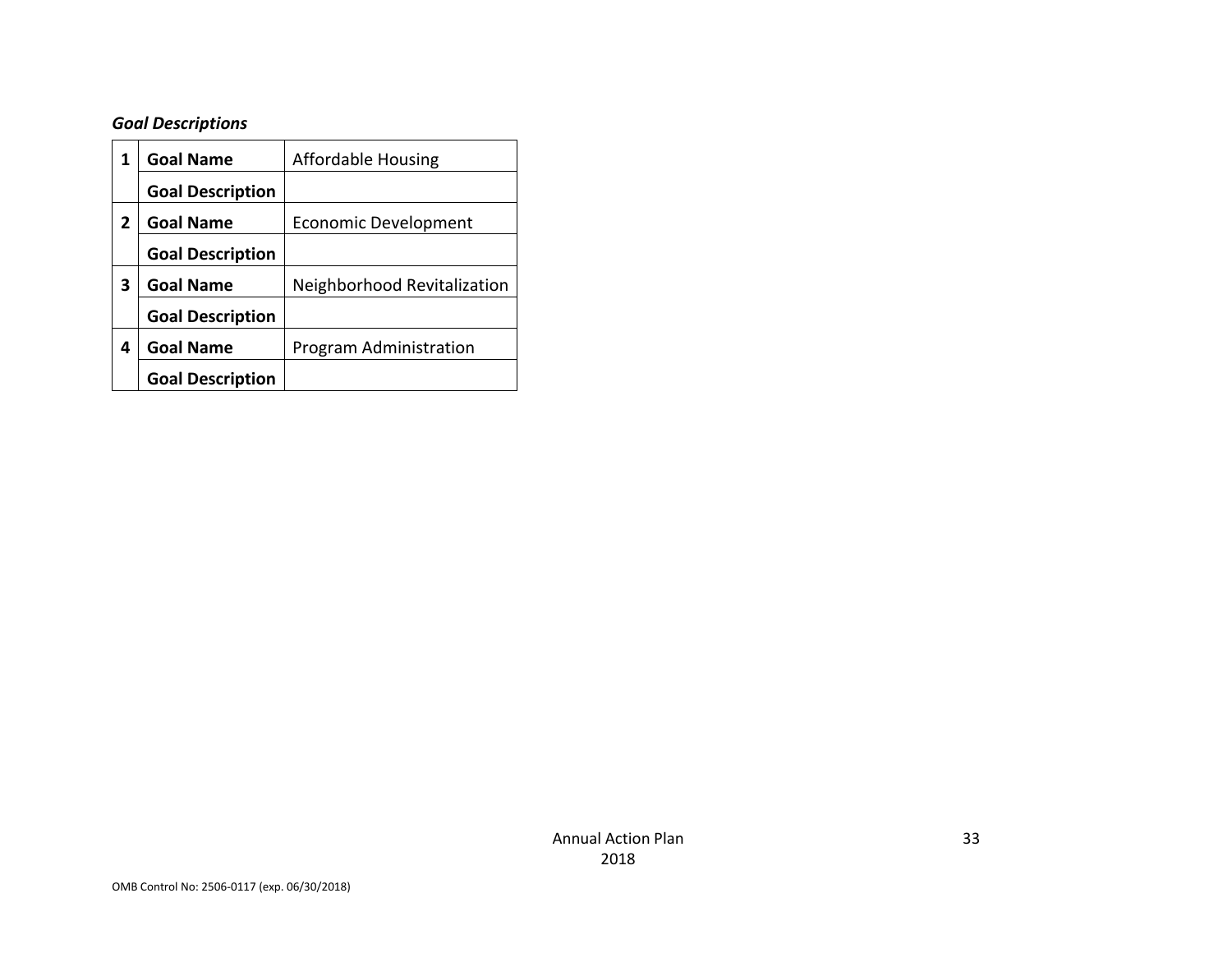## **Projects**

## **AP-35 Projects – 91.220(d)**

### <span id="page-33-0"></span>*Introduction*

<span id="page-33-2"></span><span id="page-33-1"></span>In accordance with the federal regulations 24 CFR, Part 91, the City of Mount Vernon, New York has prepared a draft 2018 Annual Action Plan for submission for its Community Development Programs. This document is a requirement for direct financial assistance under the Department of Housing and Urban Development (HUD) funding programs including the Community Development Block Grant (CDBG) and HOME Investment Partnerships Program (HOME). This plan includes the proposed draft budget for 2018.

For Fiscal Year 2018, the City of Mount Vernon anticipates that it will receive \$1,633,848 in CDBG funds and \$467,855 in HOME funds. A maximum of 15% (\$245,077) of the total CDBG allocation will be made available for public service programs and projects to be administered by the City or by subrecipients. In addition, the City of Mount Vernon is making available \$52,580 from 2017 program income.

The City of Mount Vernon will host a public meeting on Thursday, August 2, 2018, 5:00pm at the City Council Chambers Room.

Public Comments: The comment period is from July 6 to August 6, 2018. All stakeholders are encouraged to express their views on the proposed draft budget by emailing Dom McCoy at: [DMcCoy@cmvny.com.](mailto:DMcCoy@cmvny.com) Non-English speaking individuals and those who require the information in an alternative format may contact the Planning Department at 914-699-7320 to request assistance. All comments received by 12:00 NOON on August 6, 2018 will be considered.

| Agency                             | Program                  | Category               | <b>Amount</b>    |
|------------------------------------|--------------------------|------------------------|------------------|
| <b>Program Administration</b>      |                          |                        |                  |
| <b>Urban Renewal Agency</b>        | CD Administration        | Program Administration | \$326,770        |
|                                    |                          |                        | Total: \$326,770 |
| <b>Neighborhood Revitalization</b> |                          |                        |                  |
| <b>Urban Renewal Agency</b>        | Special Code Enforcement | Neighborhood           |                  |
|                                    |                          | Revitalization         | \$170,000        |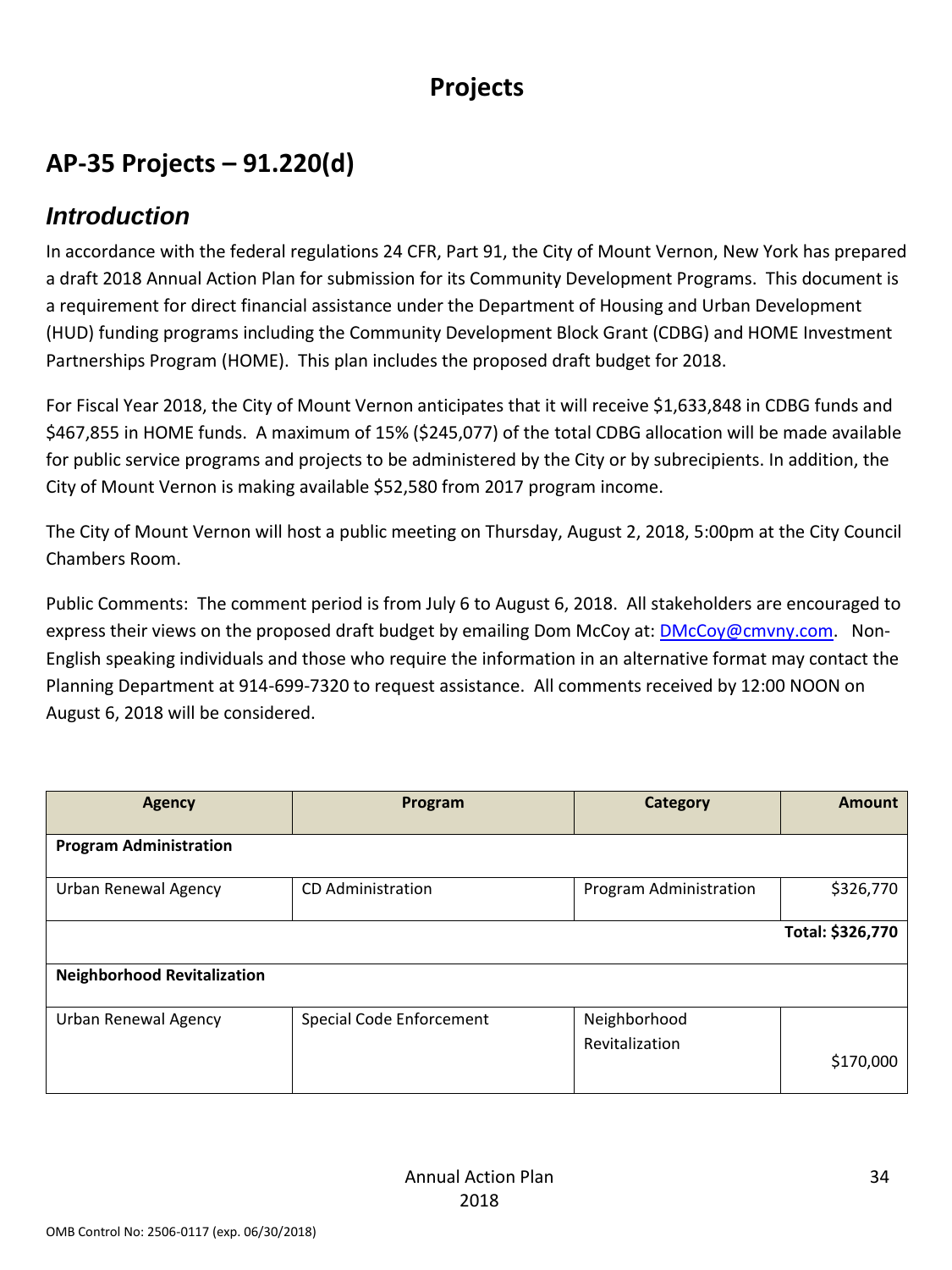| Mount Vernon Public Library                 | Americans with Disabilities Act<br>Improvements                                                        | Neighborhood<br>Revitalization | \$15,900         |
|---------------------------------------------|--------------------------------------------------------------------------------------------------------|--------------------------------|------------------|
| Department of Public Works                  | <b>Teen Center</b>                                                                                     | Neighborhood<br>Revitalization | \$50,000         |
| Department of Public Works                  | Sidewalk replacement and curbs to<br>address ADA Improvements in low<br>to moderate area neighborhoods | Neighborhood<br>Revitalization | \$464,101        |
|                                             |                                                                                                        |                                | Total: \$700,001 |
| <b>Housing Services</b>                     |                                                                                                        |                                |                  |
| <b>Urban Renewal Agency</b>                 | Homebuyer Counseling Program                                                                           | <b>Housing Services</b>        | \$20,000         |
|                                             |                                                                                                        |                                | Total: \$20,000  |
| <b>Economic Development</b>                 |                                                                                                        |                                |                  |
| The Guidance Center                         | <b>Culinary Arts Program</b>                                                                           | <b>Economic Development</b>    | \$10,000         |
| The Guidance Center                         | <b>Construction Trades Program</b>                                                                     | Economic Development           | \$112,000        |
| Women's Economic<br>Development Corporation | <b>Small Business Assistance</b>                                                                       | Economic Development           | \$20,000         |
| Urban Renewal Agency                        | Mayor's College Scholarship<br>Program                                                                 | Economic Development           | \$50,000         |
| Youth Bureau                                | <b>Employment and Training</b>                                                                         | Economic Development           | \$70,000         |
| Youth Bureau                                | Crime Prevention - Address the<br>needs of at risk populations and<br>reduce recidivism                | <b>Economic Development</b>    | \$80,000         |
|                                             |                                                                                                        |                                | Total: \$342,000 |
| <b>Public Services</b>                      |                                                                                                        |                                |                  |
| My Sister's Place                           | Domestic Violence and Human<br>Trafficking                                                             | <b>Public Service</b>          | \$30,000         |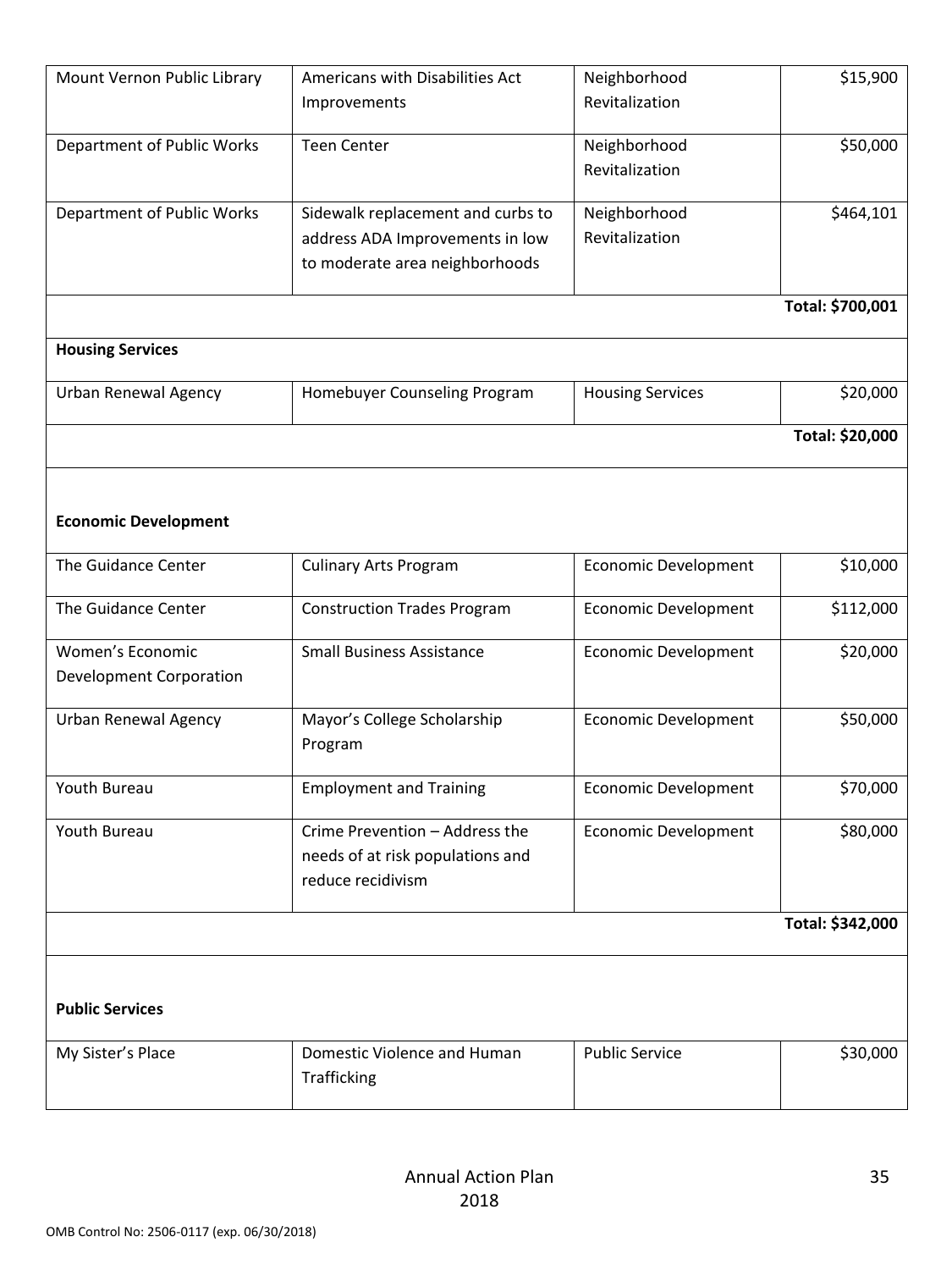| Feeding Westchester-<br>(includes funding for Soup<br>kitchen, Backpack Program,<br>Summer Feeding Program,<br>Senior Grocery Program, Green<br>Thumb Program, Mobile Food<br>Pantry) | Hunger                                                                             | <b>Public Service</b>  | \$50,000         |
|---------------------------------------------------------------------------------------------------------------------------------------------------------------------------------------|------------------------------------------------------------------------------------|------------------------|------------------|
| <b>Community Service Associates</b>                                                                                                                                                   | Hunger                                                                             | <b>Public Service</b>  | \$20,000         |
| Westchester Residential<br>Organization/Mount Vernon<br><b>United Tenants</b>                                                                                                         | <b>Eviction Prevention</b>                                                         | <b>Public Service</b>  | \$10,000         |
| Westchester Residential<br>Operations                                                                                                                                                 | <b>Foreclosure Counseling</b>                                                      | <b>Public Service</b>  | \$10,000         |
| Westchester Residential<br>Operations                                                                                                                                                 | <b>Fair Housing Counseling</b>                                                     | <b>Public Service</b>  | \$10,000         |
| Mount Vernon Public Library                                                                                                                                                           | Laptops/Computers for Teen Center                                                  | <b>Public Service</b>  | \$10,000         |
| Department of Recreation<br>(includes funding for<br>Razorbacks, Westchester Jets,<br>Halls Track, YCOP)                                                                              | <b>Increase Recreational Opportunities</b><br>for Low-and Moderate-Income<br>Youth | <b>Public Service</b>  | \$70,000         |
| Mount Vernon Youth Bureau<br>(includes funding for St. Paul<br>and Clement Summer Camp,<br>Ujamaa Afterschool Program                                                                 | World of Work                                                                      | <b>Public Service</b>  | \$34,257         |
| Family Services of Westchester                                                                                                                                                        | Elder Abuse Prevention Program                                                     | <b>Public Service</b>  | \$25,000         |
| Upon This Rock Ministries                                                                                                                                                             | <b>Reentry Population</b>                                                          | <b>Public Service</b>  | \$28,400         |
|                                                                                                                                                                                       |                                                                                    |                        | Total: \$297,657 |
| *CDBG total includes \$52,580 from 2017 program income                                                                                                                                |                                                                                    | <b>CDBG Total</b>      | \$1,686,428*     |
| <b>Urban Renewal Agency</b>                                                                                                                                                           | <b>HOME Admin</b>                                                                  | Program Administration | \$46,786         |
| TBD                                                                                                                                                                                   | HOME CHDO                                                                          | Housing                | \$170,000        |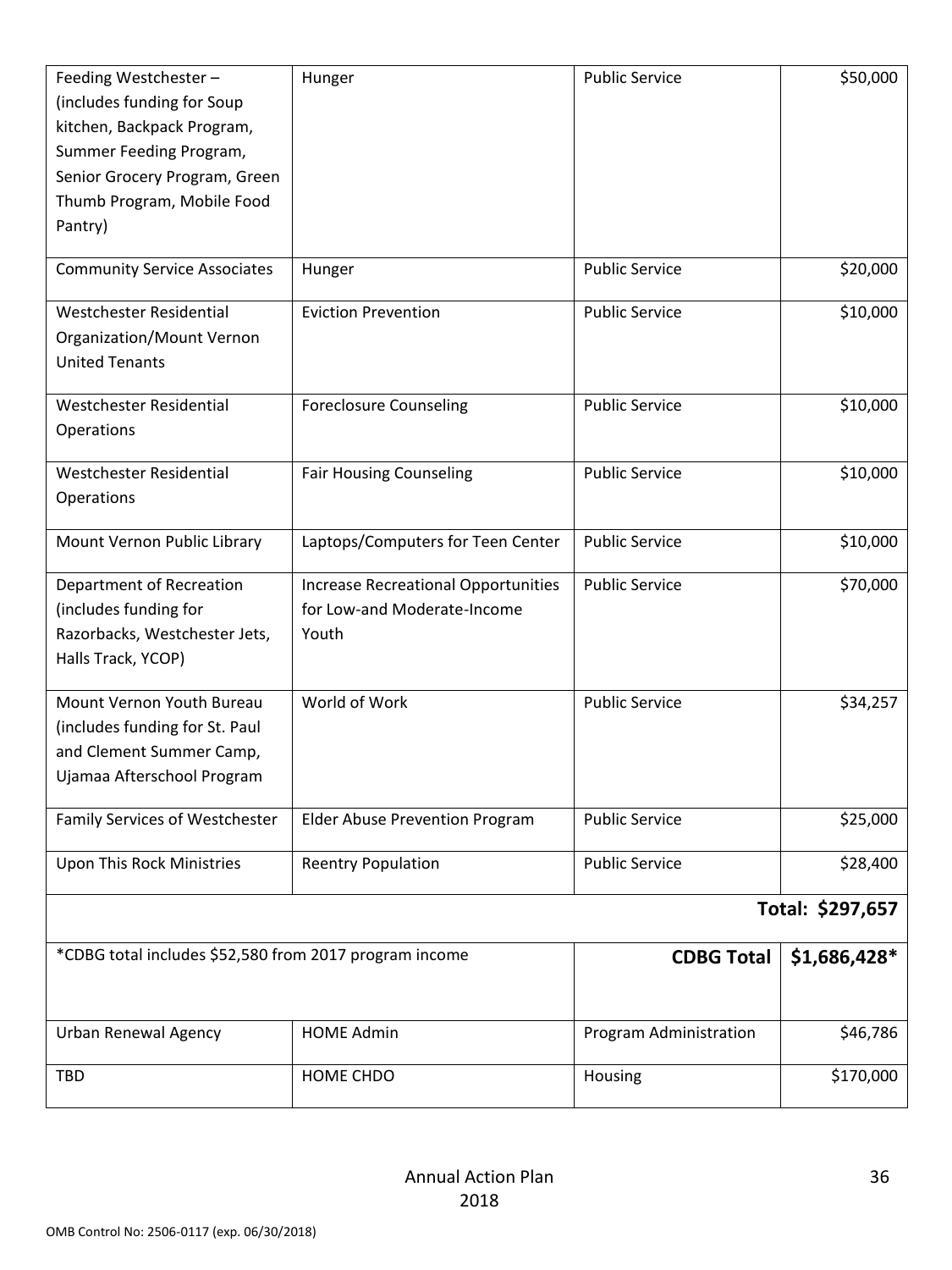| <b>TBD</b> | <b>Residential Rehabilitation</b> | Housing           | \$200,000 |
|------------|-----------------------------------|-------------------|-----------|
| <b>TBD</b> | Down Payment/Closing Costs        | Housing           | \$51,070  |
|            |                                   | <b>HOME Total</b> | \$467,856 |

The draft 2018 Annual Action Plan is available on the City website: [http://cmvny.com/cdbg/.](http://cmvny.com/cdbg/) Hard copies of the draft Annual Action Plan will also be made available for public review at the following public locations:

| <b>City of Mount Vernon</b>     | <b>City of Mount Vernon</b>     | <b>City of Mount Vernon Public</b> |
|---------------------------------|---------------------------------|------------------------------------|
| Department of Planning and      | <b>City Clerk's Office</b>      | Library                            |
| <b>Community Development</b>    | City Hall                       | 28 South First Avenue              |
| City Hall                       | One Roosevelt Square, Room #104 | Mount Vernon, NY 10550             |
| One Roosevelt Square, Room #211 | Mount Vernon, NY 10550          |                                    |
| Mount Vernon, NY 10550          |                                 |                                    |

#### **Describe the reasons for allocation priorities and any obstacles to addressing underserved needs**

### **AP-38 Project Summary**

#### *Project Summary Information*

<span id="page-36-1"></span><span id="page-36-0"></span>

| 1 | <b>Project Name</b>    | Urban Renewal Agency<br><b>CD</b> Administration |
|---|------------------------|--------------------------------------------------|
|   | <b>Target Area</b>     | CD target Area                                   |
|   |                        | Downtown                                         |
|   |                        | Southside                                        |
|   |                        | <b>Mount Vernon West</b>                         |
|   | <b>Goals Supported</b> | Program Administration                           |
|   | <b>Needs Addressed</b> | Accessible Housing for Seniors/Disabled          |
|   |                        | New Affordable Housing for LMI Households        |
|   |                        | <b>Residential Rehabilitation</b>                |
|   |                        | Employment/Job Training                          |
|   |                        | Streetscape/Commercial Facade Improvements       |
|   |                        | Housing & Services for Persons with HIV/AIDS     |
|   |                        | Services for the Homeless                        |
|   | <b>Funding</b>         | CDBG: \$326,770                                  |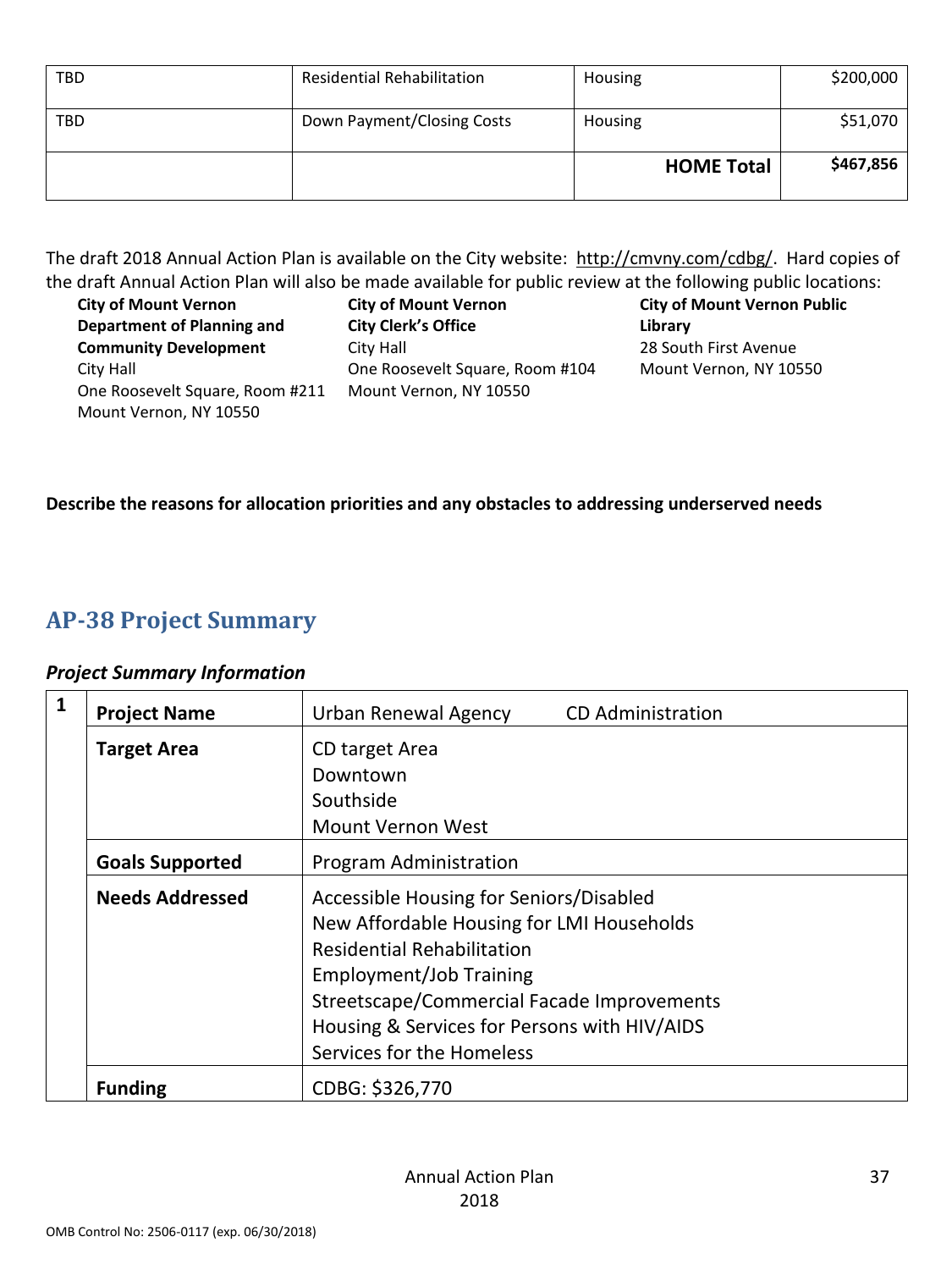|                | <b>Description</b>                                                                                         | Urban Renewal Agency and Planning and Community Development<br>staff to carry out CDBG administration.                                                                                                                                                         |
|----------------|------------------------------------------------------------------------------------------------------------|----------------------------------------------------------------------------------------------------------------------------------------------------------------------------------------------------------------------------------------------------------------|
|                | <b>Target Date</b>                                                                                         |                                                                                                                                                                                                                                                                |
|                | <b>Estimate the number</b><br>and type of families<br>that will benefit from<br>the proposed<br>activities |                                                                                                                                                                                                                                                                |
|                | <b>Location Description</b>                                                                                |                                                                                                                                                                                                                                                                |
|                | <b>Planned Activities</b>                                                                                  |                                                                                                                                                                                                                                                                |
| $\overline{2}$ | <b>Project Name</b>                                                                                        | Urban Renewal Agency<br>Special Code Enforcement                                                                                                                                                                                                               |
|                | <b>Target Area</b>                                                                                         | CD target Area<br>Downtown<br>Southside<br><b>Mount Vernon West</b>                                                                                                                                                                                            |
|                | <b>Goals Supported</b>                                                                                     | Neighborhood Revitalization                                                                                                                                                                                                                                    |
|                | <b>Needs Addressed</b>                                                                                     | Accessible Housing for Seniors/Disabled<br>New Affordable Housing for LMI Households<br><b>Residential Rehabilitation</b><br><b>Employment/Job Training</b><br>Services for the Homeless<br><b>Commercial Areas</b>                                            |
|                | <b>Funding</b>                                                                                             | CDBG: \$170,000                                                                                                                                                                                                                                                |
|                | <b>Description</b>                                                                                         | Conduct code enforcement activities In CDBG target areas to<br>ensure safe, decent and code compliant housing for LMI residents                                                                                                                                |
|                | <b>Target Date</b>                                                                                         |                                                                                                                                                                                                                                                                |
|                | <b>Estimate the number</b><br>and type of families<br>that will benefit from<br>the proposed<br>activities | An estimated 100 LMI households will benefit.                                                                                                                                                                                                                  |
|                | <b>Location Description</b>                                                                                |                                                                                                                                                                                                                                                                |
|                | <b>Planned Activities</b>                                                                                  | Mount Vernon continues to struggle to recover from the economic<br>and housing crisis that caused substantial blight in the<br>community. The funds will be used to support the City's ongoing<br>code enforcement efforts, that will be covered by two staff. |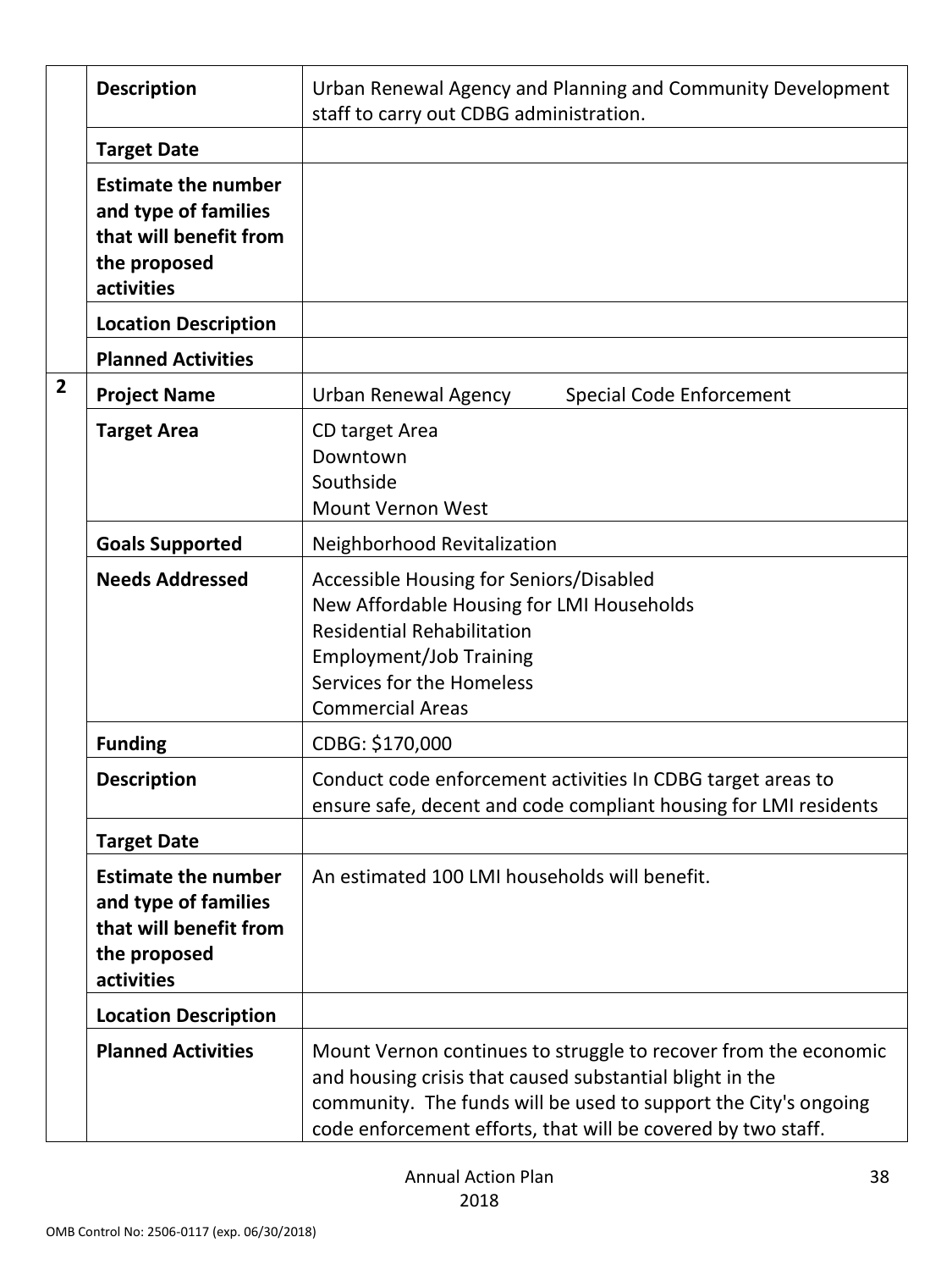| 3 | <b>Project Name</b>                                                                                        | Homebuyer Counseling Program                                                                                                                                                                                                                                                                     |
|---|------------------------------------------------------------------------------------------------------------|--------------------------------------------------------------------------------------------------------------------------------------------------------------------------------------------------------------------------------------------------------------------------------------------------|
|   | <b>Target Area</b>                                                                                         | CD target Area<br>Downtown<br>Southside<br><b>Mount Vernon West</b>                                                                                                                                                                                                                              |
|   | <b>Goals Supported</b>                                                                                     | <b>Affordable Housing</b>                                                                                                                                                                                                                                                                        |
|   | <b>Needs Addressed</b>                                                                                     | <b>Housing Services</b>                                                                                                                                                                                                                                                                          |
|   | <b>Funding</b>                                                                                             | CDBG: \$20,000.00                                                                                                                                                                                                                                                                                |
|   | <b>Description</b>                                                                                         | Provide counseling services to participants in the homebuyer<br>assistance program                                                                                                                                                                                                               |
|   | <b>Target Date</b>                                                                                         |                                                                                                                                                                                                                                                                                                  |
|   | <b>Estimate the number</b><br>and type of families<br>that will benefit from<br>the proposed<br>activities | 20 low income individuals/families                                                                                                                                                                                                                                                               |
|   | <b>Location Description</b>                                                                                | Mount Vernon plans to establish a homebuyer assistance program.                                                                                                                                                                                                                                  |
|   | <b>Planned Activities</b>                                                                                  | The City will work with Westchester Residential Opportunities to<br>establish a homebuyer assistance program. CDBG funds will be<br>used to provide homebuyer counseling.                                                                                                                        |
| 4 | <b>Project Name</b>                                                                                        | The Guidance Center of Westchester (TCGW)                                                                                                                                                                                                                                                        |
|   | <b>Target Area</b>                                                                                         | CD target Area<br>Downtown<br>Southside<br><b>Mount Vernon West</b>                                                                                                                                                                                                                              |
|   | <b>Goals Supported</b>                                                                                     | <b>Economic Development</b><br>Recidivism, Reentry Population<br>Homelessness                                                                                                                                                                                                                    |
|   | <b>Needs Addressed</b>                                                                                     | TGCW has a new culinary arts program that will provide training to<br>LMI individuals on food preparation techniques, food sanitation,<br>quantity food production, catering, and plating. At least 75% CDBG<br>funded program graduates will obtain employment in the food<br>service industry. |
|   | <b>Funding</b>                                                                                             | CDBG: \$10,000                                                                                                                                                                                                                                                                                   |
|   | <b>Description</b>                                                                                         |                                                                                                                                                                                                                                                                                                  |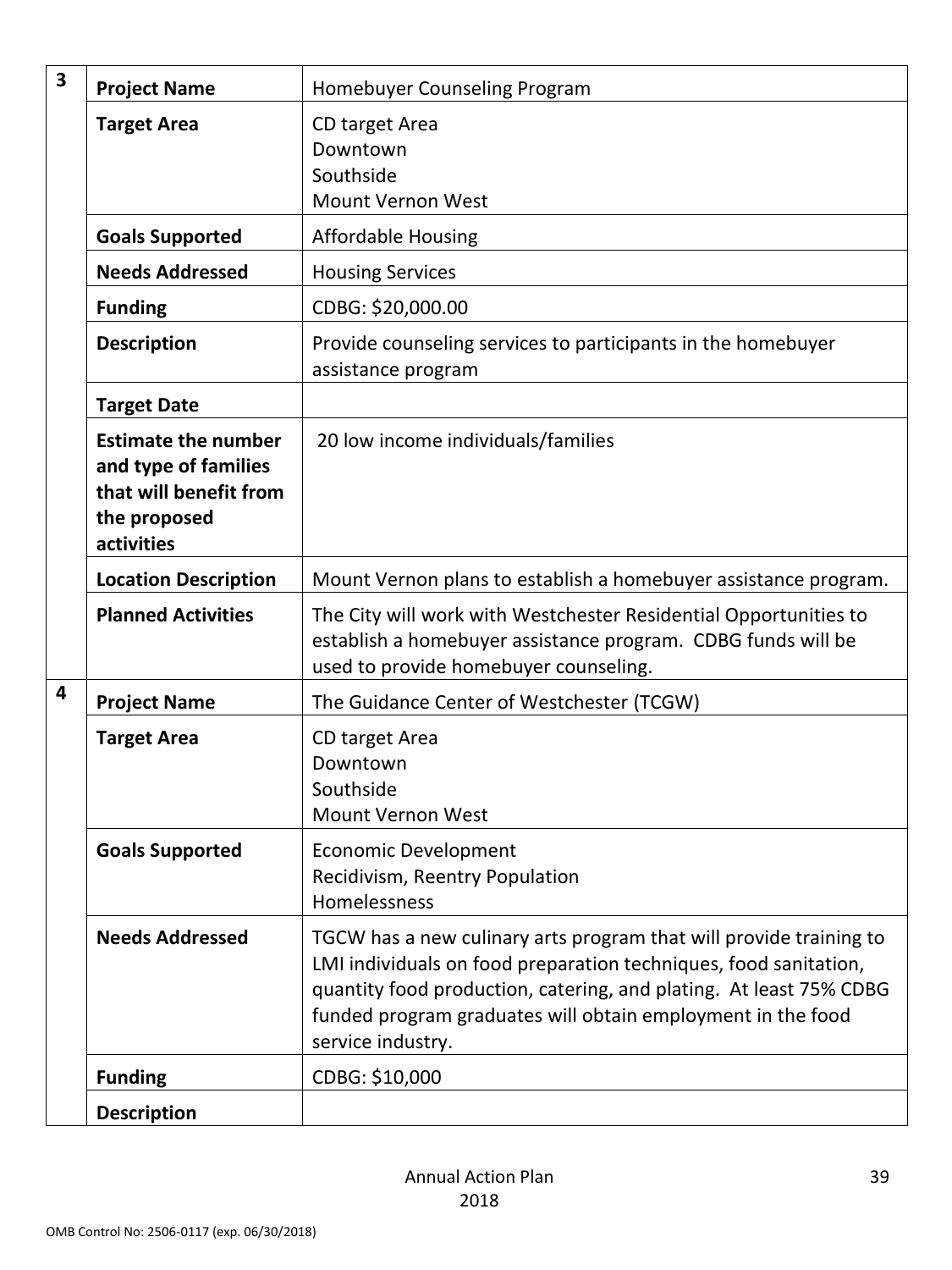|   | <b>Target Date</b>                                                                                         |                                                                                                                                                                                                    |
|---|------------------------------------------------------------------------------------------------------------|----------------------------------------------------------------------------------------------------------------------------------------------------------------------------------------------------|
|   | <b>Estimate the number</b><br>and type of families<br>that will benefit from<br>the proposed<br>activities | 20 Mount Vernon residents will receive \$500.00 scholarships.                                                                                                                                      |
|   | <b>Location Description</b>                                                                                |                                                                                                                                                                                                    |
|   | <b>Planned Activities</b>                                                                                  | Community outreach, participant recruitment, culinary skills<br>training, identification of work experience and job placement sites,<br>placement at work sites data collection, and final report. |
| 5 | <b>Project Name</b>                                                                                        | <b>Construction Trades Program</b>                                                                                                                                                                 |
|   | <b>Target Area</b>                                                                                         | CD target Area<br>Downtown<br>Southside<br><b>Mount Vernon West</b>                                                                                                                                |
|   | <b>Goals Supported</b>                                                                                     | <b>Economic Development</b>                                                                                                                                                                        |
|   | <b>Needs Addressed</b>                                                                                     | <b>Employment/Job Training</b><br>Recidivism, Reentry Population<br>Homelessness                                                                                                                   |
|   | <b>Funding</b>                                                                                             | CDBG: \$112,000                                                                                                                                                                                    |
|   | <b>Description</b>                                                                                         | TCGW has a construction trades program that will target LMI<br>individuals and provide them with training and job placement with<br>local developers.                                              |
|   | <b>Target Date</b>                                                                                         | January 2019                                                                                                                                                                                       |
|   | <b>Estimate the number</b><br>and type of families<br>that will benefit from<br>the proposed<br>activities | The CDBG funds will assist 40 LMI individuals.                                                                                                                                                     |
|   | <b>Location Description</b>                                                                                | 256 Washington Street, Mount Vernon, NY                                                                                                                                                            |
|   | <b>Planned Activities</b>                                                                                  | Community outreach, participant recruitment, construction skills<br>training, placement at construction work sites, data collection, and<br>final report.                                          |
|   | <b>Project Name</b>                                                                                        | Mayor's College Scholarship Program                                                                                                                                                                |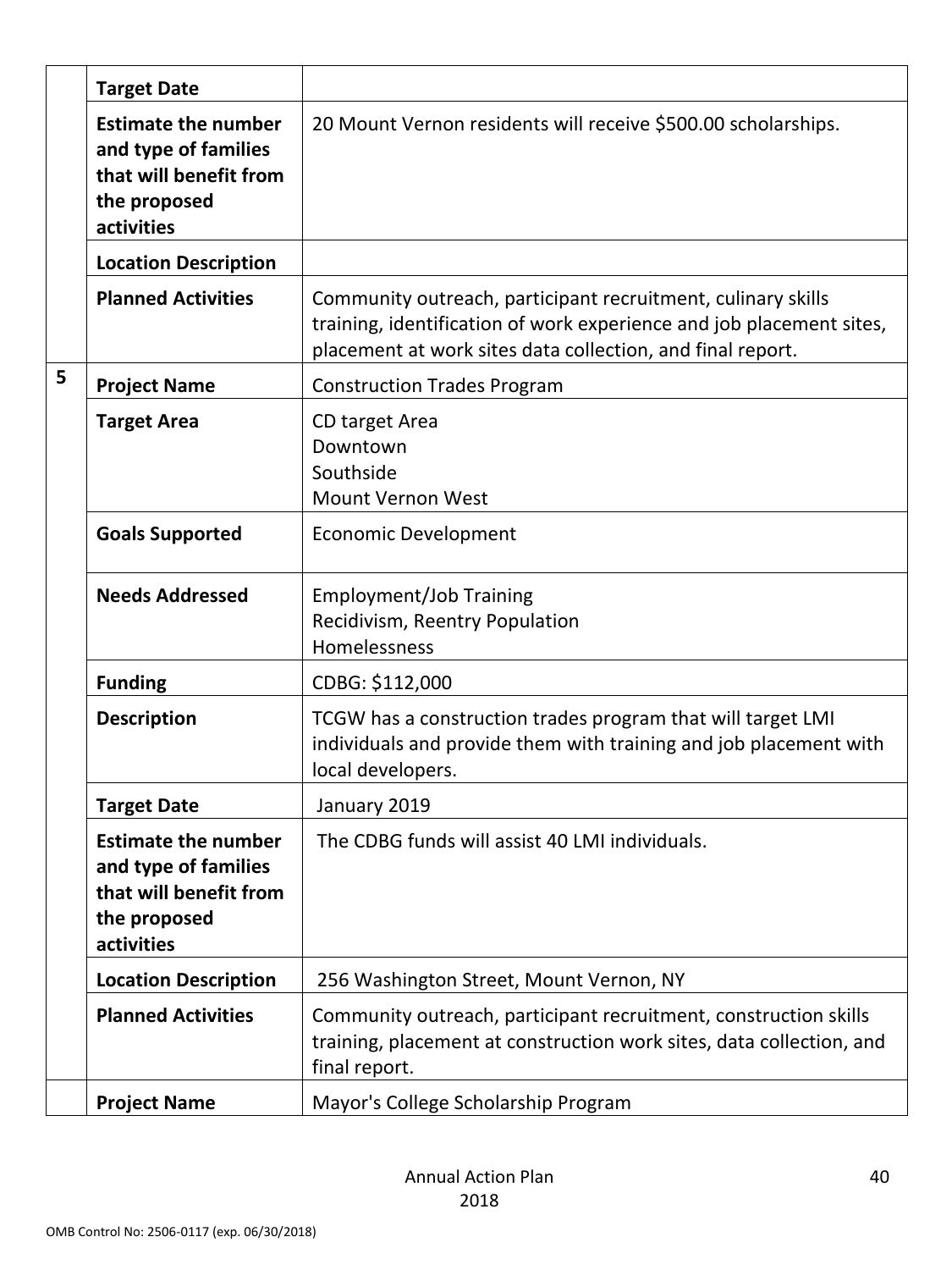| 6              | <b>Target Area</b>                                                                                         | CD target Area<br>Downtown<br>Southside<br>Mount Vernon West                                                                                                                                                                       |
|----------------|------------------------------------------------------------------------------------------------------------|------------------------------------------------------------------------------------------------------------------------------------------------------------------------------------------------------------------------------------|
|                | <b>Goals Supported</b>                                                                                     | <b>Economic Development</b>                                                                                                                                                                                                        |
|                | <b>Needs Addressed</b>                                                                                     | <b>Employment/Job Training</b>                                                                                                                                                                                                     |
|                | <b>Funding</b>                                                                                             | CDBG: \$50,000                                                                                                                                                                                                                     |
|                | <b>Description</b>                                                                                         | LMI individuals will receive scholarships to attend college,<br>universities, vocational schools.                                                                                                                                  |
|                | <b>Target Date</b>                                                                                         | August 2019 and January 2020                                                                                                                                                                                                       |
|                | <b>Estimate the number</b><br>and type of families<br>that will benefit from<br>the proposed<br>activities | 25 LMI individuals                                                                                                                                                                                                                 |
|                | <b>Location Description</b>                                                                                |                                                                                                                                                                                                                                    |
|                | <b>Planned Activities</b>                                                                                  | Community Outreach, participant recruitment, 25 LMI recipients<br>identified, data collection and final report.                                                                                                                    |
| $\overline{7}$ | <b>Project Name</b>                                                                                        | Women's Enterprise Development Center, Inc. (WEDC)                                                                                                                                                                                 |
|                | <b>Target Area</b>                                                                                         | CD target Area<br>Downtown<br>Southside<br><b>Mount Vernon West</b>                                                                                                                                                                |
|                | <b>Goals Supported</b>                                                                                     | <b>Economic Development</b>                                                                                                                                                                                                        |
|                | <b>Needs Addressed</b>                                                                                     | <b>Small Business Assistance</b>                                                                                                                                                                                                   |
|                | <b>Funding</b>                                                                                             | CDBG: \$20,000                                                                                                                                                                                                                     |
|                | <b>Description</b>                                                                                         | WEDC will provide a 60 hour Entrepreneurial Training Program to<br>prepare participants to successfully lead their own enterprises by<br>providing a thorough introduction to planning, establishing, and<br>operating a business. |
|                | <b>Target Date</b>                                                                                         | 60 hour Entrepreneurship Training will begin in February 2019.                                                                                                                                                                     |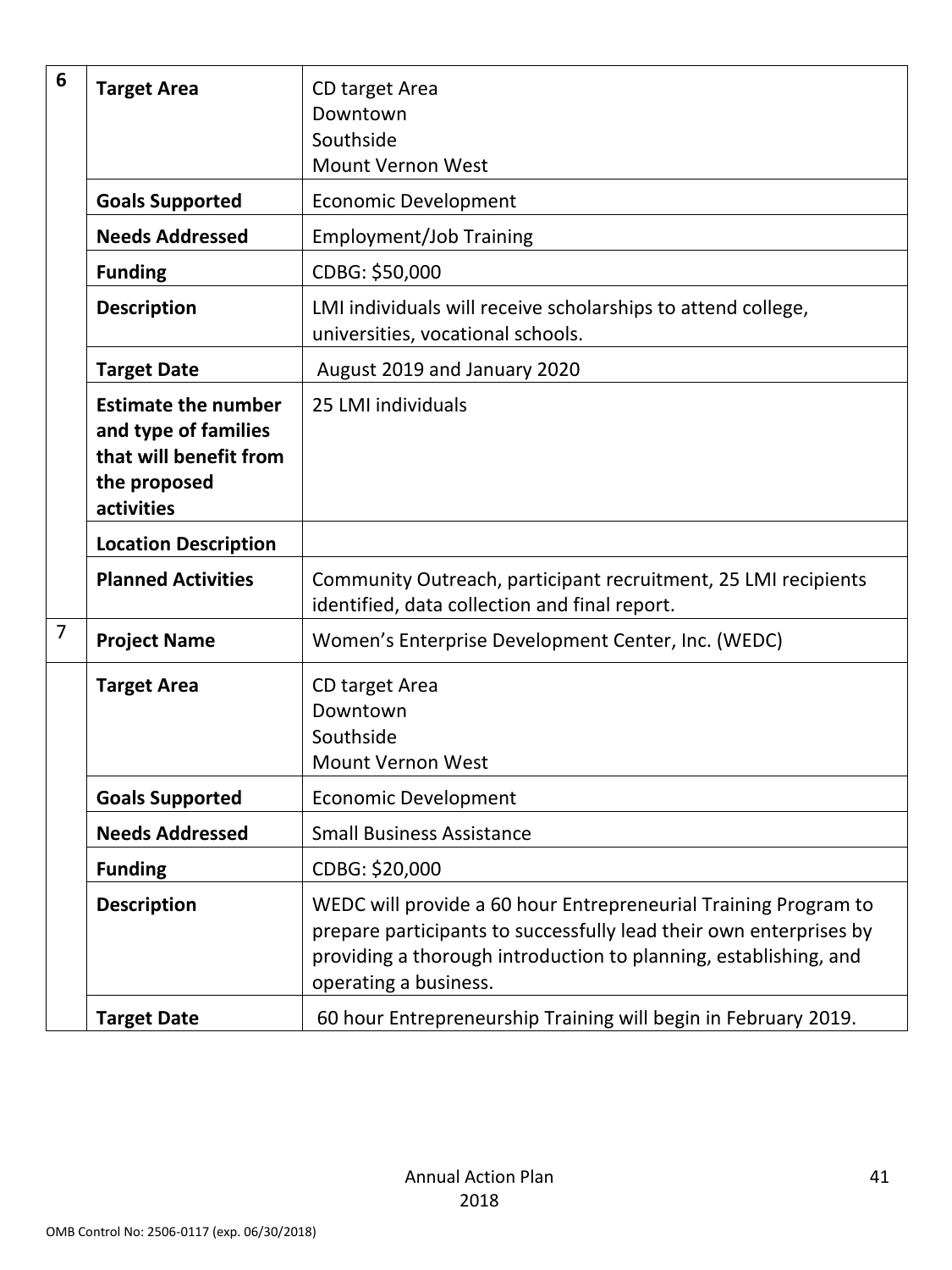| <b>Estimate the number</b><br>and type of families<br>that will benefit from<br>the proposed<br>activities | 20 LMI individuals will be selected to participate in the program.<br>The target population include women who are transitioning off<br>public assistance, survivors of domestic violence, seniors, dislocated<br>workers, those re-entering the workforce due to loss of<br>employment, and all women interested in improving their financial<br>well-being through entrepreneurship. |
|------------------------------------------------------------------------------------------------------------|---------------------------------------------------------------------------------------------------------------------------------------------------------------------------------------------------------------------------------------------------------------------------------------------------------------------------------------------------------------------------------------|
| <b>Location Description</b>                                                                                | <b>TBD</b>                                                                                                                                                                                                                                                                                                                                                                            |
| <b>Planned Activities</b>                                                                                  | Participants will develop a comprehensive business plan which they<br>will present to a panel of business leaders and bankers from the<br>community.                                                                                                                                                                                                                                  |
| <b>Project Name</b>                                                                                        | Youth Bureau - Employment and Training Program                                                                                                                                                                                                                                                                                                                                        |
| <b>Target Area</b>                                                                                         | CD target Area<br>Downtown<br>Southside<br><b>Mount Vernon West</b>                                                                                                                                                                                                                                                                                                                   |
| <b>Goals Supported</b>                                                                                     | <b>Economic Development</b>                                                                                                                                                                                                                                                                                                                                                           |
| <b>Needs Addressed</b>                                                                                     | <b>Job Training</b>                                                                                                                                                                                                                                                                                                                                                                   |
| <b>Funding</b>                                                                                             | CDBG: \$70,000                                                                                                                                                                                                                                                                                                                                                                        |
| <b>Description</b>                                                                                         | LMI individuals will be provided with employment and training<br>opportunities at City Hall, non-profit organizations, and in the<br>private sector. The target are individuals between the ages of 18-<br>24.                                                                                                                                                                        |
| <b>Target Date</b>                                                                                         | February 2019                                                                                                                                                                                                                                                                                                                                                                         |
| <b>Estimate the number</b><br>and type of families<br>that will benefit from<br>the proposed<br>activities | 40 LMI individuals will be selected to participate in the program.<br>There is a high number of unemployed Mount Vernon residents<br>between the ages of 18-24.                                                                                                                                                                                                                       |
| <b>Location Description</b>                                                                                | City-wide                                                                                                                                                                                                                                                                                                                                                                             |
| <b>Planned Activities</b>                                                                                  | Mentorship, leadership development, career exploration                                                                                                                                                                                                                                                                                                                                |
| <b>Project Name</b>                                                                                        | Youth Bureau - Crime Prevention                                                                                                                                                                                                                                                                                                                                                       |
| <b>Target Area</b>                                                                                         | CD target Area<br>Downtown<br>Southside<br>Mount Vernon West                                                                                                                                                                                                                                                                                                                          |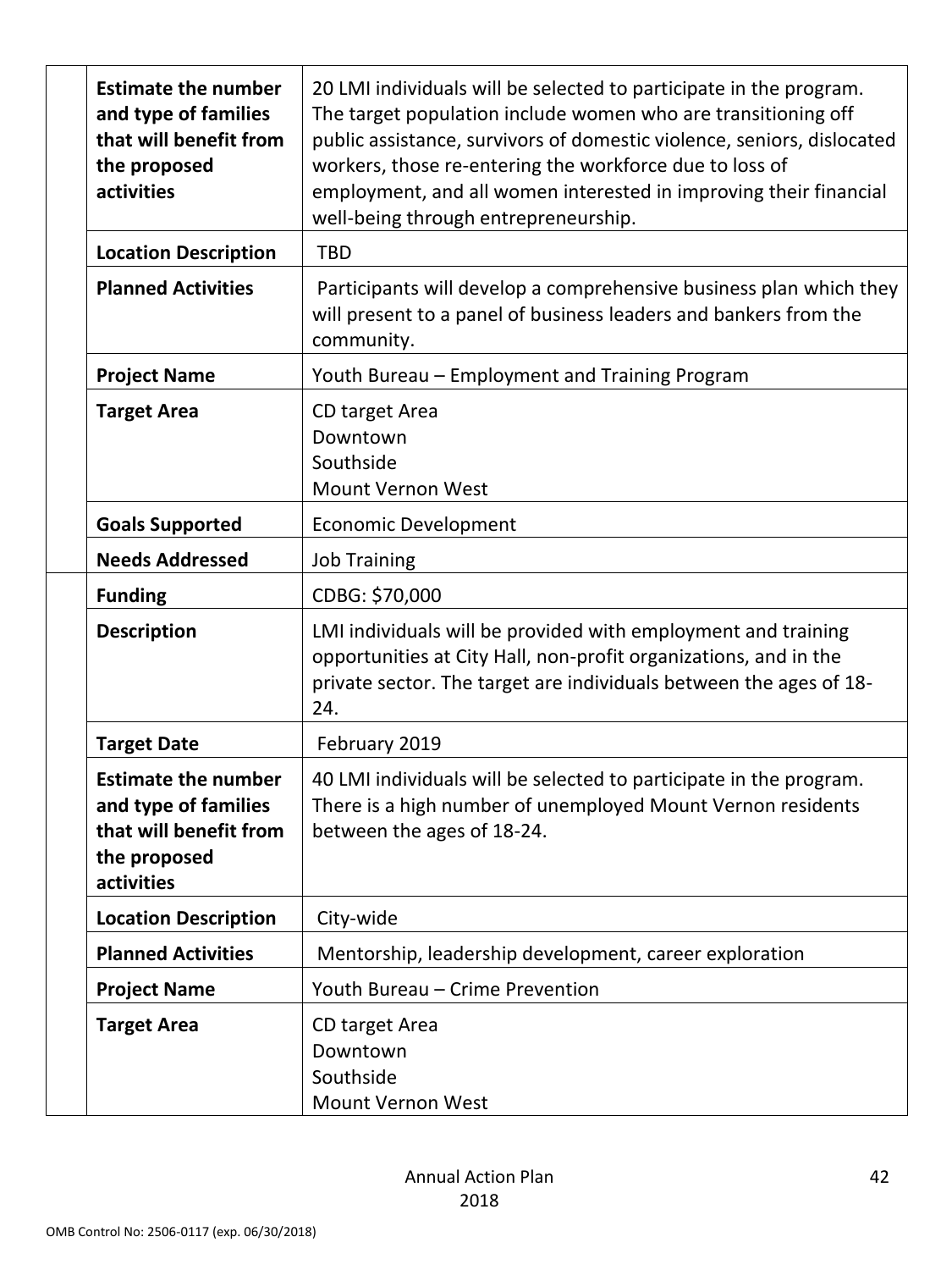| <b>Goals Supported</b>                                                                                     | Economic Development, Neighborhood Revitalization                                                                                                                                                                                                                                                      |
|------------------------------------------------------------------------------------------------------------|--------------------------------------------------------------------------------------------------------------------------------------------------------------------------------------------------------------------------------------------------------------------------------------------------------|
| <b>Needs Addressed</b>                                                                                     | CDBG funds will be used to address the needs of at risk populations<br>and reduce recidivism                                                                                                                                                                                                           |
| <b>Funding</b>                                                                                             | CDBG: \$80,000                                                                                                                                                                                                                                                                                         |
| <b>Description</b>                                                                                         | Youth Bureau will develop and implement strategies that are<br>aligned with the federal My Brother's Keeper Initiatives that seeks<br>to address persistent opportunity gaps faced by youth in the areas<br>of education, juvenile justice, social and emotional health, and<br>workforce development. |
| <b>Target Date</b>                                                                                         | February 2019                                                                                                                                                                                                                                                                                          |
| <b>Estimate the number</b><br>and type of families<br>that will benefit from<br>the proposed<br>activities | CDBG funds will be used to address the needs of 200 at-risk<br>individuals.                                                                                                                                                                                                                            |
| <b>Location Description</b>                                                                                | City-wide                                                                                                                                                                                                                                                                                              |
| <b>Planned Activities</b>                                                                                  | Youth development programs, job training, employment, GED<br>pathways to post-secondary education.                                                                                                                                                                                                     |
| <b>Project Name</b>                                                                                        | Mount Vernon Public Library - ADA Improvements                                                                                                                                                                                                                                                         |
| <b>Target Area</b>                                                                                         | CD target Area<br>Downtown<br>Southside<br><b>Mount Vernon West</b>                                                                                                                                                                                                                                    |
| <b>Goals Supported</b>                                                                                     | Neighborhood Revitalization                                                                                                                                                                                                                                                                            |
| <b>Needs Addressed</b>                                                                                     | CDBG funds will be used to place a ramp for the disabled and to<br>address other ADA improvements                                                                                                                                                                                                      |
| <b>Funding</b>                                                                                             | CDBG: \$15,900                                                                                                                                                                                                                                                                                         |
| <b>Description</b>                                                                                         | The library will address ADA improvements which include the<br>purchase of Kurzweill readers along with placing a ramp for the<br>disabled.                                                                                                                                                            |
| <b>Target Date</b>                                                                                         | February 2019                                                                                                                                                                                                                                                                                          |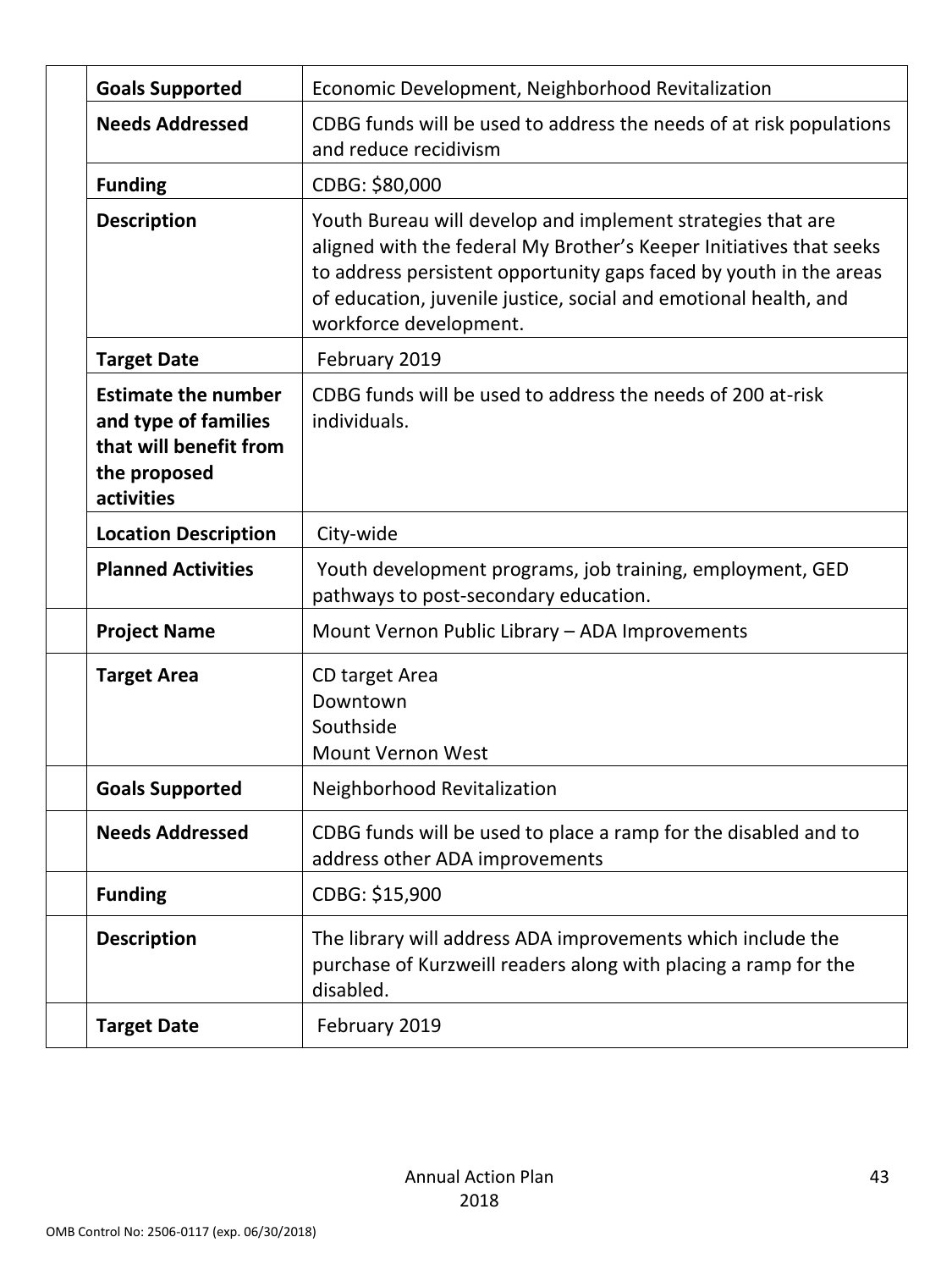| <b>Estimate the number</b><br>and type of families<br>that will benefit from<br>the proposed<br>activities | Mount Vernon residents who use the public library.                                                                        |
|------------------------------------------------------------------------------------------------------------|---------------------------------------------------------------------------------------------------------------------------|
| <b>Location Description</b>                                                                                | City-wide                                                                                                                 |
| <b>Planned Activities</b>                                                                                  | Public Infrastructure improvements                                                                                        |
| <b>Project Name</b>                                                                                        | Department of Public Works - Teen Center                                                                                  |
| <b>Target Area</b>                                                                                         | CD target Area<br>Downtown<br>Southside<br><b>Mount Vernon West</b>                                                       |
| <b>Goals Supported</b>                                                                                     | Neighborhood Revitalization                                                                                               |
| <b>Needs Addressed</b>                                                                                     | CDBG funds will be used to renovate a city property for the purpose<br>of creating a teen center.                         |
| <b>Funding</b>                                                                                             | CDBG: \$50,000                                                                                                            |
| <b>Description</b>                                                                                         | The City will create a teen center that will be operated by the Youth<br>Bureau.                                          |
| <b>Target Date</b>                                                                                         | February 2019                                                                                                             |
| <b>Estimate the number</b><br>and type of families<br>that will benefit from<br>the proposed<br>activities | 100 LMI teenagers                                                                                                         |
| <b>Location Description</b>                                                                                | Downtown                                                                                                                  |
| <b>Planned Activities</b>                                                                                  | The teen center will serve as a community hub where teens can get<br>tutoring and participate in after-school activities. |
| <b>Project Name</b>                                                                                        | Department of Public Works                                                                                                |
| <b>Target Area</b>                                                                                         | CD target Area<br>Downtown<br>Southside<br><b>Mount Vernon West</b>                                                       |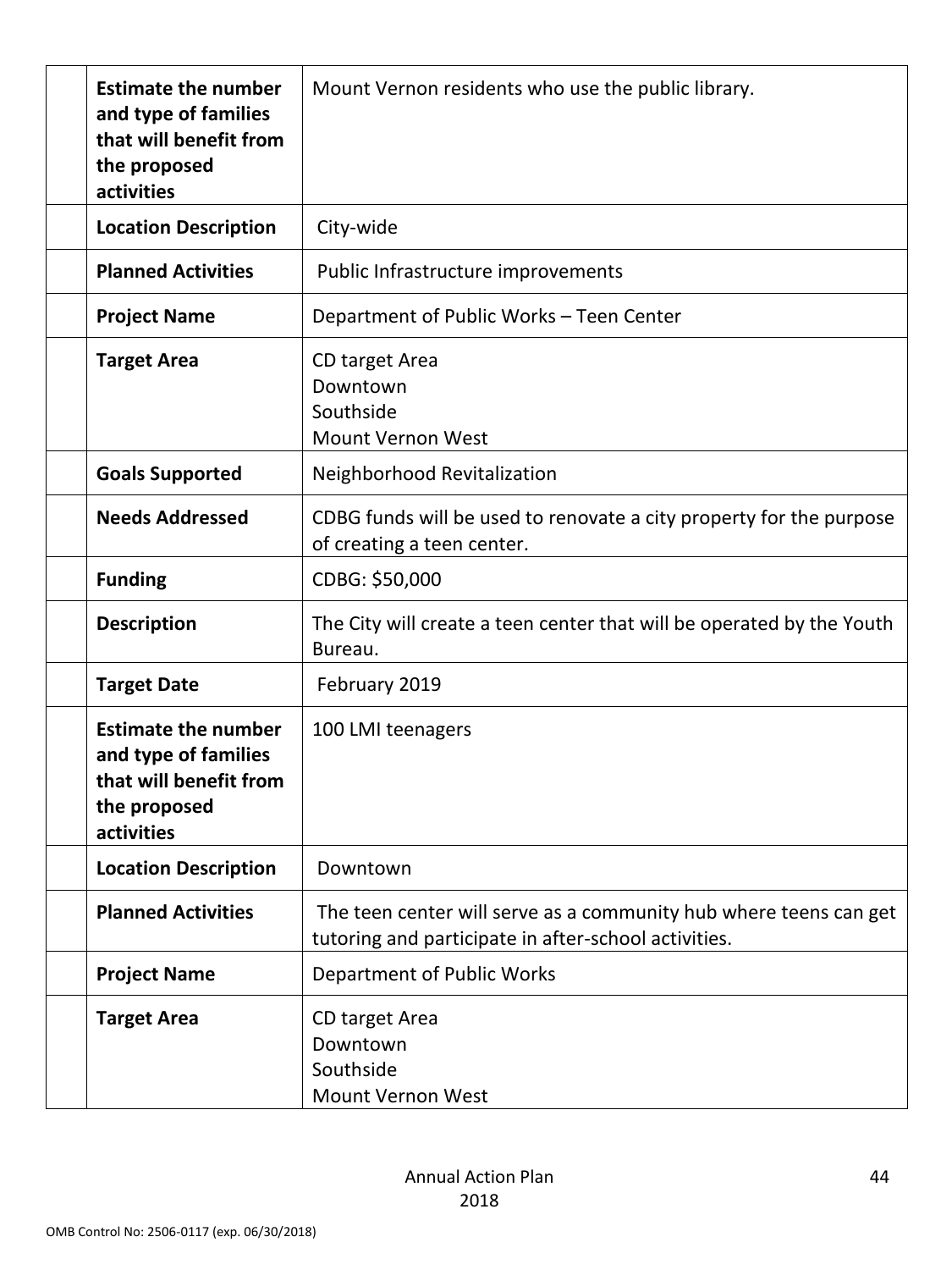| <b>Goals Supported</b>                                                                                     | Neighborhood Revitalization                                                                                                                                                                                                                                                                                                                                            |
|------------------------------------------------------------------------------------------------------------|------------------------------------------------------------------------------------------------------------------------------------------------------------------------------------------------------------------------------------------------------------------------------------------------------------------------------------------------------------------------|
| <b>Needs Addressed</b>                                                                                     | Sidewalk replacement, curb cuts, and visibility signs to address ADA<br>improvements in LMI neighborhoods                                                                                                                                                                                                                                                              |
| <b>Funding</b>                                                                                             | CDBG: \$464,101                                                                                                                                                                                                                                                                                                                                                        |
| <b>Description</b>                                                                                         | The Office of Planning and Community Development in coordination with<br>the Department of Public Works will work together to install new<br>sidewalks, curbing, drainage, visibility signs, and ADA improvements to<br>meet the needs and priorities of the community. The use of CDBG funds<br>for this purpose is an investment in the future vitality of our City. |
| <b>Target Date</b>                                                                                         | February 2019                                                                                                                                                                                                                                                                                                                                                          |
| <b>Estimate the number</b><br>and type of families<br>that will benefit from<br>the proposed<br>activities | City-wide                                                                                                                                                                                                                                                                                                                                                              |
| <b>Location Description</b>                                                                                | CDBG census-eligible census tracts                                                                                                                                                                                                                                                                                                                                     |
| <b>Planned Activities</b>                                                                                  | Public Infrastructure Improvements                                                                                                                                                                                                                                                                                                                                     |
| <b>Project Name</b>                                                                                        | My Sister's Place                                                                                                                                                                                                                                                                                                                                                      |
| <b>Target Area</b>                                                                                         | CD target Area<br>Downtown<br>Southside<br><b>Mount Vernon West</b>                                                                                                                                                                                                                                                                                                    |
| <b>Goals Supported</b>                                                                                     | <b>Public Services</b>                                                                                                                                                                                                                                                                                                                                                 |
| <b>Needs Addressed</b>                                                                                     | Homelessness                                                                                                                                                                                                                                                                                                                                                           |
| <b>Funding</b>                                                                                             | CDBG: \$30,000                                                                                                                                                                                                                                                                                                                                                         |
| <b>Description</b>                                                                                         | My Sister's Place will provide case-management to domestic violence and<br>human trafficking victims.                                                                                                                                                                                                                                                                  |
| <b>Target Date</b>                                                                                         | February 2019                                                                                                                                                                                                                                                                                                                                                          |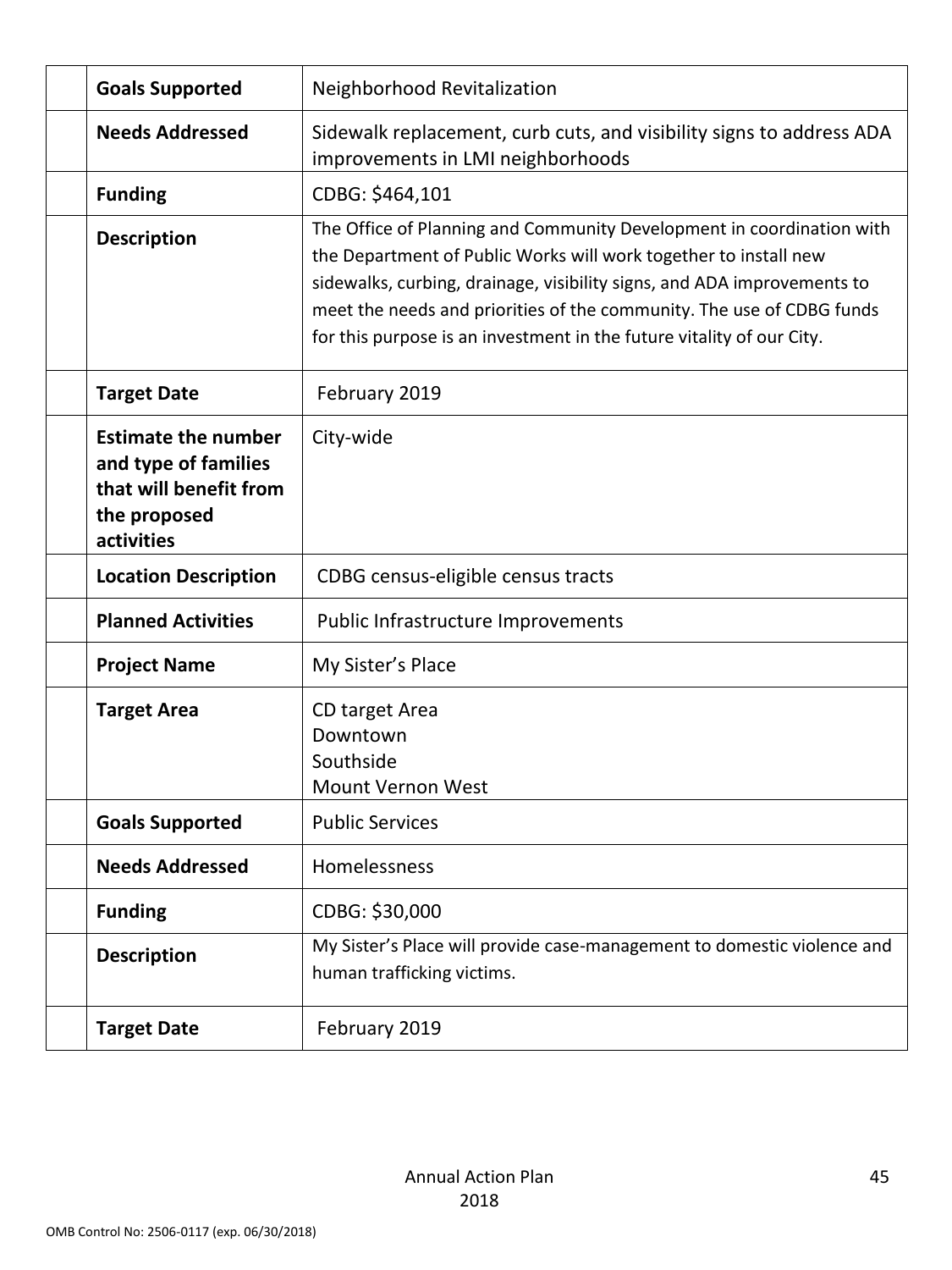| <b>Estimate the number</b><br>and type of families<br>that will benefit from<br>the proposed<br>activities | 40 LMI individuals                                                                                                                                            |
|------------------------------------------------------------------------------------------------------------|---------------------------------------------------------------------------------------------------------------------------------------------------------------|
| <b>Location Description</b>                                                                                | Downtown Mount Vernon                                                                                                                                         |
| <b>Planned Activities</b>                                                                                  | Case management to LMI individuals who will need supportive<br>services and housing.                                                                          |
| <b>Project Name</b>                                                                                        | Mount Vernon Public Library                                                                                                                                   |
| <b>Target Area</b>                                                                                         | CD target Area<br>Downtown<br>Southside<br><b>Mount Vernon West</b>                                                                                           |
| <b>Goals Supported</b>                                                                                     | <b>Public Services</b>                                                                                                                                        |
| <b>Needs Addressed</b>                                                                                     | Neighborhood Revitalization                                                                                                                                   |
| <b>Funding</b>                                                                                             | CDBG: \$10,000                                                                                                                                                |
| <b>Description</b>                                                                                         | The City is working closely with the library to address the digital divide.<br>CDBG funds will enable teenagers to have access to computers and<br>broadband. |
| <b>Target Date</b>                                                                                         | February 2019                                                                                                                                                 |
| <b>Estimate the number</b><br>and type of families<br>that will benefit from<br>the proposed<br>activities | LMI teens who use the library                                                                                                                                 |
| <b>Location Description</b>                                                                                | Downtown Mount Vernon                                                                                                                                         |
| <b>Planned Activities</b>                                                                                  | CDBG funds will be used to purchase ten laptops for the library teen<br>center.                                                                               |
| <b>Project Name</b>                                                                                        | <b>Feeding Westchester</b>                                                                                                                                    |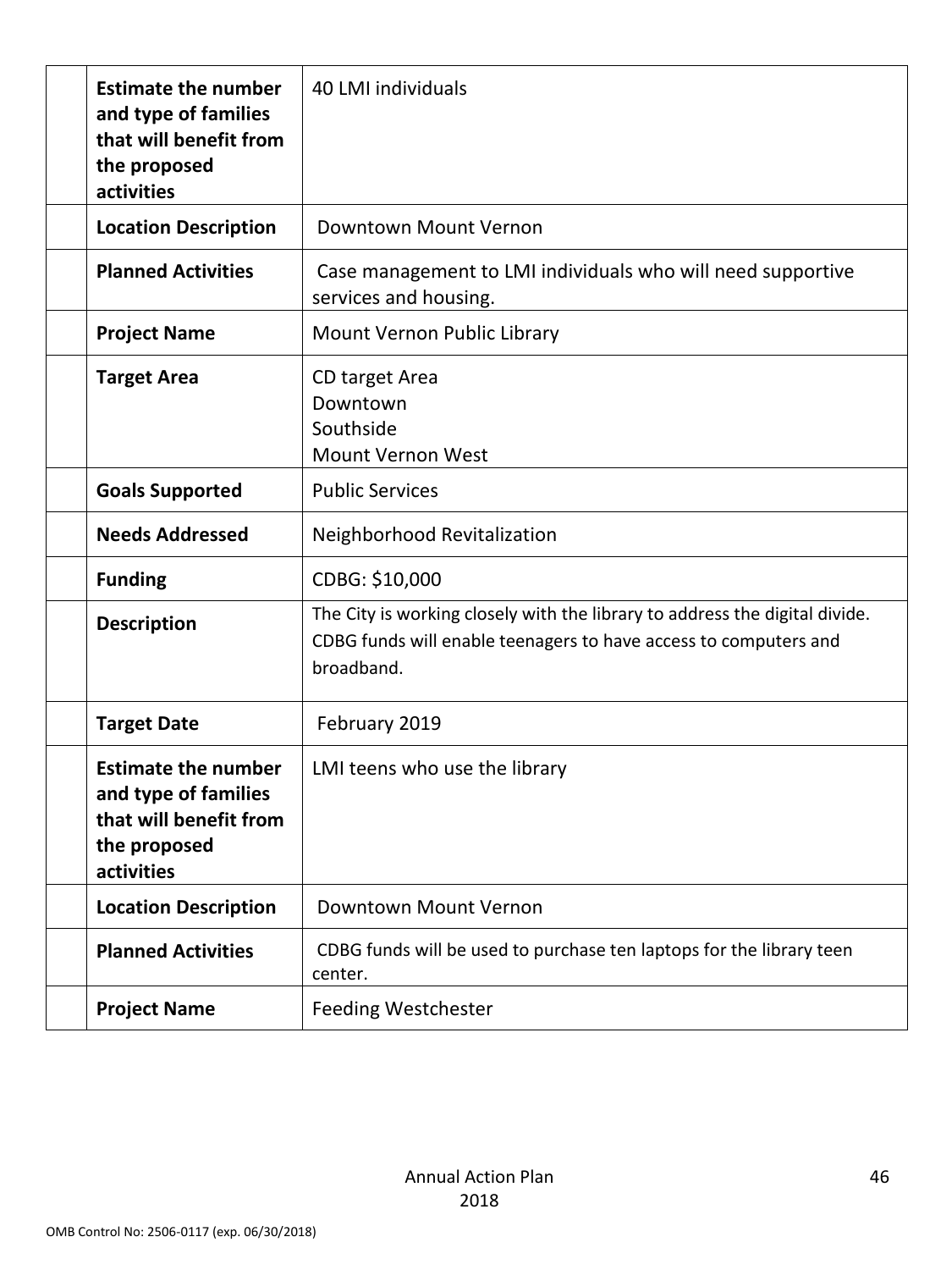| <b>Target Area</b>                                                                                         | CD target Area<br>Downtown<br>Southside<br><b>Mount Vernon West</b>                                                                                                                                                                                                                                                                                                                                                                                                                                                                                                       |
|------------------------------------------------------------------------------------------------------------|---------------------------------------------------------------------------------------------------------------------------------------------------------------------------------------------------------------------------------------------------------------------------------------------------------------------------------------------------------------------------------------------------------------------------------------------------------------------------------------------------------------------------------------------------------------------------|
| <b>Goals Supported</b>                                                                                     | <b>Public Services</b>                                                                                                                                                                                                                                                                                                                                                                                                                                                                                                                                                    |
| <b>Needs Addressed</b>                                                                                     | Neighborhood Revitalization                                                                                                                                                                                                                                                                                                                                                                                                                                                                                                                                               |
| <b>Funding</b>                                                                                             | CDBG: \$50,000                                                                                                                                                                                                                                                                                                                                                                                                                                                                                                                                                            |
| <b>Description</b>                                                                                         | Feeding Westchester serves individuals and families in Mount Vernon<br>who do not know where they will find their next meal. 33% of these<br>individuals are children under the age of 18, while 22% are seniors over<br>the age of 60 living on a fixed income. Feeding Westchester is working to<br>provide assurance for our clients, security that food will be available when<br>it is needed. CDBG funds will be utilized to enable Feeding Westchester<br>to target the areas of the city of Mt. Vernon where hunger and food<br>insecurity are most concentrated. |
| <b>Target Date</b>                                                                                         | January 2019                                                                                                                                                                                                                                                                                                                                                                                                                                                                                                                                                              |
| <b>Estimate the number</b><br>and type of families<br>that will benefit from<br>the proposed<br>activities | The expected number of food-insecure persons served through this grant<br>in Mount Vernon is projected to be 13,194. This number focused on high-<br>need service tracts within the city based on food-insecurity rates as found<br>in a national study conducted by Feeding America.                                                                                                                                                                                                                                                                                     |
| <b>Location Description</b>                                                                                | A.B. Davis Middle School, Columbus Elementary School, Graham<br>Elementary and Middle School. Grimes Elementary School, Holmes<br>Elementary School, Macedonia Baptist Church, YCOP, Ridgeway<br>Alliance Church, St. John, Paul, and Clement, Mount Vernon School<br>District, Benjamin Turner                                                                                                                                                                                                                                                                           |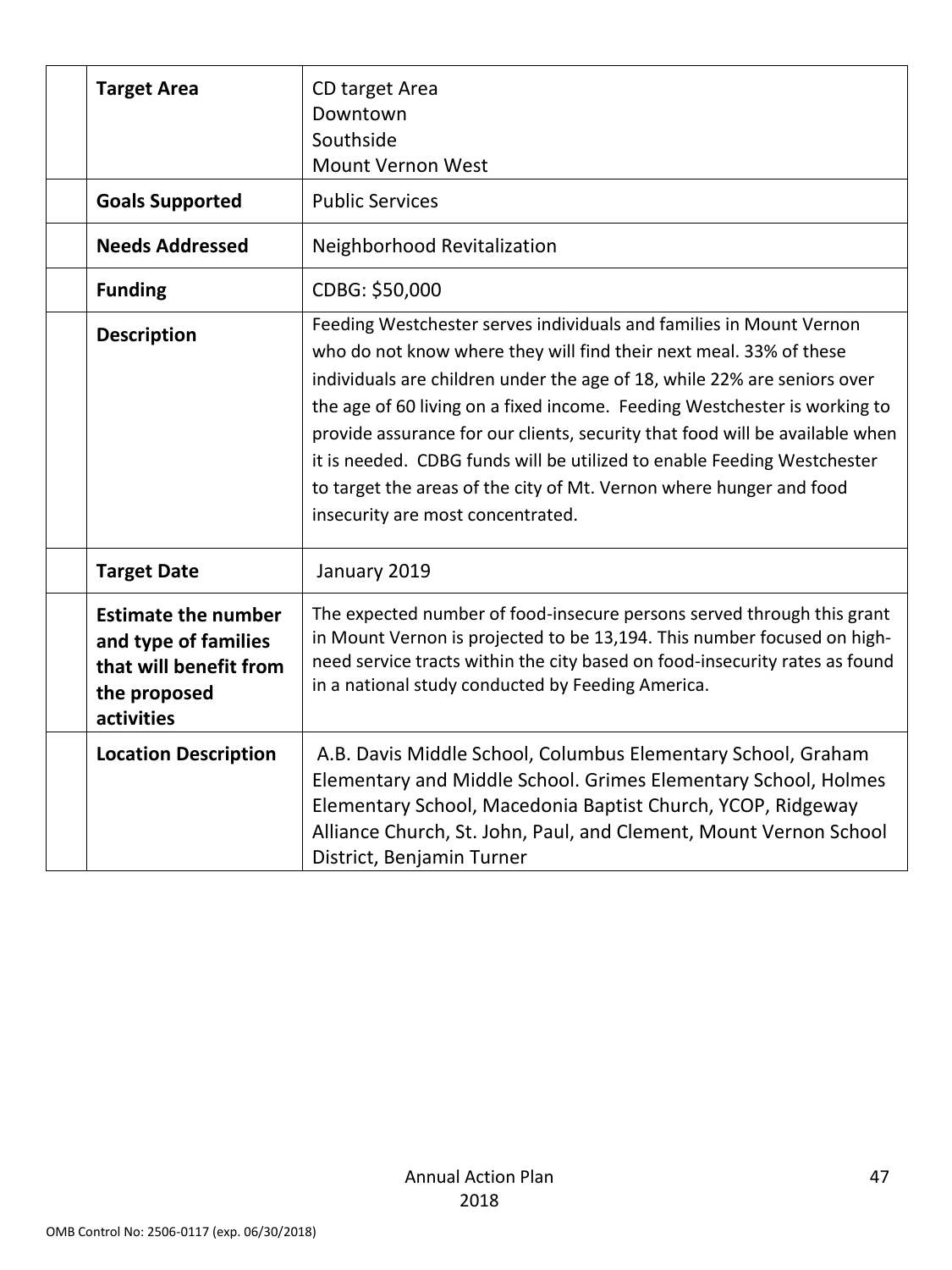| <b>Planned Activities</b>                                                                                  | The following activities will take place: Expand Back Pack Program at four<br>schools in Mount Vernon to reach 200 additional children with food to<br>take home on weekends and during school breaks. Expand Senior Grocery<br>Program to reach 285 additional individuals. Summer Feeding Program -<br>Develop new distribution partners and sites in order to reach 500<br>additional children. Increase Green Thumb distribution capacity by 200<br>additional bags per month. Mobile Food Pantry - Onboard four new sites<br>in high-target tract areas distributing an average of 4,500 pounds per<br>distribution. Fresh Market Program - Develop one (1) new distribution<br>site which will distribute 60,000 pounds of fresh food by year end.<br>Demonstration Garden-Develop one new community/demonstration<br>garden plan and build garden site (fencing, soil, amendments, cover<br>crops, etc.) Work with the Soup kitchen to address increase need. |
|------------------------------------------------------------------------------------------------------------|----------------------------------------------------------------------------------------------------------------------------------------------------------------------------------------------------------------------------------------------------------------------------------------------------------------------------------------------------------------------------------------------------------------------------------------------------------------------------------------------------------------------------------------------------------------------------------------------------------------------------------------------------------------------------------------------------------------------------------------------------------------------------------------------------------------------------------------------------------------------------------------------------------------------------------------------------------------------|
| <b>Project Name</b>                                                                                        | <b>Community Service Associates</b>                                                                                                                                                                                                                                                                                                                                                                                                                                                                                                                                                                                                                                                                                                                                                                                                                                                                                                                                  |
| <b>Target Area</b>                                                                                         | CD target Area<br>Downtown<br>Southside<br><b>Mount Vernon West</b>                                                                                                                                                                                                                                                                                                                                                                                                                                                                                                                                                                                                                                                                                                                                                                                                                                                                                                  |
| <b>Goals Supported</b>                                                                                     | <b>Public Services</b>                                                                                                                                                                                                                                                                                                                                                                                                                                                                                                                                                                                                                                                                                                                                                                                                                                                                                                                                               |
| <b>Needs Addressed</b>                                                                                     | Neighborhood Revitalization                                                                                                                                                                                                                                                                                                                                                                                                                                                                                                                                                                                                                                                                                                                                                                                                                                                                                                                                          |
| <b>Funding</b>                                                                                             | CDBG: \$20,000                                                                                                                                                                                                                                                                                                                                                                                                                                                                                                                                                                                                                                                                                                                                                                                                                                                                                                                                                       |
| <b>Description</b>                                                                                         | The soup kitchen provides dinner and a brown bag lunch tuesdays<br>through Fridays.                                                                                                                                                                                                                                                                                                                                                                                                                                                                                                                                                                                                                                                                                                                                                                                                                                                                                  |
| <b>Target Date</b>                                                                                         | January 2018                                                                                                                                                                                                                                                                                                                                                                                                                                                                                                                                                                                                                                                                                                                                                                                                                                                                                                                                                         |
| <b>Estimate the number</b><br>and type of families<br>that will benefit from<br>the proposed<br>activities | Approximately 60 LMI individuals a day                                                                                                                                                                                                                                                                                                                                                                                                                                                                                                                                                                                                                                                                                                                                                                                                                                                                                                                               |
| <b>Location Description</b>                                                                                | Downtown Mount Vernon                                                                                                                                                                                                                                                                                                                                                                                                                                                                                                                                                                                                                                                                                                                                                                                                                                                                                                                                                |
| <b>Planned Activities</b>                                                                                  | Address hunger and food insecurity by providing dinner and a brown bag<br>lunch for the following day.                                                                                                                                                                                                                                                                                                                                                                                                                                                                                                                                                                                                                                                                                                                                                                                                                                                               |
| <b>Project Name</b>                                                                                        | Family Services of Westchester - Elder Abuse Prevention Program                                                                                                                                                                                                                                                                                                                                                                                                                                                                                                                                                                                                                                                                                                                                                                                                                                                                                                      |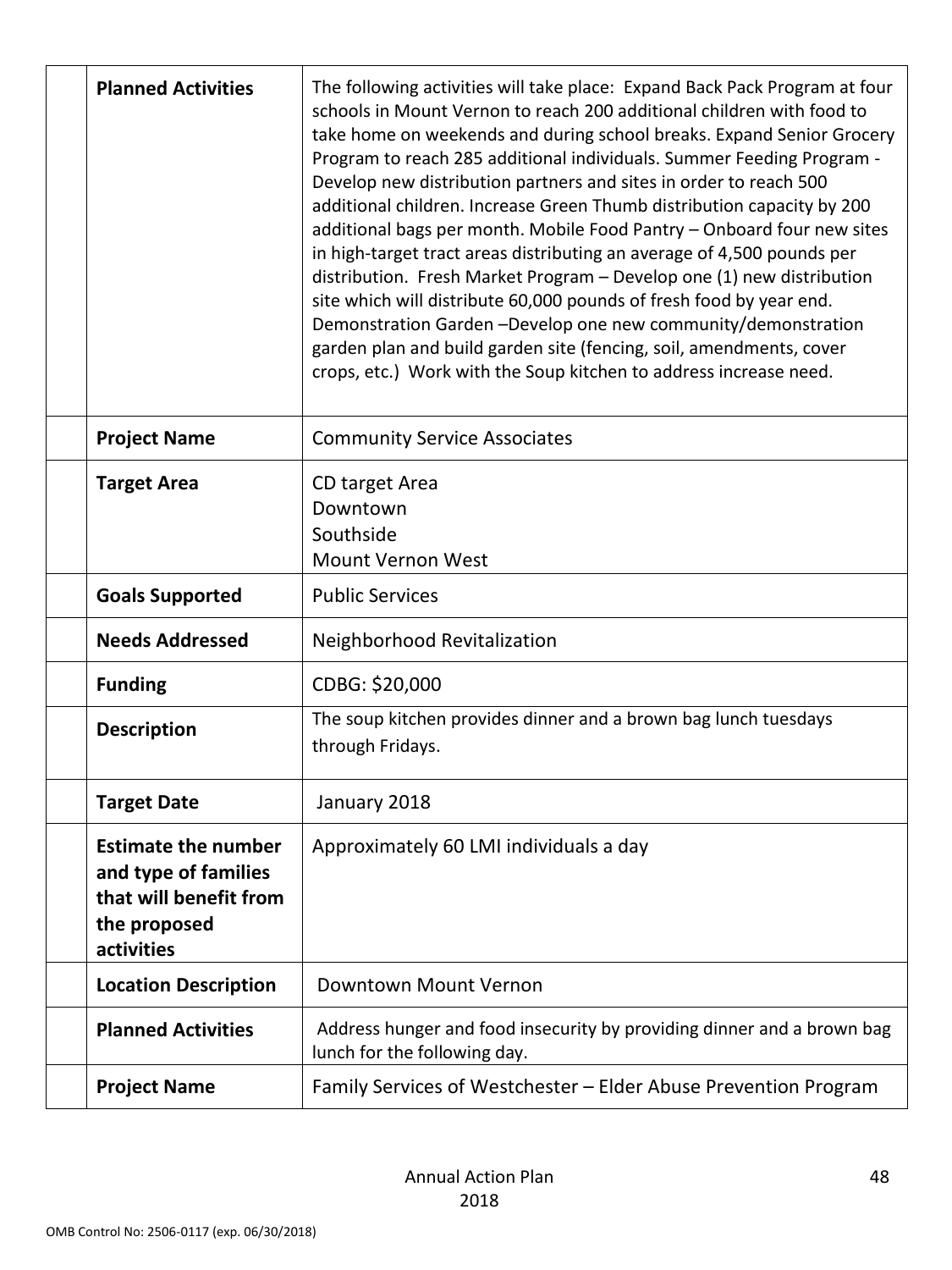| <b>Target Area</b>                                                                                         | CD target Area<br>Downtown<br>Southside                                                                                                                                                                                                                                                                                                 |
|------------------------------------------------------------------------------------------------------------|-----------------------------------------------------------------------------------------------------------------------------------------------------------------------------------------------------------------------------------------------------------------------------------------------------------------------------------------|
|                                                                                                            | <b>Mount Vernon West</b>                                                                                                                                                                                                                                                                                                                |
| <b>Goals Supported</b>                                                                                     | <b>Public Services</b>                                                                                                                                                                                                                                                                                                                  |
| <b>Needs Addressed</b>                                                                                     | Neighborhood Revitalization                                                                                                                                                                                                                                                                                                             |
| <b>Funding</b>                                                                                             | CDBG: \$25,000                                                                                                                                                                                                                                                                                                                          |
| <b>Description</b>                                                                                         | Provide case management services to seniors and/or the elderly frail.<br>Provide safe and stable housing through shelter stays and orders of<br>protection to remove individuals doing harm from the home. Client's will<br>be connected to other community resources such as Pace Women's<br>Justice Center to meet their legal needs. |
| <b>Target Date</b>                                                                                         | January 2018                                                                                                                                                                                                                                                                                                                            |
| <b>Estimate the number</b><br>and type of families<br>that will benefit from<br>the proposed<br>activities | 25 LMI seniors/elderly frail                                                                                                                                                                                                                                                                                                            |
| <b>Location Description</b>                                                                                | Downtown Mount Vernon                                                                                                                                                                                                                                                                                                                   |
| <b>Planned Activities</b>                                                                                  | Provide counseling and case management services to seniors/elderly frail                                                                                                                                                                                                                                                                |
| <b>Project Name</b>                                                                                        | Upon This Rock Ministries - Reentry Population                                                                                                                                                                                                                                                                                          |
| <b>Target Area</b>                                                                                         | CD target Area<br>Downtown<br>Southside<br>Mount Vernon West                                                                                                                                                                                                                                                                            |
| <b>Goals Supported</b>                                                                                     | <b>Public Services</b>                                                                                                                                                                                                                                                                                                                  |
| <b>Needs Addressed</b>                                                                                     | Neighborhood Revitalization                                                                                                                                                                                                                                                                                                             |
| <b>Funding</b>                                                                                             | CDBG: \$28,400                                                                                                                                                                                                                                                                                                                          |
| <b>Description</b>                                                                                         | Provide case management services to reentry populations.                                                                                                                                                                                                                                                                                |
| <b>Target Date</b>                                                                                         | January 2018                                                                                                                                                                                                                                                                                                                            |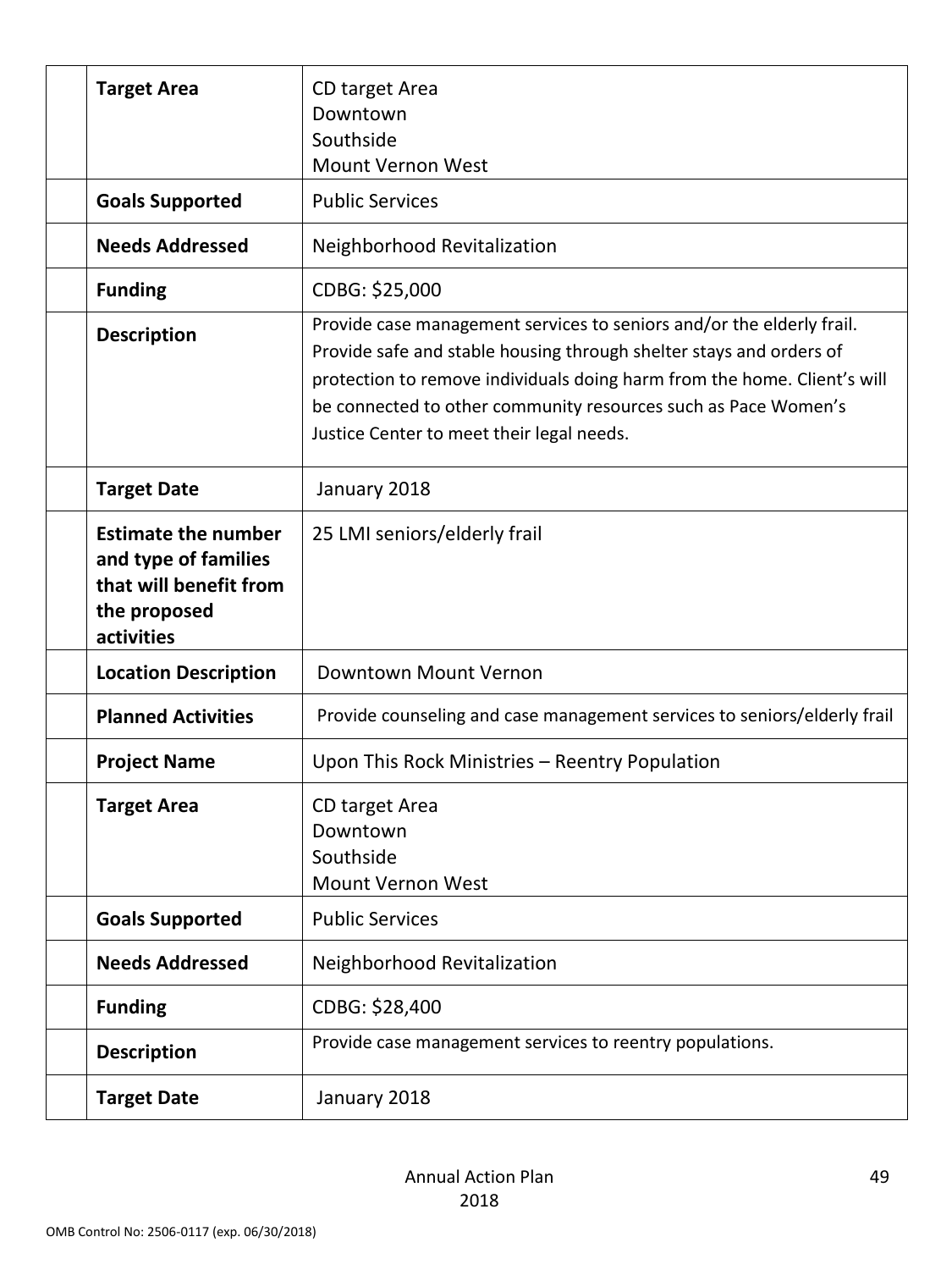| <b>Estimate the number</b><br>and type of families<br>that will benefit from<br>the proposed<br>activities | 40 LMI individuals                                                                                                                                                     |
|------------------------------------------------------------------------------------------------------------|------------------------------------------------------------------------------------------------------------------------------------------------------------------------|
| <b>Location Description</b>                                                                                | Downtown Mount Vernon                                                                                                                                                  |
| <b>Planned Activities</b>                                                                                  | Address the needs of at-risk populations. Provide case management to<br>reentry individuals.                                                                           |
| <b>Project Name</b>                                                                                        | Westchester Residential Opportunities/Mount Vernon United<br>Tenants                                                                                                   |
| <b>Target Area</b>                                                                                         | CD target Area<br>Downtown<br>Southside<br><b>Mount Vernon West</b>                                                                                                    |
| <b>Goals Supported</b>                                                                                     | <b>Public Services</b>                                                                                                                                                 |
| <b>Needs Addressed</b>                                                                                     | Neighborhood Revitalization                                                                                                                                            |
| <b>Funding</b>                                                                                             | CDBG: \$10,000                                                                                                                                                         |
| <b>Description</b>                                                                                         | Assistance for elderly tenants facing eviction; homeless prevention;<br>tenant advocacy                                                                                |
| <b>Target Date</b>                                                                                         | January 2019                                                                                                                                                           |
| <b>Estimate the number</b><br>and type of families<br>that will benefit from<br>the proposed<br>activities | Provide case management services to 75 individuals to address<br>eviction prevention                                                                                   |
| <b>Location Description</b>                                                                                | Downtown                                                                                                                                                               |
| <b>Planned Activities</b>                                                                                  | Maintain tenants in their housing through limiting rent increases,<br>maintaining affordability, advocating for code compliance and<br>emergency financial assistance. |
| <b>Target Date</b>                                                                                         | January 2019                                                                                                                                                           |
| <b>Project Name</b>                                                                                        | Westchester Residential Opportunities- Foreclosure Counseling                                                                                                          |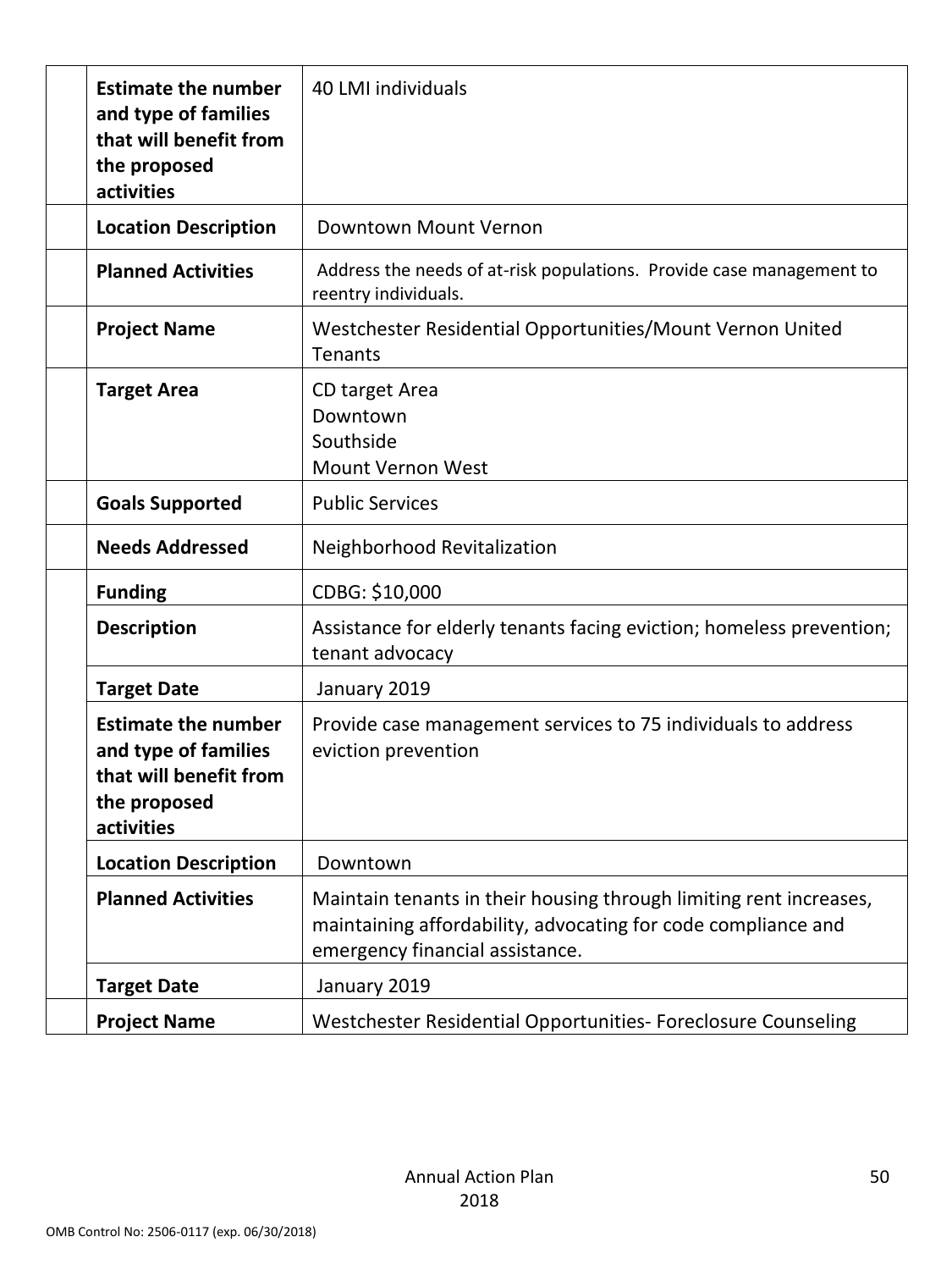| 10                                                  | <b>Target Area</b>                                                                                         | CD target Area<br>Downtown<br>Southside<br><b>Mount Vernon West</b>                                                                                                  |
|-----------------------------------------------------|------------------------------------------------------------------------------------------------------------|----------------------------------------------------------------------------------------------------------------------------------------------------------------------|
| <b>Goals Supported</b><br><b>Affordable Housing</b> |                                                                                                            |                                                                                                                                                                      |
|                                                     | <b>Needs Addressed</b>                                                                                     | Accessible Housing for Seniors/Disabled<br>New Affordable Housing for LMI Households<br>Housing & Services for Persons with HIV/AIDS<br>Services for the Homeless    |
| <b>Funding</b><br>CDBG: \$10,000                    |                                                                                                            |                                                                                                                                                                      |
|                                                     | <b>Description</b>                                                                                         | Fair Housing Counseling & Testing for Low Income Residents                                                                                                           |
|                                                     | <b>Target Date</b>                                                                                         | January 2019                                                                                                                                                         |
|                                                     | <b>Estimate the number</b><br>and type of families<br>that will benefit from<br>the proposed<br>activities | 50-75 LMI households including non-English speaking residents and<br>residents with disabilities will be served 10-15 housing providers<br>and co-op boards.         |
|                                                     | <b>Location Description</b>                                                                                | City-wide                                                                                                                                                            |
|                                                     | <b>Planned Activities</b>                                                                                  | Fair housing education and outreach to LMI residents, community<br>leaders, clergy and govt. officials to make them aware of fair<br>housing rights and obligations. |
| 11<br><b>Project Name</b>                           |                                                                                                            | Westchester Residential Opportunities- Foreclosure Prevention                                                                                                        |
|                                                     | <b>Target Area</b>                                                                                         | CD target Area<br>Downtown<br>Southside<br><b>Mount Vernon West</b>                                                                                                  |
|                                                     | <b>Goals Supported</b>                                                                                     | <b>Affordable Housing</b>                                                                                                                                            |
|                                                     | <b>Needs Addressed</b>                                                                                     | Accessible Housing for Seniors/Disabled<br>New Affordable Housing for LMI Households<br>Housing & Services for Persons with HIV/AIDS<br>Services for the Homeless    |
|                                                     | <b>Funding</b>                                                                                             | CDBG: \$10,000                                                                                                                                                       |
|                                                     | <b>Description</b>                                                                                         | Mortgage and Tax Default Counseling and Foreclosure Prevention.                                                                                                      |
|                                                     | <b>Target Date</b>                                                                                         | January 2019                                                                                                                                                         |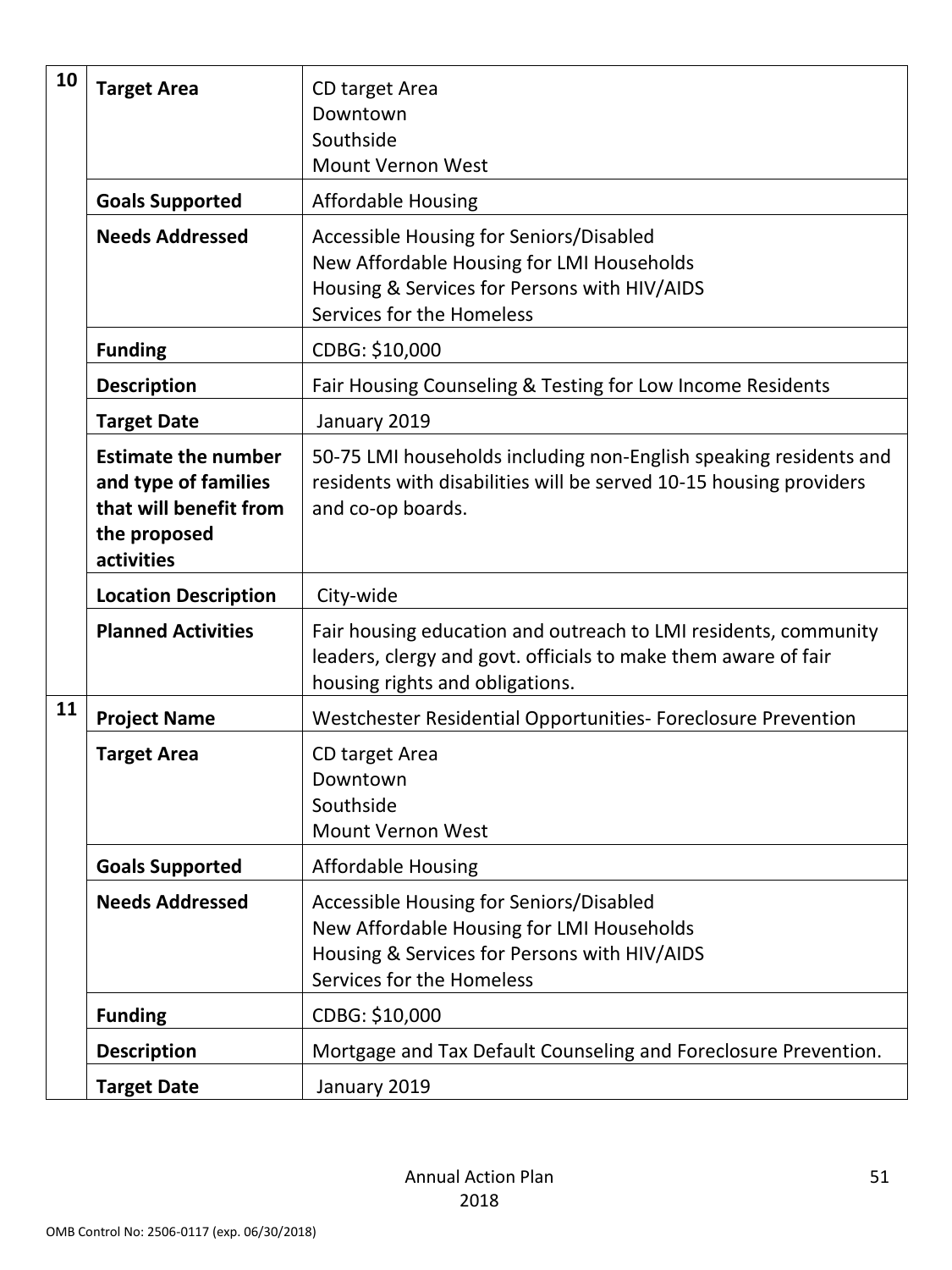| 30-50 eligible LMI households<br><b>Estimate the number</b><br>and type of families<br>that will benefit from<br>the proposed<br>activities |                                                                                                            |                                                                                                                                                                                                                                                 |  |
|---------------------------------------------------------------------------------------------------------------------------------------------|------------------------------------------------------------------------------------------------------------|-------------------------------------------------------------------------------------------------------------------------------------------------------------------------------------------------------------------------------------------------|--|
|                                                                                                                                             | <b>Location Description</b>                                                                                | City-wide                                                                                                                                                                                                                                       |  |
|                                                                                                                                             | <b>Planned Activities</b>                                                                                  | Counseling and advocacy for homeowners faced with foreclosure<br>due to mortgage default and tax liens.                                                                                                                                         |  |
| 12                                                                                                                                          | <b>Project Name</b>                                                                                        | Department of Recreation                                                                                                                                                                                                                        |  |
|                                                                                                                                             | <b>Target Area</b>                                                                                         | CD target Area<br>Downtown<br>Southside<br><b>Mount Vernon West</b>                                                                                                                                                                             |  |
|                                                                                                                                             | <b>Goals Supported</b>                                                                                     | Neighborhood Revitalization                                                                                                                                                                                                                     |  |
|                                                                                                                                             | <b>Needs Addressed</b>                                                                                     | Youth Programs                                                                                                                                                                                                                                  |  |
|                                                                                                                                             | <b>Funding</b>                                                                                             | CDBG: \$70,000                                                                                                                                                                                                                                  |  |
|                                                                                                                                             | <b>Description</b>                                                                                         | Increase recreational opportunities for LMI Youth. The Department<br>of Recreation will partner with YCOP, Halls Track, Razorbacks,<br>Westchester Jets to provide scholarships for youth to participate in<br>basketball, track, and football. |  |
|                                                                                                                                             | <b>Target Date</b>                                                                                         | January 2019                                                                                                                                                                                                                                    |  |
|                                                                                                                                             | <b>Estimate the number</b><br>and type of families<br>that will benefit from<br>the proposed<br>activities | Approximately 200 LMI Youth will have increased recreational<br>opportunities.                                                                                                                                                                  |  |
|                                                                                                                                             | <b>Location Description</b>                                                                                |                                                                                                                                                                                                                                                 |  |
|                                                                                                                                             | <b>Planned Activities</b>                                                                                  | There will be sports activities year round for LMI youth.                                                                                                                                                                                       |  |
| 13                                                                                                                                          | <b>Project Name</b>                                                                                        | Mount Vernon Youth Bureau - World of Work                                                                                                                                                                                                       |  |
|                                                                                                                                             | <b>Target Area</b>                                                                                         | CD target Area<br>Downtown<br>Southside<br>Mount Vernon West                                                                                                                                                                                    |  |
|                                                                                                                                             | <b>Goals Supported</b>                                                                                     | Neighborhood Revitalization                                                                                                                                                                                                                     |  |
|                                                                                                                                             | <b>Needs Addressed</b>                                                                                     | <b>Employment/Job Training</b>                                                                                                                                                                                                                  |  |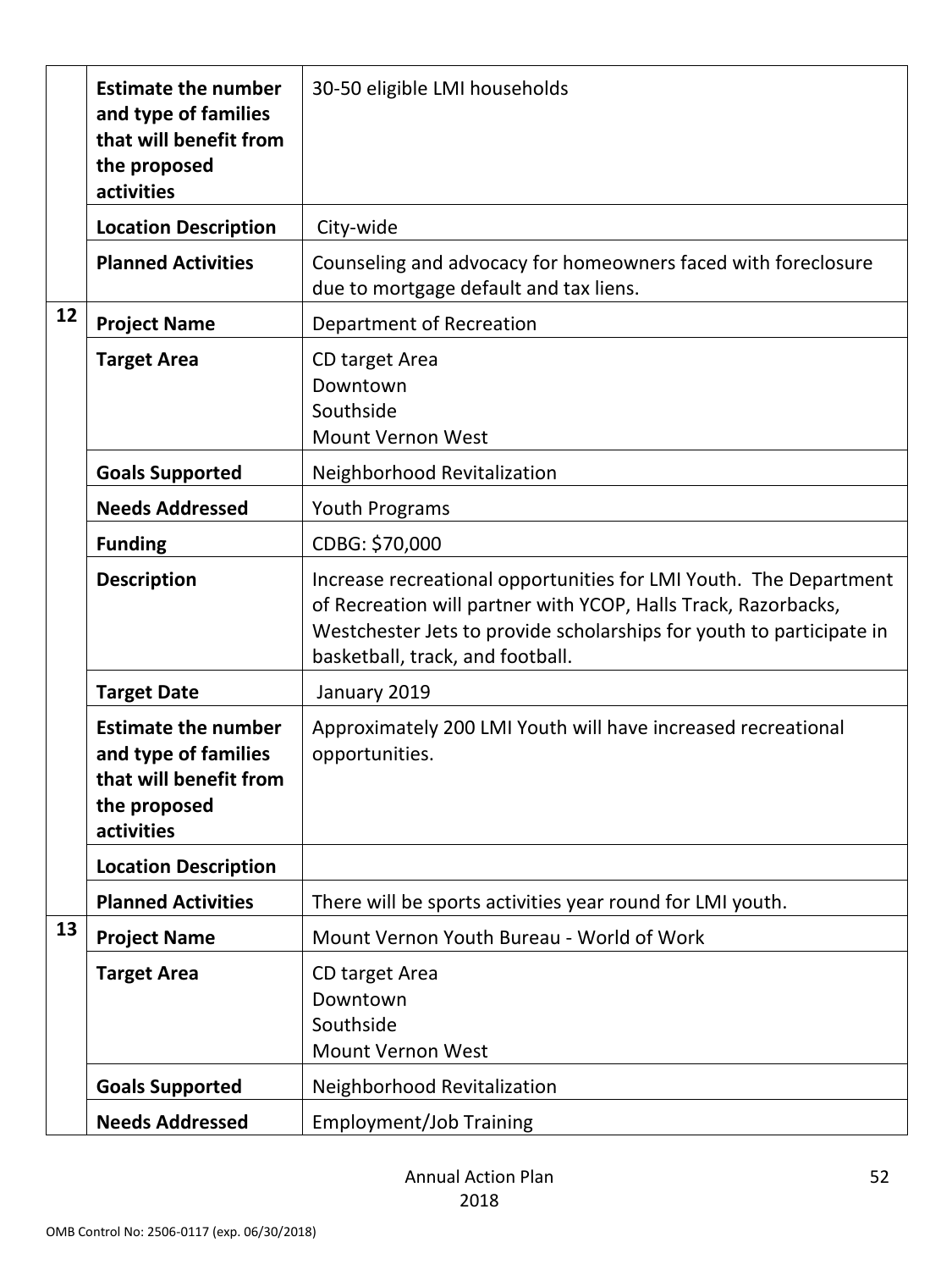|                             | <b>Funding</b>                                                                               | CDBG: \$34,527                                                                                                                                                                                                                                                                                                                                                                                                                                                    |
|-----------------------------|----------------------------------------------------------------------------------------------|-------------------------------------------------------------------------------------------------------------------------------------------------------------------------------------------------------------------------------------------------------------------------------------------------------------------------------------------------------------------------------------------------------------------------------------------------------------------|
|                             | <b>Description</b>                                                                           | Provide after-school and job-training activities for LMI youth<br>ranging in age from 14 years old -18 years old. The Youth Bureau<br>will also partner with St. John Paul and Clement Church and Ujamaa<br>Afterschool Program.                                                                                                                                                                                                                                  |
|                             | <b>Target Date</b>                                                                           | January 2019                                                                                                                                                                                                                                                                                                                                                                                                                                                      |
|                             | <b>Estimate the number</b><br>and type of families<br>that will benefit from<br>the proposed | The Mount Vernon Youth Bureau has a goal to prepare 100 youth<br>for eventual self-sufficiency by providing youth with skills, attitudes<br>and competencies to enter college, the work force, or other<br>meaningful activities.                                                                                                                                                                                                                                 |
|                             | activities                                                                                   | The program will target youth within families that receive public<br>assistance services or parents whose income meets the 200%<br>federal income poverty guidelines. The Youth Bureau will recruit<br>youth that have barrier to employment, including: ex-offender<br>status, court supervision, basis skill deficiency, disability, teen<br>parenting, homelessness, foster care placement, minimal or no<br>working experience, and English Language Learner. |
| <b>Location Description</b> |                                                                                              | St. John, Paul and Clement Church, Ujamaa After School Program,<br>City Hall, non-profit organizations, and the private sector                                                                                                                                                                                                                                                                                                                                    |
|                             | <b>Planned Activities</b>                                                                    | The Mount Vernon Youth Bureau (MVYB) serves 6,000 youth<br>annually and operates after-school and summer programs in 12<br>schools, the public library, and local churches. The MVYB has the<br>largest youth employment operation in the city, utilizing more than<br>50 businesses as training worksites. The MVYB also offers<br>internship and volunteer opportunities for its youth.                                                                         |
| 15                          | <b>Project Name</b>                                                                          | Home Administration                                                                                                                                                                                                                                                                                                                                                                                                                                               |
|                             | <b>Target Area</b>                                                                           | CD target Area<br>Downtown<br>Southside<br><b>Mount Vernon West</b>                                                                                                                                                                                                                                                                                                                                                                                               |
|                             | <b>Goals Supported</b>                                                                       | <b>Program Administration</b>                                                                                                                                                                                                                                                                                                                                                                                                                                     |
|                             | <b>Needs Addressed</b>                                                                       | Accessible Housing for Seniors/Disabled<br>New Affordable Housing for LMI Households<br><b>Residential Rehabilitation</b><br>Housing & Services for Persons with HIV/AIDS                                                                                                                                                                                                                                                                                         |
|                             | <b>Funding</b>                                                                               | HOME: \$46,786                                                                                                                                                                                                                                                                                                                                                                                                                                                    |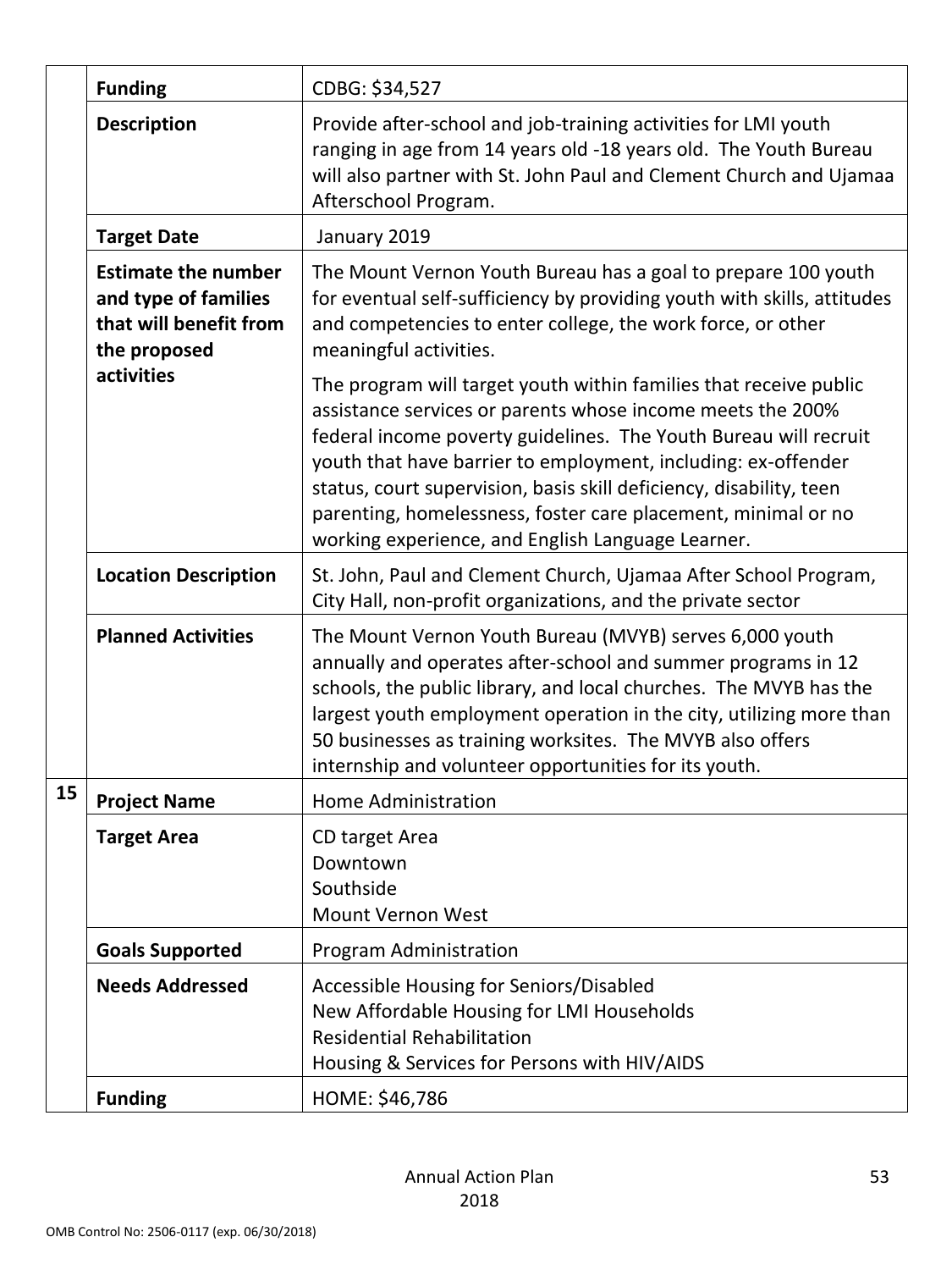|    | <b>Description</b>                                                                                         | Urban Renewal Agency staff to carry out program operations,<br>activities and compliance.                                                                                                              |
|----|------------------------------------------------------------------------------------------------------------|--------------------------------------------------------------------------------------------------------------------------------------------------------------------------------------------------------|
|    | <b>Target Date</b>                                                                                         | January 2019                                                                                                                                                                                           |
|    | <b>Estimate the number</b><br>and type of families<br>that will benefit from<br>the proposed<br>activities |                                                                                                                                                                                                        |
|    | <b>Location Description</b>                                                                                |                                                                                                                                                                                                        |
|    | <b>Planned Activities</b>                                                                                  | HOME funds will be utilized for staff to carry out program<br>operations, activities and compliance.                                                                                                   |
| 16 | <b>Project Name</b>                                                                                        | <b>HOME CHDO</b>                                                                                                                                                                                       |
|    | <b>Target Area</b>                                                                                         | CD target Area<br>Downtown<br>Southside<br><b>Mount Vernon West</b>                                                                                                                                    |
|    | <b>Goals Supported</b>                                                                                     | <b>Affordable Housing</b>                                                                                                                                                                              |
|    | <b>Needs Addressed</b>                                                                                     | Accessible Housing for Seniors/Disabled<br>New Affordable Housing for LMI Households<br><b>Residential Rehabilitation</b><br>Housing & Services for Persons with HIV/AIDS<br>Services for the Homeless |
|    | <b>Funding</b>                                                                                             | HOME: \$170,000                                                                                                                                                                                        |
|    | <b>Description</b>                                                                                         | The CHDO will construct or renovate one to two homes for low-and<br>moderate-income buyers who participate in the home buyer<br>assistance program being established by the City of Mount Vernon.      |
|    | <b>Target Date</b>                                                                                         |                                                                                                                                                                                                        |
|    | <b>Estimate the number</b><br>and type of families<br>that will benefit from<br>the proposed<br>activities | Approximately 2 LMI households                                                                                                                                                                         |
|    | <b>Location Description</b>                                                                                |                                                                                                                                                                                                        |
|    | <b>Planned Activities</b>                                                                                  | Construction and or renovation of 2 homeowner occupied homes                                                                                                                                           |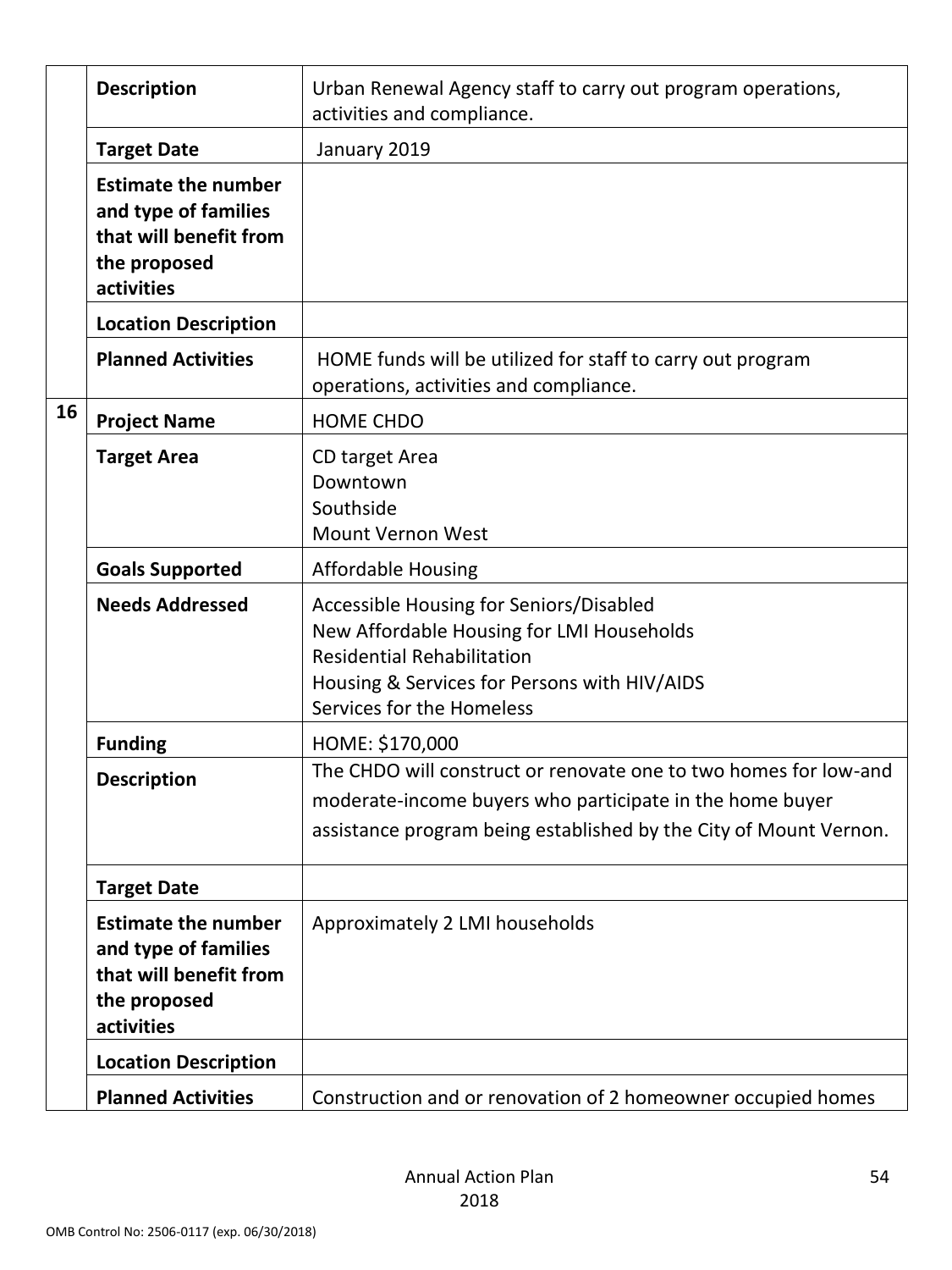| 17 | <b>Project Name</b>                                                                                        | <b>HOME Entitlement Program</b>                                                                                                                                                                                    |
|----|------------------------------------------------------------------------------------------------------------|--------------------------------------------------------------------------------------------------------------------------------------------------------------------------------------------------------------------|
|    | <b>Target Area</b>                                                                                         | CD target Area<br>Downtown<br>Southside<br><b>Mount Vernon West</b>                                                                                                                                                |
|    | <b>Goals Supported</b>                                                                                     | <b>Affordable Housing</b><br>Neighborhood Revitalization                                                                                                                                                           |
|    | <b>Needs Addressed</b>                                                                                     | Accessible Housing for Seniors/Disabled<br>New Affordable Housing for LMI Households<br><b>Residential Rehabilitation</b><br>Housing & Services for Persons with HIV/AIDS<br>Services for the Homeless             |
|    | <b>Funding</b>                                                                                             | HOME: \$200,000                                                                                                                                                                                                    |
|    | <b>Description</b>                                                                                         | The City will partner with a non-profit organization to provide owner<br>occupied residential rehabilitation to LMI households. This program will<br>prioritize assistance to the elderly, disabled, and veterans. |
|    | <b>Target Date</b>                                                                                         |                                                                                                                                                                                                                    |
|    | <b>Estimate the number</b><br>and type of families<br>that will benefit from<br>the proposed<br>activities | Approximately 4 LMI households                                                                                                                                                                                     |
|    | <b>Location Description</b>                                                                                |                                                                                                                                                                                                                    |
|    | <b>Planned Activities</b>                                                                                  | Provide homeowner residential rehabilitation                                                                                                                                                                       |
|    | <b>Project Name</b>                                                                                        | <b>HOME Entitlement Program</b>                                                                                                                                                                                    |
|    | <b>Target Area</b>                                                                                         | CD target Area<br>Downtown<br>Southside<br>Mount Vernon West                                                                                                                                                       |
|    | <b>Goals Supported</b>                                                                                     | <b>Affordable Housing</b><br>Neighborhood Revitalization                                                                                                                                                           |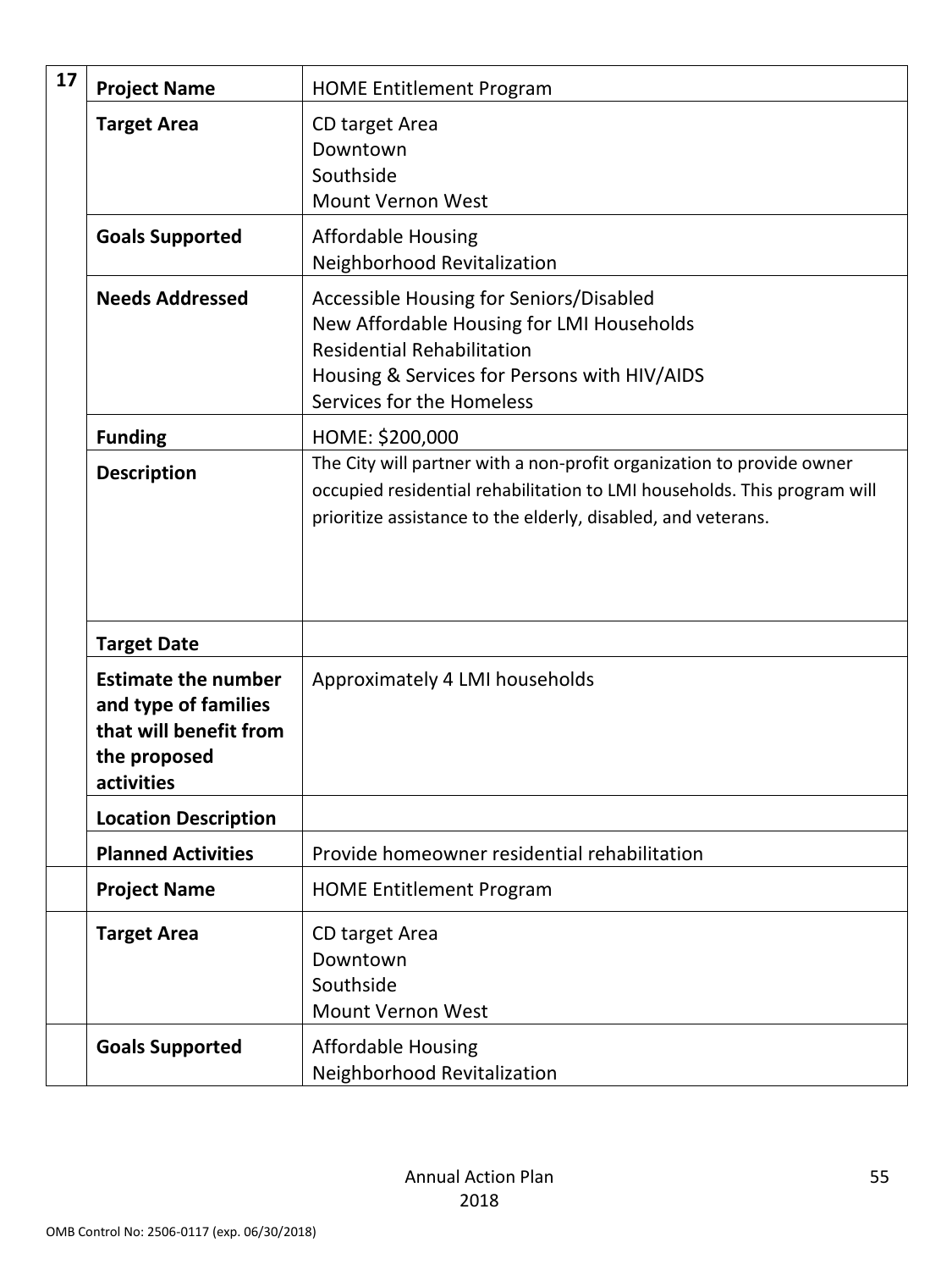| <b>Needs Addressed</b>                                                                                     | Accessible Housing for Seniors/Disabled<br>New Affordable Housing for LMI Households<br><b>Residential Rehabilitation</b><br>Housing & Services for Persons with HIV/AIDS<br>Services for the Homeless |
|------------------------------------------------------------------------------------------------------------|--------------------------------------------------------------------------------------------------------------------------------------------------------------------------------------------------------|
| <b>Funding</b>                                                                                             | HOME: \$51,070                                                                                                                                                                                         |
| <b>Description</b>                                                                                         | The City will partner with a non-profit organization to provide<br>homebuyer assistance program to LMI households.                                                                                     |
| <b>Target Date</b>                                                                                         |                                                                                                                                                                                                        |
| <b>Estimate the number</b><br>and type of families<br>that will benefit from<br>the proposed<br>activities | Approximately 4 LMI households                                                                                                                                                                         |
| <b>Location Description</b>                                                                                |                                                                                                                                                                                                        |
| <b>Planned Activities</b>                                                                                  | Provide homebuyers assistance                                                                                                                                                                          |

## **AP-50 Geographic Distribution – 91.220(f)**

#### <span id="page-55-0"></span>*Description of the geographic areas of the entitlement (including areas of low-income and minority concentration) where assistance will be directed*

<span id="page-55-1"></span>CDBG and HOME activities are proposed for Census Block Groups which are located on the City's south and west sides where there is a majority concentration of LMI households and the minority concentrations of Black/African American and Hispanic households are highest (>74 percent for Black/African American and 23.0 – 46.5 percent for Hispanic households). Therefore, in FY 2018 the City will continue to fund activities in the Census Tracts, which will result in a direct area or low/moderate clientele benefit.

#### **Geographic Distribution**

| <b>Target Area</b>       | <b>Percentage of Funds</b> |
|--------------------------|----------------------------|
| CD target Area           |                            |
| Downtown                 |                            |
| Southside                |                            |
| <b>Mount Vernon West</b> |                            |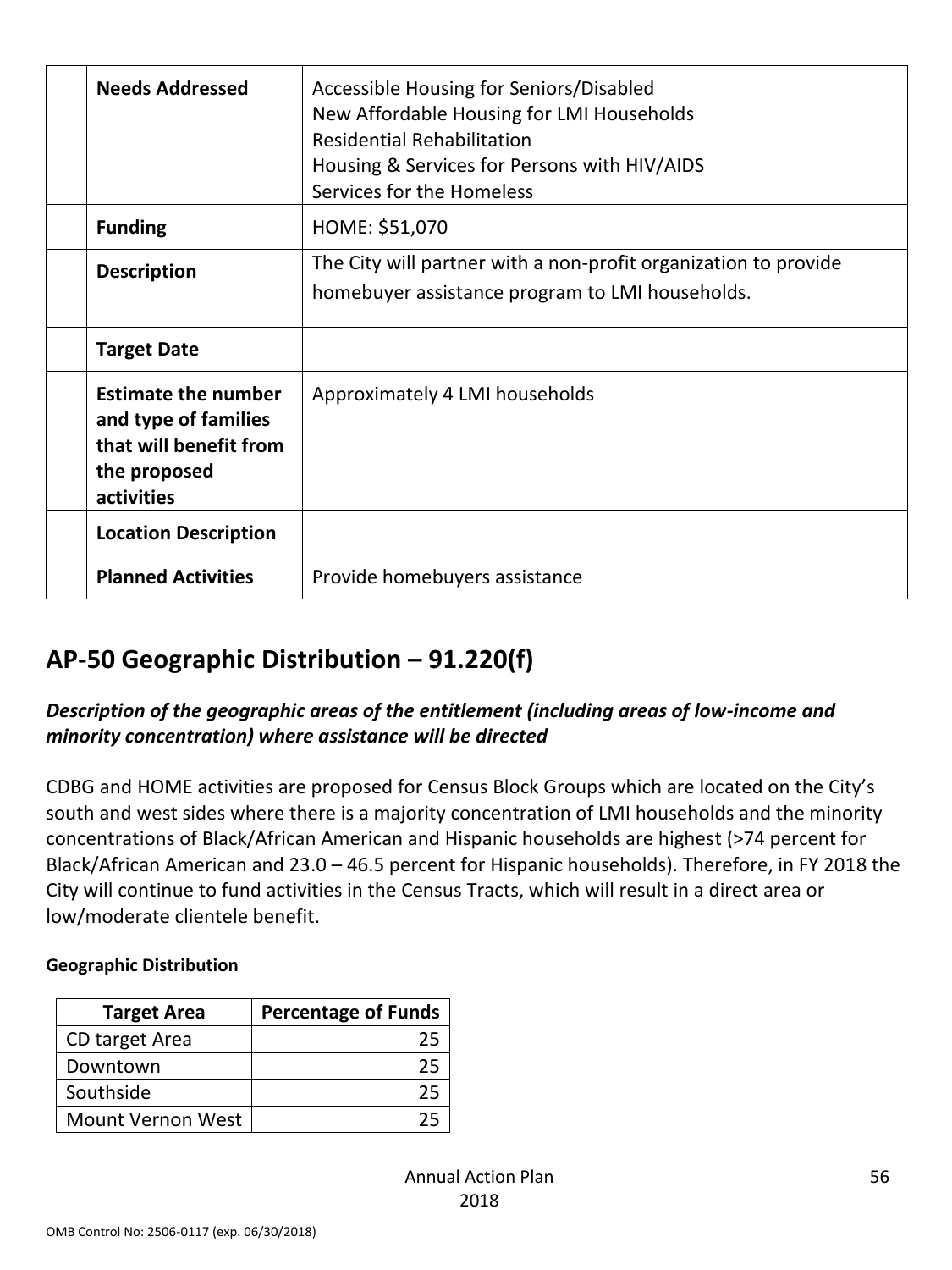#### *Rationale for the priorities for allocating investments geographically*

<span id="page-56-0"></span>These areas were identified during the public survey and by stakeholders as most in need of investment. The CD Target Area includes all Census Tracts which have a majority of low-income households. The three local target areas identified as part of this Consolidated Plan: Downtown, Mount Vernon West and Southside are specific neighborhoods which were most often identified as "in need".

In addition, the annual planning process gathered input from community members regarding housing, neighborhood improvements, including public safety and infrastructure improvements needed in specific neighborhoods. All comments were considered when prioritizing activities and improvements.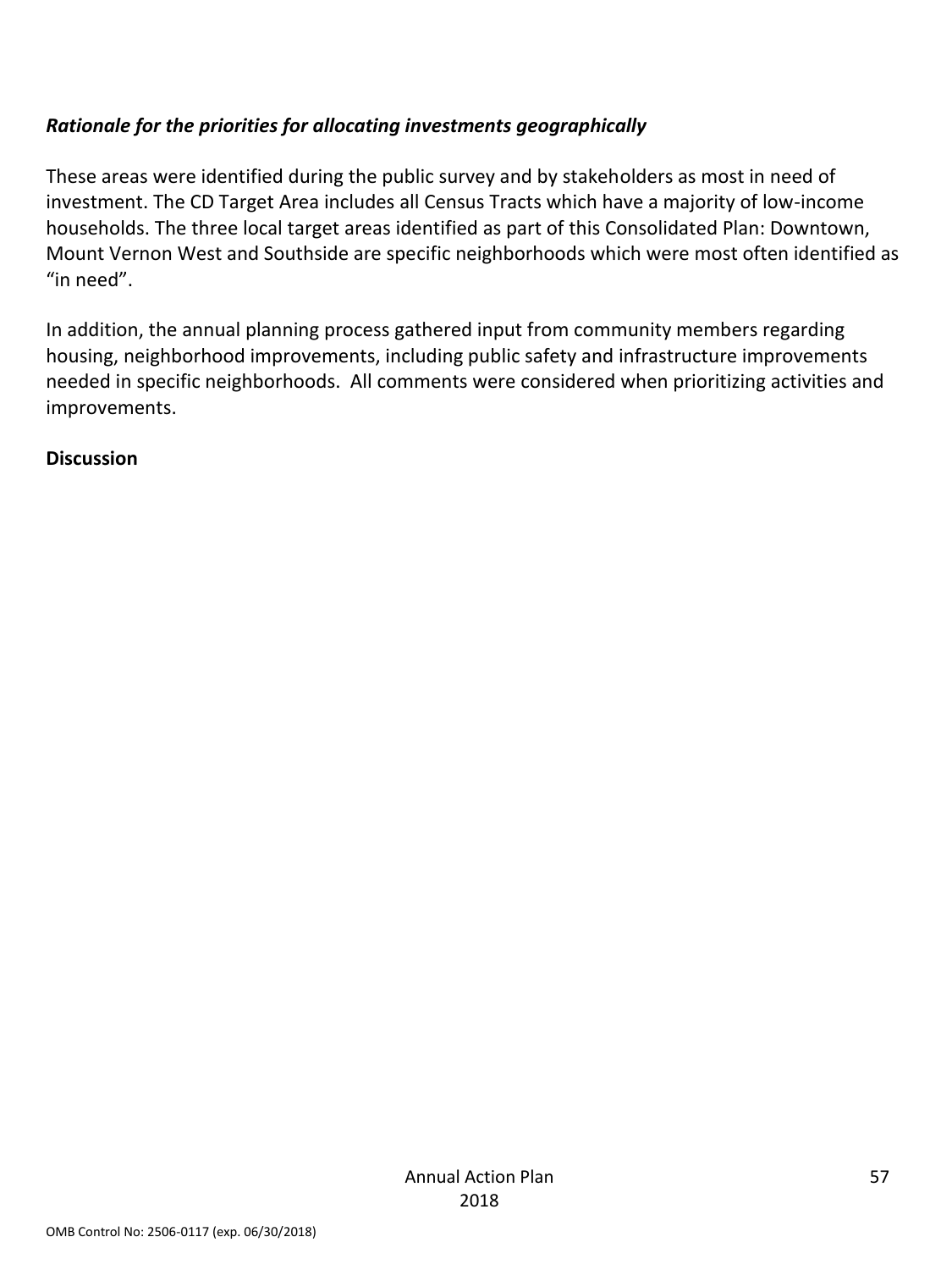## **Affordable Housing**

## **AP-55 Affordable Housing – 91.220(g)**

### <span id="page-57-1"></span><span id="page-57-0"></span>*Introduction*

The City of Mount Vernon administers CoC Permanent Supportive Housing (PSH) projects for homeless individuals, including beds targeted to Veterans and families with children. Participants in these PSH projects receive housing plus supportive services including case management and linkages to community services and benefits.

<span id="page-57-2"></span>Mount Vernon also provides funding to The Guidance Center of Westchester which provides outreach and referral services to the homeless or those at-risk of homelessness including recently released female inmates, pregnant teens, families with housing problems and immigration needs and the elderly.

The City of Mount Vernon is planning to utilize HOME funds to establish a homebuyer assistance program, residential rehabilitation program, and work with a CHDO organization to acquire and rehab homes for low-income individuals.

| One Year Goals for the Number of Households to be |     |  |
|---------------------------------------------------|-----|--|
| <b>Supported</b>                                  |     |  |
| <b>Homeless</b>                                   | 57  |  |
| Non-Homeless                                      | 200 |  |
| Special-Needs                                     | 45  |  |
| otal.                                             |     |  |

| One Year Goals for the Number of Households Supported |    |  |
|-------------------------------------------------------|----|--|
| <b>Through</b>                                        |    |  |
| <b>Rental Assistance</b>                              |    |  |
| The Production of New Units                           |    |  |
| <b>Rehab of Existing Units</b>                        | 80 |  |
| <b>Acquisition of Existing Units</b>                  |    |  |
| Total                                                 |    |  |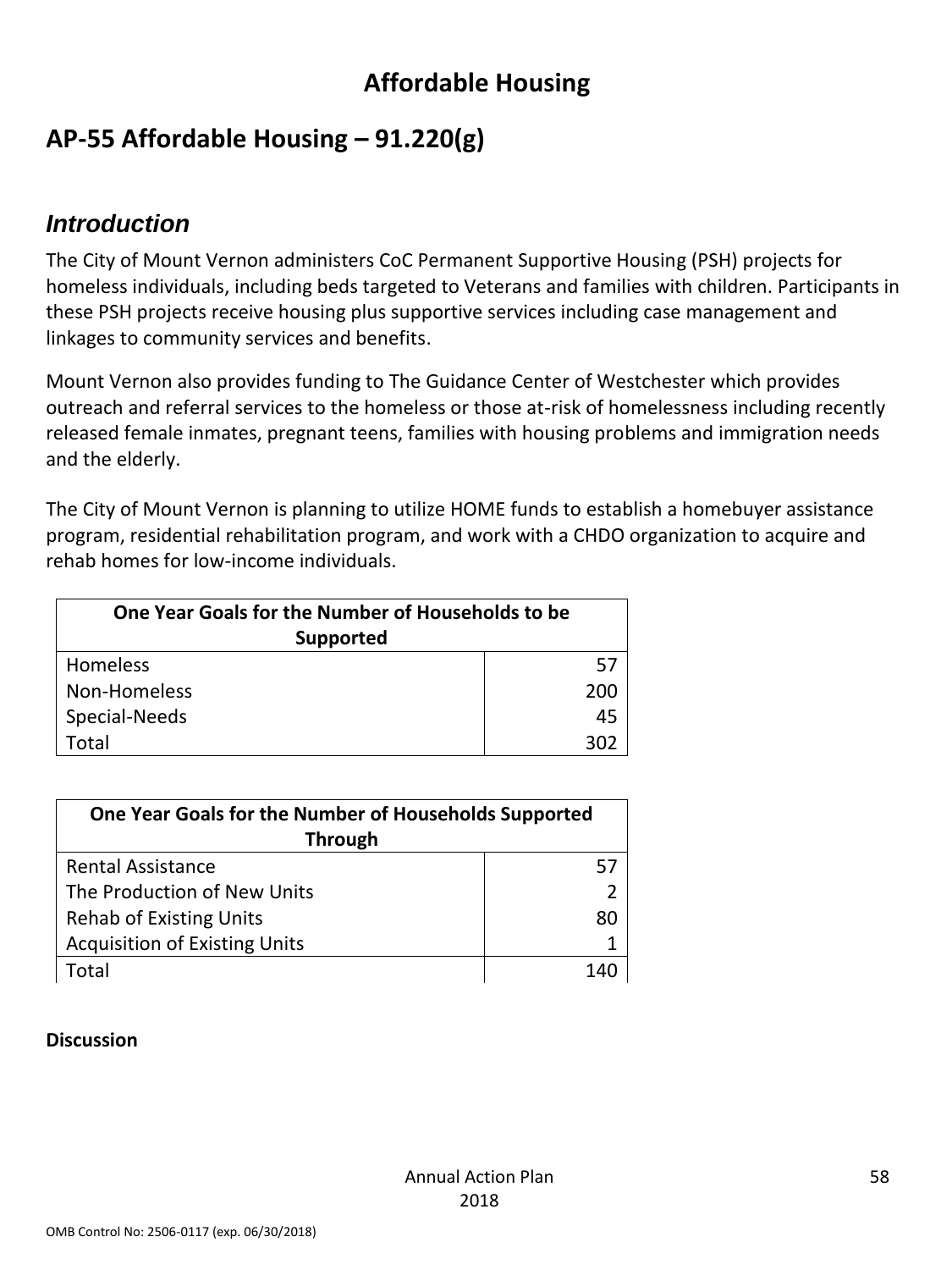## **AP-60 Public Housing** *–* **91.220(h)**

### *Introduction*

<span id="page-58-0"></span>Not applicable. The City does not have any public housing or a Public Housing Authority.

#### <span id="page-58-1"></span>**Actions planned during the next year to address the needs to public housing**

Not applicable. The City does not have any public housing or a Public Housing Authority.

#### **Actions to encourage public housing residents to become more involved in management and participate in homeownership**

Not applicable. The City does not have any public housing or a Public Housing Authority.

#### **If the PHA is designated as troubled, describe the manner in which financial assistance will be provided or other assistance**

Not applicable. The City does not have any public housing or a Public Housing Authority.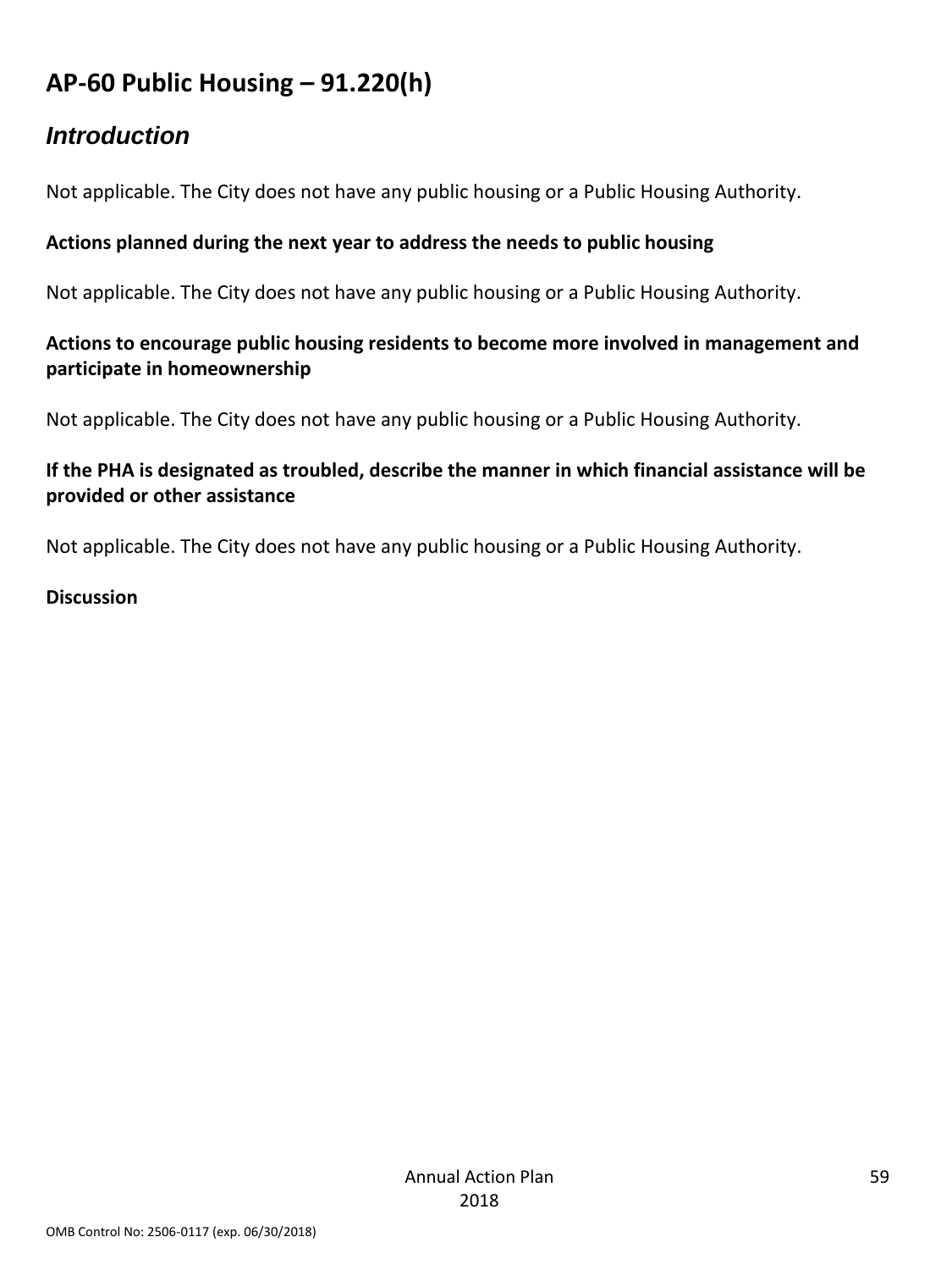## **AP-65 Homeless and Other Special Needs Activities – 91.220(i)**

### *Introduction*

<span id="page-59-0"></span>The Mount Vernon Urban Renewal Agency strives to find innovative ways to reduce and end homelessness in the City of Mount Vernon. The following section describes how this need will be addressed.

#### <span id="page-59-1"></span>**Describe the jurisdictions one-year goals and actions for reducing and ending homelessness including**

#### **Reaching out to homeless persons (especially unsheltered persons) and assessing their individual needs**

The City of Mount Vernon participates in a coordinated effort to house homeless individuals, including veterans who are living on the street or in homeless shelters, through the Westchester Continuum of Care (COC). The City of Mount Vernon is the recipient of a COC grant, which includes funding for homeless outreach in Mount Vernon. Homeless individuals identified through this outreach can be housed by the linked Mount Vernon CoC Permanent Supportive Housing. Westchester also has five outreach teams that target different populations and cover 100% of the CoC geographic area including 3 countywide mobile mental health outreach teams, and countywide outreach for substance abusers. Outreach workers work to link all homeless encountered to housing and services. All persons engaged are entered into HMIS for identification, tracking, and referral. Specialized outreach engages Spanish speakers, LGBT, youth, and veterans.

Individuals who decline assistance or are otherwise hard to engage are brought to the CoC case conference workgroup which enacts housing plans for all cases reviewed. The group is attended by street outreach, shelter staff, housing providers, and agencies offering supportive services. The group coordinates action among all attendees to assist these hard to engage clients.

Mount Vernon has formally requested that the Westchester CoC and Westchester County (using ESG funds) add additional street outreach resources specifically targeted to the City of Mount Vernon.

#### **Addressing the emergency shelter and transitional housing needs of homeless persons**

In August and September 2017, the URA was alerted by HUD's field office that \$67,440.00 in 2010 Emergency Shelter Grant funds were at risk of being recaptured if not committed and expended by the end of Fiscal Year 2017. The URA engaged three non-profit organizations that provide services to the homeless to expend the remaining funds. Those three organizations – Legal Services of the Hudson Valley, The Guidance Center of Westchester, and the Mount Vernon Neighborhood Health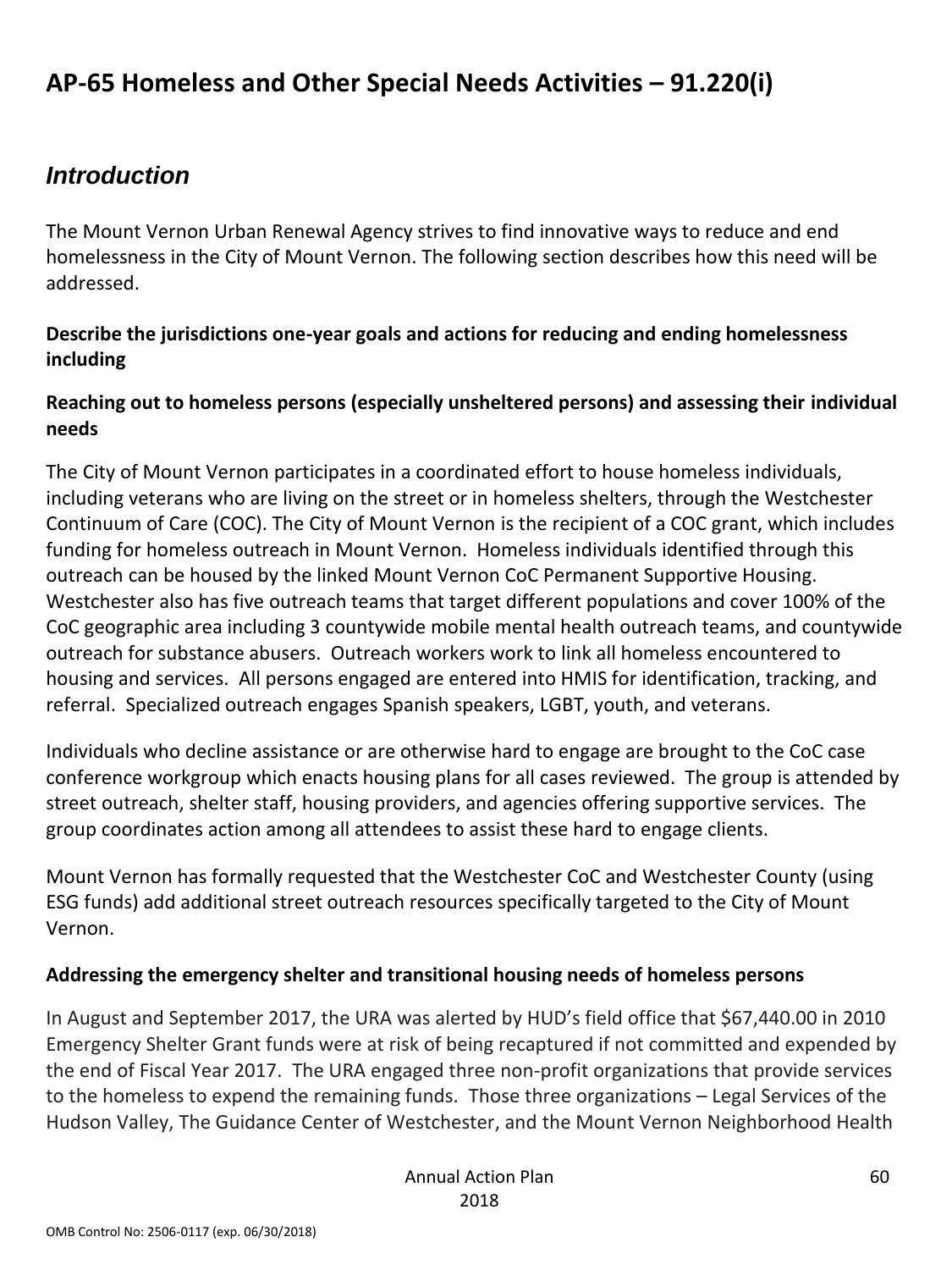Center, provided a range of services to the homeless, including legal, medical, and housing-related services.

Through the Westchester Continnum of Care, Mount Vernon coordinates with the County on emergency shelter and transitional housing located with out City. There are currently two emergency shelters for families in Mount Vernon with 240 total beds, plus another 240 beds of Transitional Housing for homeless housing in Mount Vernon.

**Helping homeless persons (especially chronically homeless individuals and families, families with children, veterans and their families, and unaccompanied youth) make the transition to permanent housing and independent living, including shortening the period of time that individuals and families experience homelessness, facilitating access for homeless individuals and families to affordable housing units, and preventing individuals and families who were recently homeless from becoming homeless again**

Homeless services in the Westchester CoC are delivered by a network of local and Federal government, non-profit agencies, mental-health service organizations, affordable housing developers, public housing authorities, youth homeless providers, school administrators, victim service providers, and veterans service organizations.

The City of Mount Vernon sits on the Westchester CoC Board. The City participates in monthly CoC Board meetings. Members of the URA staff meet with officials of the Westchester County Continuum of Care consortia on a monthly basis to discuss mutual needs, resources and services that maximize and coordinate programs and services to the homeless.

Westchester County Department of Social Services (DSS) operates four district offices that act as access points for households in housing crisis. Homeless households are placed by DSS into 24-hour emergency shelters for single adults, homeless families, victims of domestic violence, and youth.

The Westchester CoC implemented a Coordinated Entry system beginning December 2017. Homeless households can access Coordinated Entry at DSS District Offices, DSS emergency and overnight shelters, and through street outreach workers. Homeless persons in Coordinated Entry are assessed for severity of need, length of time homeless, and specific disabilities and barriers. Westchester CoC is working to improve the Coordinated Entry system to reduce the time households experienced homelessness.

In addition, the County provides homeless outreach teams that work with local police departments to identify and shelter homeless persons on the streets. The Veterans Administration, an active member of the CoC, also has mobile workers who conduct outreach in shelters and on the streets.

Westchester created the Patriot Housing Initiative in 2013, meeting weekly in order to coordinate outreach and rehousing for homeless veterans. Veteran homelessness in Westchester continued to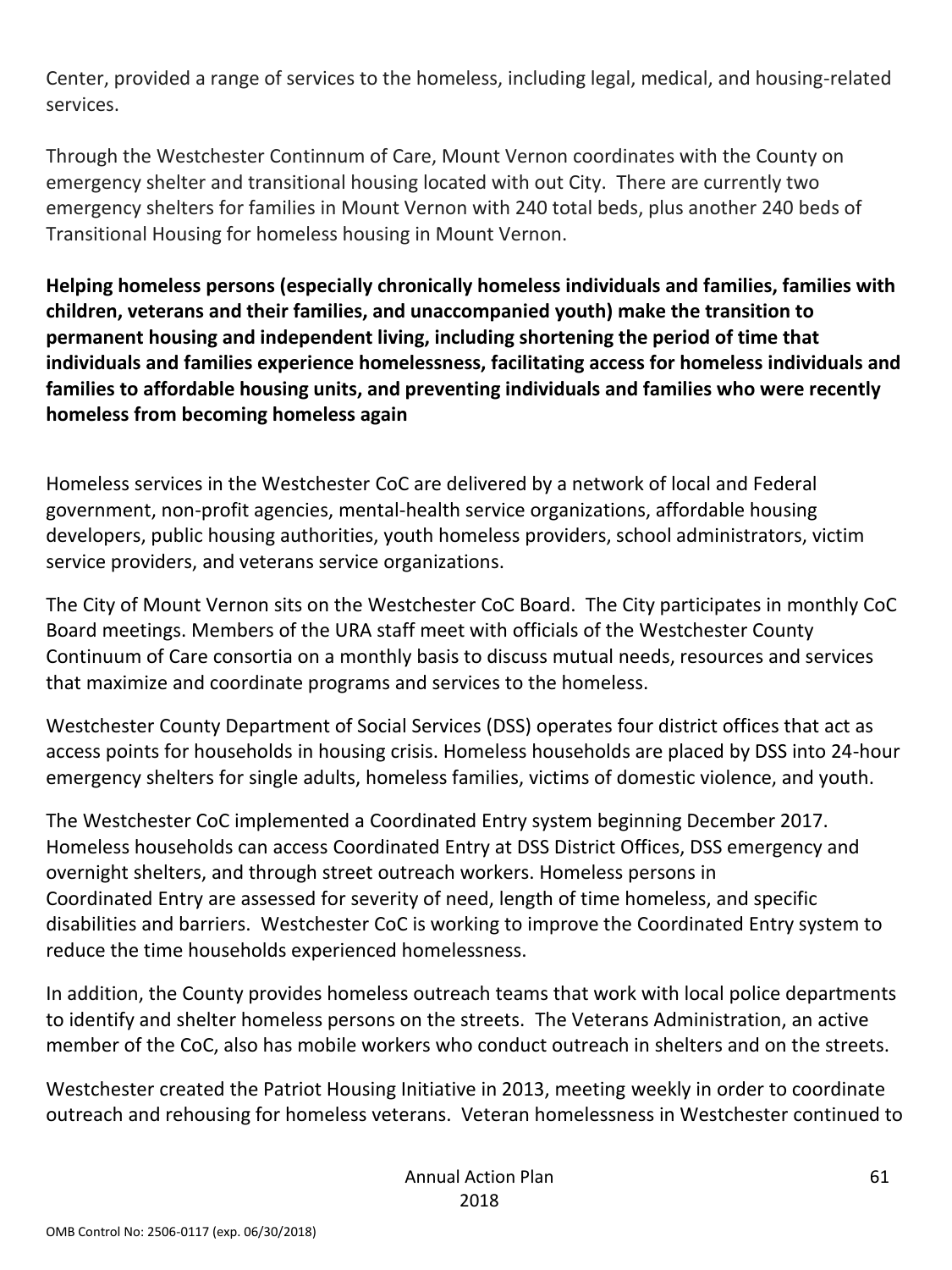decrease due to focused local effort. By the middle of 2018, Patriot Housing Initiative has rehoused over 600 veterans, including many who had been homeless for years or decades.

The City of Mount Vernon administers CoC Permanent Supportive Housing (PSH) projects, including beds targeted to Veterans and families with children. Participants in these PSH project receive housing plus supportive services including case management and linkages to community services and benefits.

**Helping low-income individuals and families avoid becoming homeless, especially extremely lowincome individuals and families and those who are: being discharged from publicly funded institutions and systems of care (such as health care facilities, mental health facilities, foster care and other youth facilities, and corrections programs and institutions); or, receiving assistance from public or private agencies that address housing, health, social services, employment, education, or youth needs.**

The City of Mount Vernon's Urban Renewal Agency partnered with Westchester Residential Opportunities (WRO), Legal Services of the Hudson Valley (LSHV), and the Mount Vernon United Tenants Association (MVUTA) to assist low-income families at risk of becoming displaced, and potentially homeless, due to foreclosure and/or eviction proceedings. Details for WRO and LSHV are listed above. The MVUTA provided the following:

Maintained tenants in their permanent homes, successfully re-housed tenants, improved and maintained essential services in tenants' apartments, limited rent increases and maintained affordability for clientele, and provided a safer, code-compliance, and more dignified housing experience. MVUTA also held monthly tenant meetings.

Sent out bi-monthly mailing to their local Mount Vernon member families of more than 230 members and delivered flyers to buildings in Mount Vernon outlining United Tenants' services.

Client intake was performed in MVUTA offices, helped clients prepare documents, and conducted case-management services for at-risk tenants. In addition, MVUTA worked closely with Legal Services of the Hudson Valley and Westchester Residential Opportunities, including regularly cosponsoring public forums with both organizations.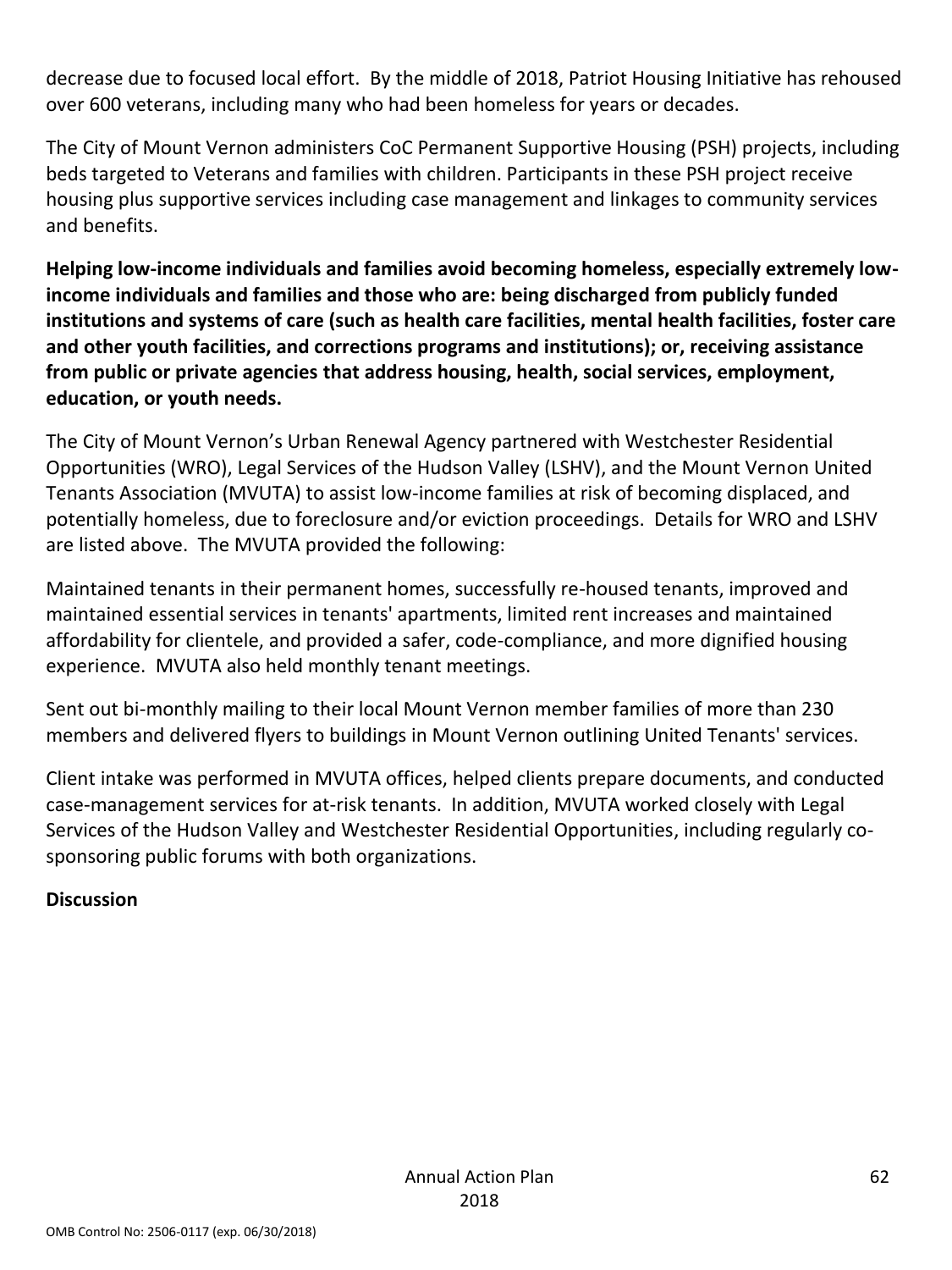## **AP-75 Barriers to affordable housing – 91.220(j)**

## *Introduction*

<span id="page-62-0"></span>The City of Mount Vernon will continue to work towards removing barriers to affordable housing. The City/Agency will work to implement listed strategies in the upcoming year.

<span id="page-62-1"></span>**Actions it planned to remove or ameliorate the negative effects of public policies that serve as barriers to affordable housing such as land use controls, tax policies affecting l will and, zoning ordinances, building codes, fees and charges, growth limitations, and policies affecting the return on residential investment**

#### **Affordable Housing to Serve Protected Classes**

- Mount Vernon is working with developers and CHDOs to expand the number of affordable accessible units available.
- Mount Vernon is working with developers and CHDOS to provide quality affordable housing to LMI individuals and families.

#### **Discriminatory Lending Policies and Practices**

- Mount Vernon is working with Westchester Residential Opportunities (WRO) to address discrimination against people in protected classes by real estate and other housing professionals that may go undetected and unaddressed if not adequately monitored and enforced. WRO provides workshops to educate the public, lenders, and real estate agents on fair housing and enforcement opportunities.
- Westchester Residential Opportunities provides housing counseling services and financial education sessions in Mount Vernon on a regular basis.
- Create a Mount Vernon Affordable Housing Fair by encouraging financial institutions to partner with realtors and public and private housing professionals to educate, prepare and equip renters for home-ownership. This will increase minority and low income household ownership.
- Establish Bi-Annual fair Housing Work Group. The workgroup can review progress to plan action steps that remove impediments to fair housing choice as well as identify new or potential impediments.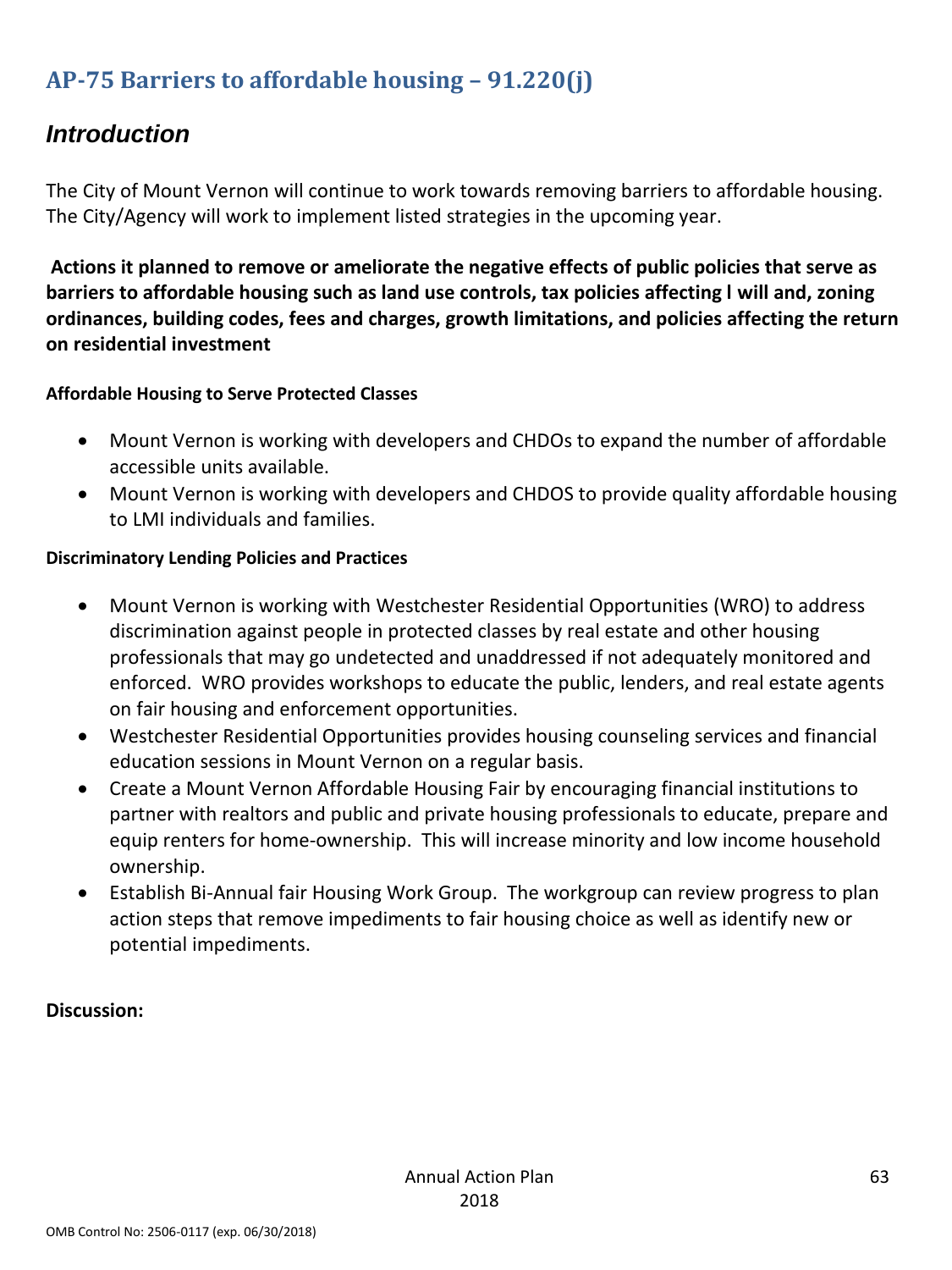### **AP-85 Other Actions – 91.220(k)**

## *Introduction*

<span id="page-63-0"></span>The City will continue supporting and coordinating assistance among advocacy groups providing services to the underserved non-homeless special needs population.

#### <span id="page-63-1"></span>**Actions planned to address obstacles to meeting underserved needs**

One of the greatest obstacles to meeting the underserved needs is the amount of funding available. To combat this issue, the Mount Vernon Urban Renewal Agency (URA) partners with many agencies to create larger and more sustainable impacts in the community.

Examples include but are not limited to the following:

Youth Programs - including after-school, summer and recreational programs, are needed. Particularly those that focus on STEM and help students identify and prepare for higher education or the workforce.

Housing Related Activities - Fair housing activities to educate residents and their housing rights as well as assist those who are being treated unfairly in the rental assistance market. In addition, the URA also provides funding to address mortgage foreclosure prevention activities.

Elder Abuse - The City has partnered with Family Services of Westchester (FSW) to provide resources to improve the safety and well-being of older adults living in Mount Vernon who are at risk of abuse from family members. FSW reaches out to seniors isolated in the community who have been identified, assesses them for safety, engages them and offers support and case management, counseling and other services.

#### **Actions planned to foster and maintain affordable housing**

The City will continue to collaborate with local housing and community development organizations to foster and maintain affordable housing. The City will take a comprehensive approach to revitalize neighborhoods utilizing HOME funds. HOME funds will be used to establish a homebuyer assistance program and a homeowner residential rehabilitation program. The City is partnering with Habitat of Humanity, Allied Community Enterprise, and Westchester Residential Opportunities.

#### **Actions planned to reduce lead-based paint hazards**

Lead-based paint hazards continues to be an issue in the City of Mount Vernon as almost all of the housing in the City was constructed prior to 1978. The City relies on the County to address abatement of lead-based paint in Mount Vernon's aged housing stock. Buildings and properties identified as potential hazards are referred to the County of Westchester Department of Health or to the Westchester County Department of Planning-administered Lead Safe Westchester program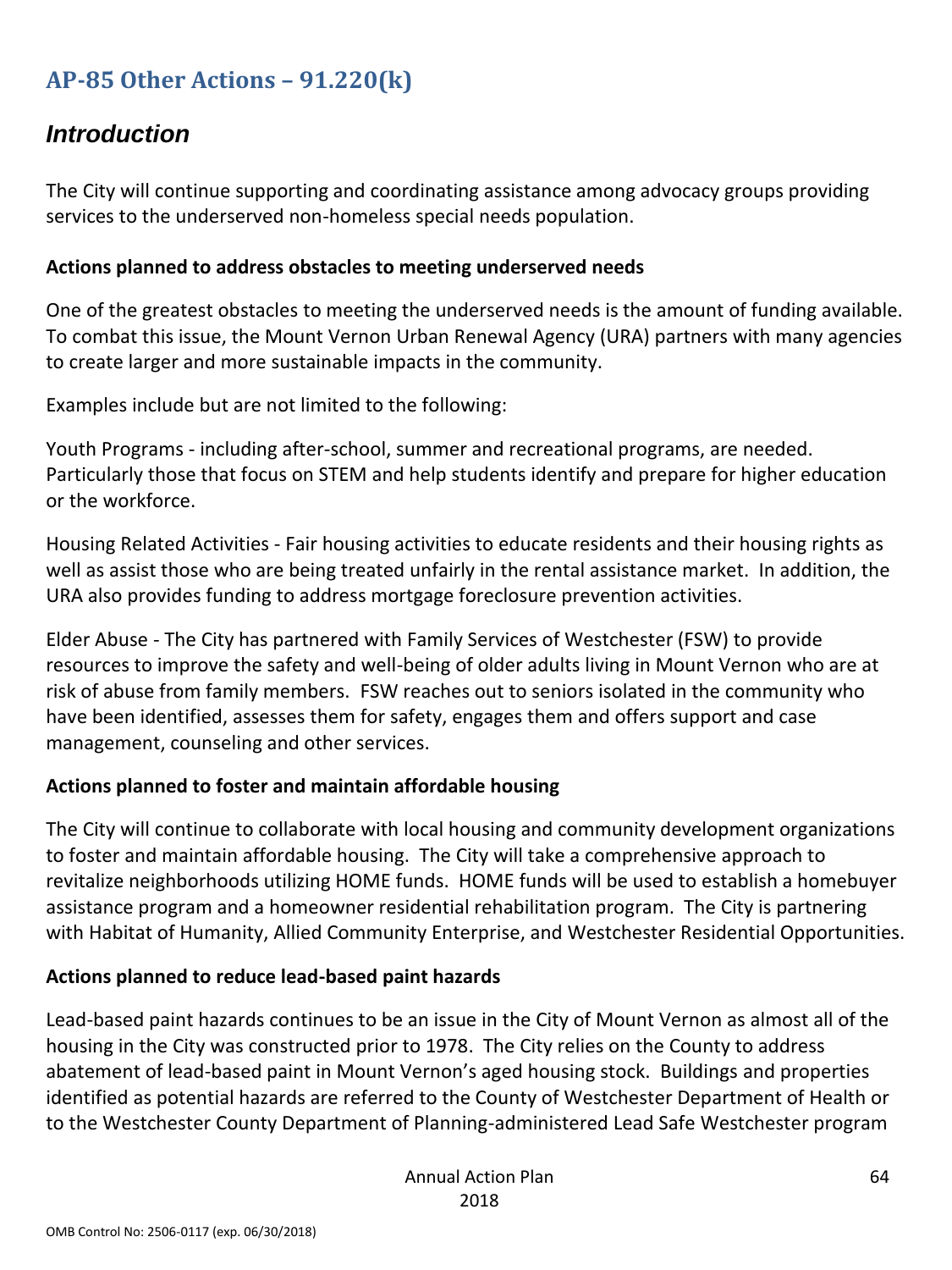for appropriate action.

#### **Actions planned to reduce the number of poverty-level families**

The City of Mount Vernon, through its Urban Renewal Agency, has utilized some of its CDBG funding allocation to provide scholarships to low income individuals pursuing post-secondary education at colleges, trade schools, or vocational schools.

The City also provides educational and training programs for youth and reentry individuals.

The City has funded organizations that are devoted to tenant protection, which helps prevent homelessness. Such organizations include the Mount Vernon Tenants Association, Westchester Residential Opportunities, and Legal Services of the Hudson Valley. Homelessness continues, however, to be a challenge, as it is in many parts of the county, state and country.

#### **Actions planned to develop institutional structure**

The City of Mount Vernon Office of Planning and Economic Development/Urban Renewal Agency is responsible for the administration of the CDBG program. Effective delivery of the program requires constant communication and coordination with numerous City Departments, non-profit agencies, potential residential and commercial consumers, and other funding agencies.

Gaps in the institutional structure are the result of staff turnover, change in agency leadership, lack of training, and lack of full time employees to support the work. Within the Office of Planning and Community Development, CDBG duties is conducted by one staff person with consultants providing support as available or needed.

The lack of staff makes it challenging to adequately deliver CDBG programs, monitoring requirements, write program manuals and strengthen CDBG structure.

#### **Actions planned to enhance coordination between public and private housing and social service agencies**

The Mount Vernon Urban Renewal Agency (URA) in conjunction with Mount Vernon Department of Planning and Community Development facilitates regular meetings of service providers to oversee strategy implementation and to ensure coordination of efforts at the local level.

WestHELP operates a County Department of Social Services (DSS) funded emergency shelter for households with children within the City of Mount Vernon, with capacity for 46 families. Through the DSS District Office at 100 East First Street in Mount Vernon, families and individuals also have access to other DSS funded shelters, transitional housing, homeless prevention funds, and mainstream benefits such as Medicaid, SNAP, NYS CHIP, WIC, and TANF.

There are ongoing discussions with the Westchester Continuum of Care program concerning strategies for implementing improved systems of communication between service providers, the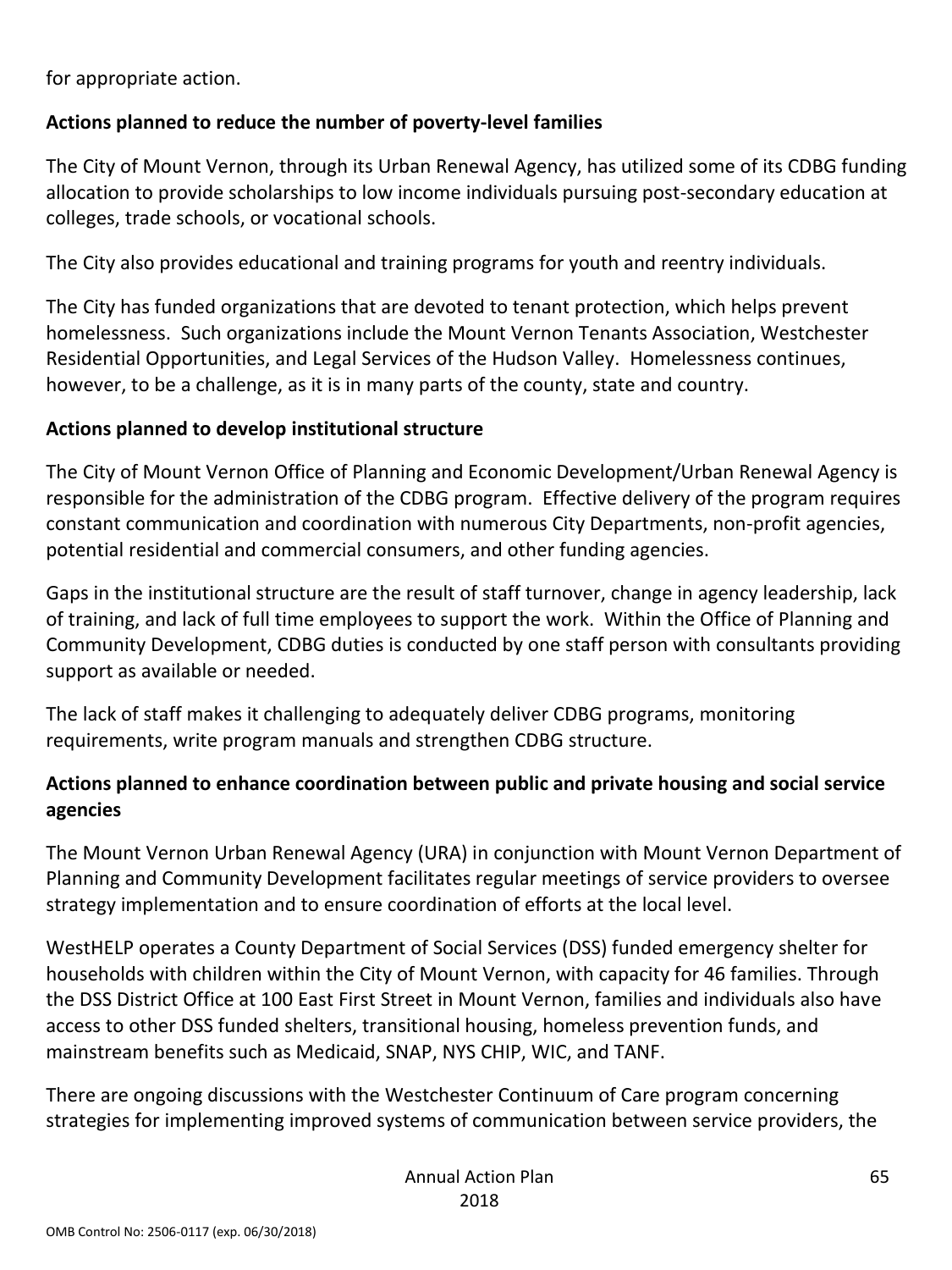identification of barriers to the provision of services, and the assessment of community needs.

**Discussion:** 

## **Program Specific Requirements**

## **AP-90 Program Specific Requirements – 91.220(l)(1,2,4)**

### *Introduction*

#### <span id="page-65-0"></span>**Community Development Block Grant Program (CDBG) Reference 24 CFR 91.220(l)(1)**

<span id="page-65-1"></span>Projects planned with all CDBG funds expected to be available during the year are identified in the Projects Table. The following identifies program income that is available for use that is included in projects to be carried out.

| 1. The total amount of program income that will have been received before the       |              |
|-------------------------------------------------------------------------------------|--------------|
| start of the next program year and that has not yet been reprogrammed               | \$227,847.51 |
| 2. The amount of proceeds from section 108 loan guarantees that will be used        |              |
| during the year to address the priority needs and specific objectives identified in |              |
| the grantee's strategic plan.                                                       | 0            |
| 3. The amount of surplus funds from urban renewal settlements                       | $\Omega$     |
| 4. The amount of any grant funds returned to the line of credit for which the       |              |
| planned use has not been included in a prior statement or plan                      | $\Omega$     |
| 5. The amount of income from float-funded activities                                | $\Omega$     |
| <b>Total Program Income:</b>                                                        | \$227,847.51 |
|                                                                                     |              |
|                                                                                     |              |

#### **Other CDBG Requirements**

| 1. The amount of urgent need activities                                                                                                                                                                                                                                                                                                                                                                 | 0      |
|---------------------------------------------------------------------------------------------------------------------------------------------------------------------------------------------------------------------------------------------------------------------------------------------------------------------------------------------------------------------------------------------------------|--------|
| 2. The estimated percentage of CDBG funds that will be used for activities that<br>benefit persons of low and moderate income. Overall Benefit - A consecutive<br>period of one, two or three years may be used to determine that a minimum<br>overall benefit of 70% of CDBG funds is used to benefit persons of low and<br>moderate income. Specify the years covered that include this Annual Action |        |
| Plan.                                                                                                                                                                                                                                                                                                                                                                                                   | 80.00% |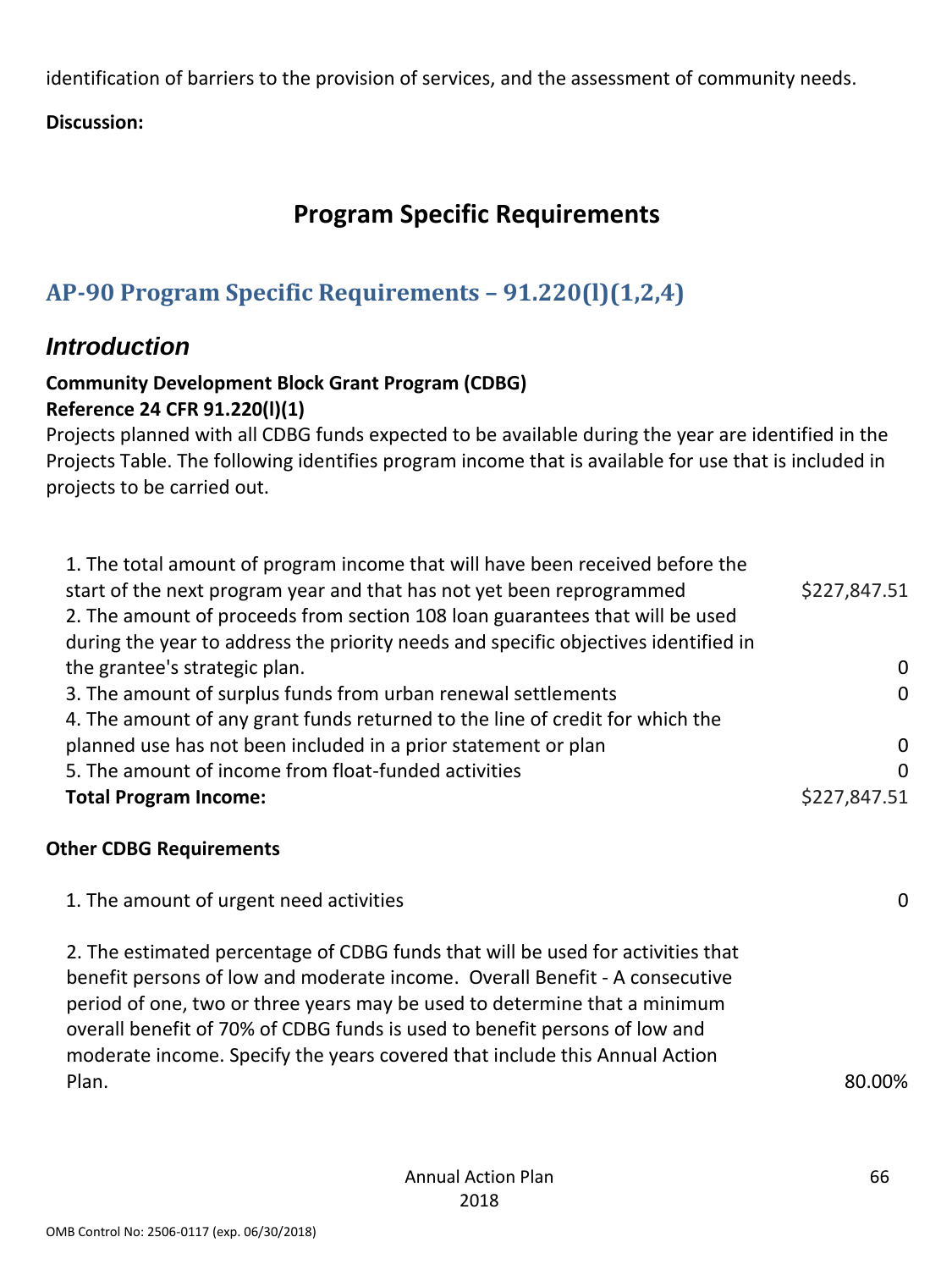#### **HOME Investment Partnership Program (HOME) Reference 24 CFR 91.220(l)(2)**

1. A description of other forms of investment being used beyond those identified in Section 92.205 is as follows:

Not applicable.

2. A description of the guidelines that will be used for resale or recapture of HOME funds when used for homebuyer activities as required in 92.254, is as follows:

The 2015-2018 consolidated plan includes recapture policies. The City of Mount Vernon will work to update them with the assistance of TDA Consulting.

3. A description of the guidelines for resale or recapture that ensures the affordability of units acquired with HOME funds? See 24 CFR 92.254(a)(4) are as follows:

The 2015-2018 consolidated plan includes recapture policies. The City of Mount Vernon will work to update them with the assistance of TDA Consulting.

4. Plans for using HOME funds to refinance existing debt secured by multifamily housing that is rehabilitated with HOME funds along with a description of the refinancing guidelines required that will be used under 24 CFR 92.206(b), are as follows:

Not applicable.

#### **Attachments**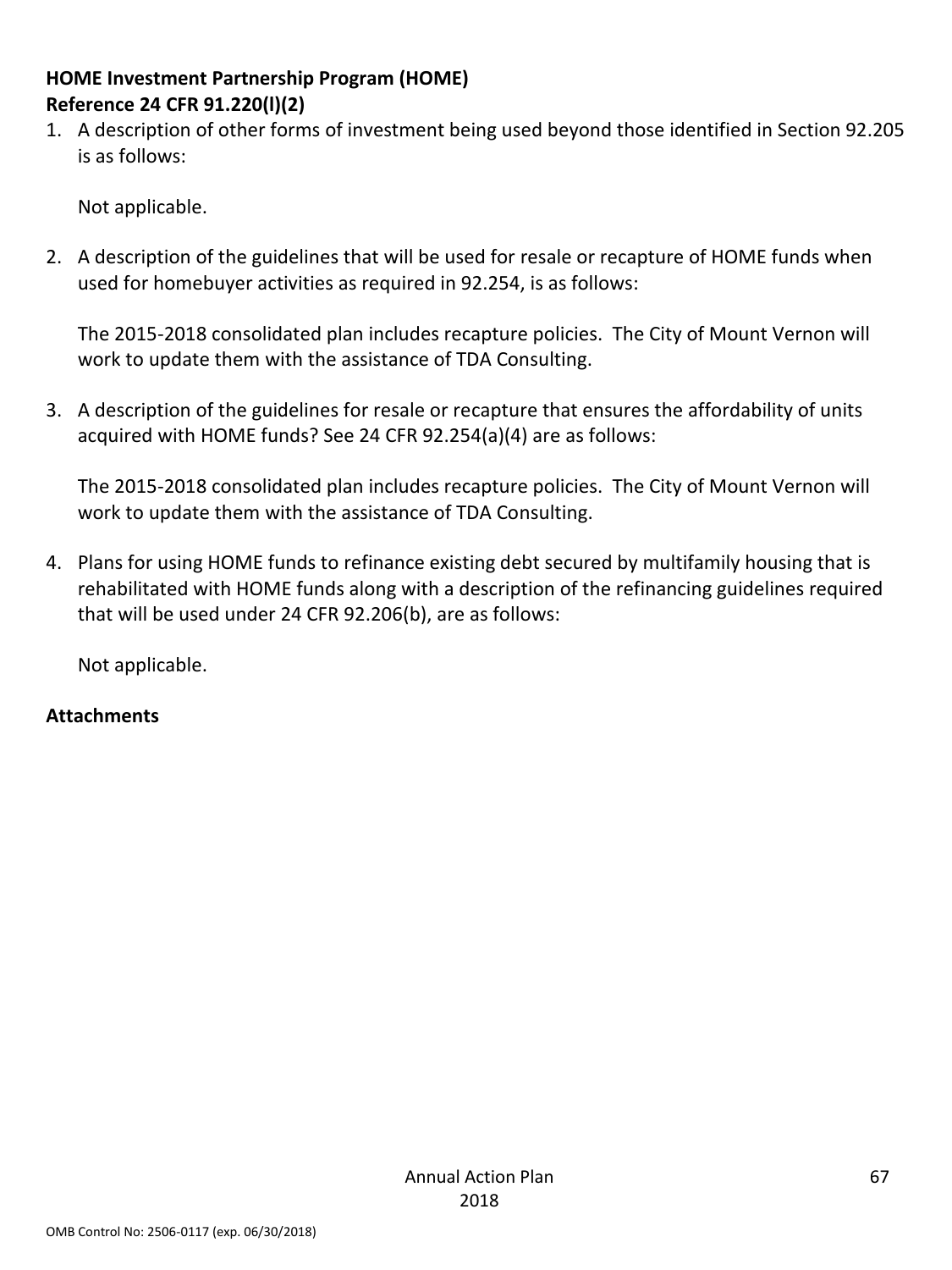## *Appendix A: Public Comments*

#### <span id="page-67-0"></span>**Public Infrastructure:**

- <span id="page-67-1"></span>1) We need to clean up Claremont Terrace. Need to keep our Mount Vernon beautiful.
- 2) None of the pedestrian crosswalk signs in Fleetwood work making street crossing hazardous.
- 3) Bring back Memorial Field
- 4) The mismanagement that has led to Memorial Field being a county embarrassment and needs to be fixed. No more figure pointing just fix it.
- 5) Mount Vernon needs to fix its infrastructure and help those who want to buy into our city.
- 6) Bring back the Y.
- 7) Mount Vernon is a beautiful city to live in. We just need to take better care of the environment.
- 8) Clean up the City.

#### **Youth Programs:**

- 1) We need to protect and provide for our Dreamers.
- 2) Boys and Girls Club is an important community that changes children's lives for the better. Appropriate funding toward an environment like this is essential.
- 3) In addition to youth programs especially afterschool, greater attention needs to be paid to comprehensive mental health services.
- 4) Please fund the Boys and Girls Club of Mount Vernon. Our kids need a safe and secure environment to learn and grow after school and in the summer.

#### **Arts and Culture:**

1) We need a state of the arts theatre where adults and children can learn to be serious actors and actresses. We must keep in the tradition of raising up the "Denzel Washington's" of our community.

#### **Hunger:**

- 1) Would really like the Mayor to reinstate the funding to CSA Inc which operates the local soup kitchen
- 2) Would like the Mayor to reinstate funding for the soup kitchen at the Armory.